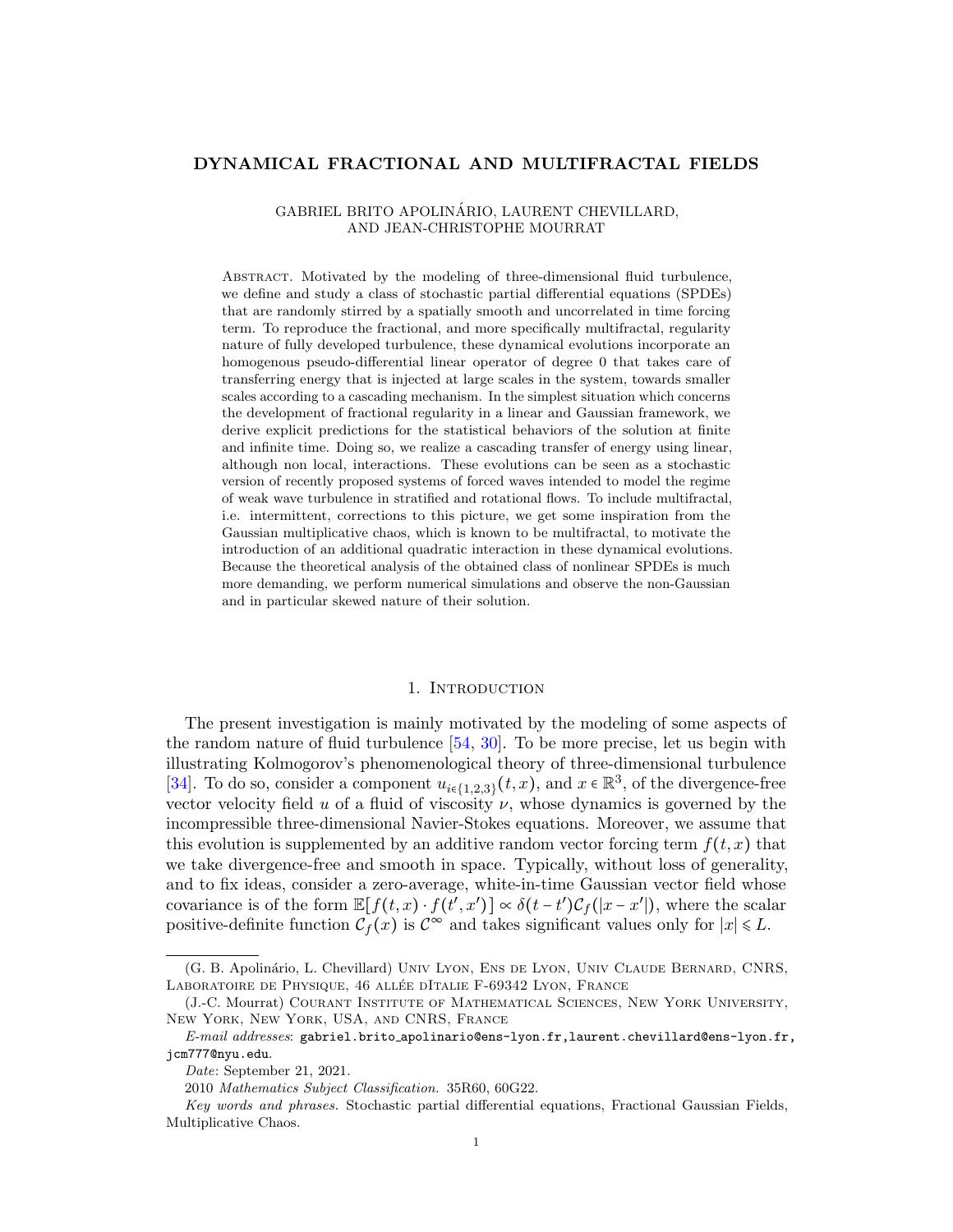Experimental and numerical observations suggest that this dynamics, that we recall to be stirred all along the way by a random force, converges at large time towards a statistically stationary state in which the velocity variance  $\sigma^2$  is finite and remains so in the fully developed turbulent regime (that is for  $\nu \rightarrow 0$ ). Understanding how the fluid organizes itself spatially and temporally to damp in an efficient way the energy that is injected at a given large scale  $L$  is at the core of the phenomenology of turbulence. Indeed, a cascading process of energy is taking place, transferring in some ways the energy injected at the large scales  $L$  to smaller scales, such that the fluid develops events of large spatial gradients and acceleration, that are eventually smoothed out by viscosity. As a consequence, in the asymptotic limit of infinite Reynolds number, or equivalently in the limit  $\nu \to 0$ , velocity becomes rough, as it can be quantified by the variance of the velocity increment  $\delta \ell u_i(t, x) = u_i(t, x+t) - u_i(t, x)$ and its decrease towards 0 according to

<span id="page-1-0"></span>(1.1) 
$$
\lim_{\nu \to 0} \mathbb{E} (\delta_{\ell} u_i)^2 \underset{\ell \to 0}{\sim} c_2 \left(\frac{\ell}{L}\right)^{2H},
$$

where  $c_2$  is a positive constant of the order of  $2\sigma^2$  and H is the local Hölder exponent. In a turbulent context, it is universally observed that  $H \approx 1/3$ , as predicted by dimensional arguments [\[54,](#page-32-0) [30\]](#page-31-0), and Eq. [1.1](#page-1-0) says that, at this second order statistical level, velocity shares the same local regularity as a fractional Brownian motion of Hurst parameter  $H$  [\[41\]](#page-31-2). Moreover, as a more precise characterization of the observed non-Gaussian nature of the velocity field, higher-order structure functions, i.e. the moments of order  $q \in \mathbb{N}$  of the increments, behave as

<span id="page-1-1"></span>(1.2) 
$$
\lim_{\nu \to 0} \mathbb{E} \left( \delta_{\ell} u_i \right)^q \underset{\ell \to 0}{\sim} c_q \left( \frac{\ell}{L} \right)^{\zeta_q},
$$

with a spectrum of exponents  $\zeta_q$  which is possibly a nonlinear function of the order q. The deviation from the linear behavior  $\zeta_q = qH$ , which can be obtained starting from Eq. [1.1](#page-1-0) and furthermore assuming that  $u_i$  is a Gaussian field, is a manifestation of the intrinsically non-Gaussian nature of the fluctuations, known as the intermittency phenomenon, properly defined in the language of the multifractal formalism (see for instance [\[30,](#page-31-0) [18\]](#page-31-3), and references therein).

In this spirit, the article is devoted to the design of a dynamics governed by a partial differential equation, forced by such a random force  $f$ , whose structure is simpler than the three-dimensional Navier-Stokes equations. The aim of this dynamics is to reproduce the aforementioned statistical properties of turbulence in the statistically stationary regime, without the ambition to mimic all of the behaviors inherent to fluid mechanics, such as laminar flows and the mechanisms of transition towards turbulence. To further simplify this picture, we will limit ourselves to one-dimensional space  $x \in \mathbb{R}$ , and consider a unique velocity component  $u(t, x) \in \mathbb{C}$ , the imaginary nature of such a modeled velocity will become clear later when energy conservation is discussed.

Reproducing a cascading process of energy from the large to the small scales is the great success of shell models (see the review articles  $[11, 10]$  $[11, 10]$ , and  $[25, 16, 6]$  $[25, 16, 6]$  $[25, 16, 6]$  $[25, 16, 6]$  for a more mathematically inclined approach). They consist in considering a coupled system of nonlinear ordinary differential equations, inspired by the expression of the Navier-Stokes equations in Fourier space, each of them governing the evolution of a shell  $u_n(t) \in \mathbb{C}$  with  $n \in \mathbb{N}$ , which is meant to mimic some aspects of the behavior of a velocity Fourier mode  $\widehat{u}(t, k_n)$  over a logarithmically-spaced lattice  $k_n = k_0 2^n$ . The dynamics is furthermore supplemented by a viscous damping term and a forcing term  $f_n$  that is restricted to large scales (i.e.  $f_n = 0$  for say  $n \ge 3$ ). The coupling of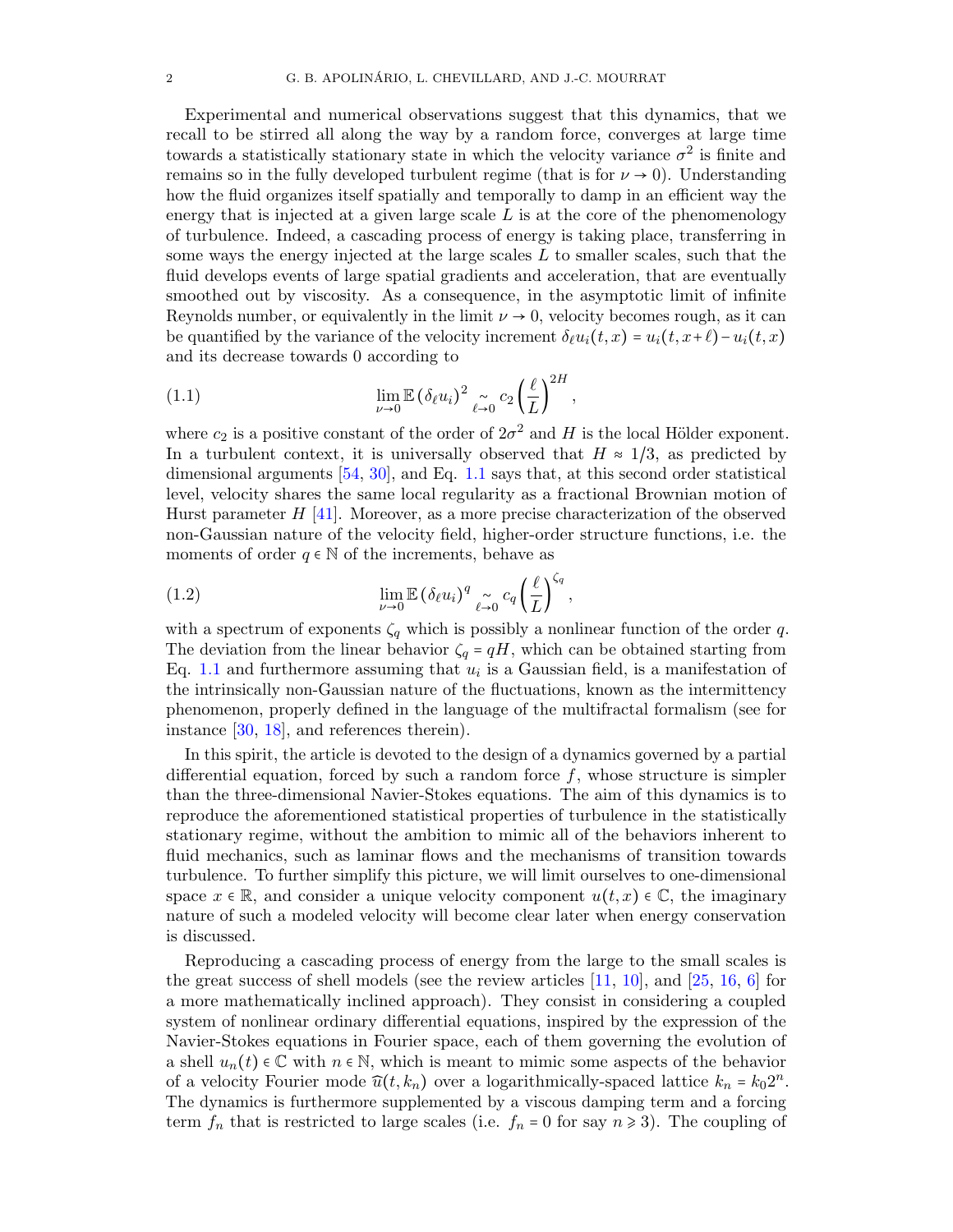each shell  $u_n$  with its closest neighbors, typically at larger scales  $(u_k)_{n-2\leq k\leq n}$  and at smaller scales  $(u_k)_{n \leq k \leq n+2}$ , is made in a heuristic and nonlinear way such that for instance the dynamics preserves some key invariants that share the same structure as kinetic energy and helicity. Shell models can be viewed as a dynamical system that possesses as many degrees of freedom as the number of shells, once boundary conditions are set in an appropriate way. In a certain sense, such shells are observed numerically to behave in a similar way as in turbulence (Eqs. [1.1](#page-1-0) and [1.2\)](#page-1-1) [\[10\]](#page-30-1), but a complete analytical understanding of the energy transfer mechanisms remains an open question  $[25]$ . In this spirit, it is shown in Ref.  $[42]$  that, instead of considering a nonlinear coupling between the shells, a peculiar linear coupling that mimics a derivative with respect to the number of the shell  $n$  is able to reproduce some aspects of the cascading process of energy. We will later employ this idea, which can be viewed as a transport equation in the scale-space, that can be fully understood since only linear interactions are considered.

Although the underlying idea of shell models is appealing, it is not clear how to interpret such a shell  $u_n(t)$ . Indeed, it is has been observed in various direct numerical simulations of the Navier-Stokes equations [\[14\]](#page-30-3) and in experiments [\[21\]](#page-31-7) that the real and imaginary parts of the true Fourier modes are mostly Gaussian, being compatible with Eq. [1.1](#page-1-0) but not with Eq. [1.2.](#page-1-1) Although this observation makes shells not clearly related to Fourier modes over a logarithmically-spaced lattice, some ways to interpret shells in a continuous framework are proposed in Ref. [\[39\]](#page-31-8), giving a meaning to the shells as Fourier modes, allowing to design related partial differential equations in physical space.

As we can see, on the one hand, interpreting shells as Fourier modes is not fully satisfactory. On the other hand, it is tempting to interpret shells as wavelet coefficients in a dyadic decomposition of velocity over a tree. Such a decomposition can been shown to be orthonormal for square-integrable functions, and possesses a reconstruction formula in physical space [\[26\]](#page-31-9), that has been used in a turbulent context [\[8,](#page-30-4) [2\]](#page-30-5) in order to synthesize random fields able to reproduce aforementioned statistical properties (Eqs. [1.1](#page-1-0) and [1.2\)](#page-1-1). Doing so, inverting this orthonormal decomposition in order to get the dynamics in the physical space requires to link these shells, or wavelet coefficients, both in scale and in space. This interpretation of shell models, much more complete than only considering interactions through scales, has been already explored in the literature [\[5,](#page-30-6) [9\]](#page-30-7). Nevertheless, an analytical derivation of the statistical properties of such shells when the dynamics is forced by an external large-scale forcing remains difficult since further relations between these coefficients in space must be prescribed, in order to guarantee, for instance, spatial homogeneity of the velocity field in physical space, i.e. that the underlying probability law is invariant by translation. Designing such an interaction between the shells is not obvious and barely discussed. Up to now, we are not aware of such a dyadic model over a tree able to reproduce the rough behaviors depicted by the behaviors of structure functions at small scales (Eqs. [1.1](#page-1-0) and [1.2\)](#page-1-1) in a statistically stationary and homogeneous framework. It is also worth mentioning the approach of the so-called Leith [\[36,](#page-31-10) [55\]](#page-32-1) and EDQNM [\[44,](#page-32-2) [12\]](#page-30-8) models in directly proposing a PDE for the energy spectrum, based on the phenomenology of turbulence. Nevertheless, these models do not address fundamental statistical features of the underlying velocity field, such as homogeneity, stationarity and intermittency.

In a very different context, devoted to the mathematical understanding of the phenomenon of convergence of internal [\[38\]](#page-31-11) and inertial [\[49\]](#page-32-3) waves towards attractors, as observed experimentally in linearly stratified flows [\[37,](#page-31-12) [53,](#page-32-4) [13\]](#page-30-9), the authors of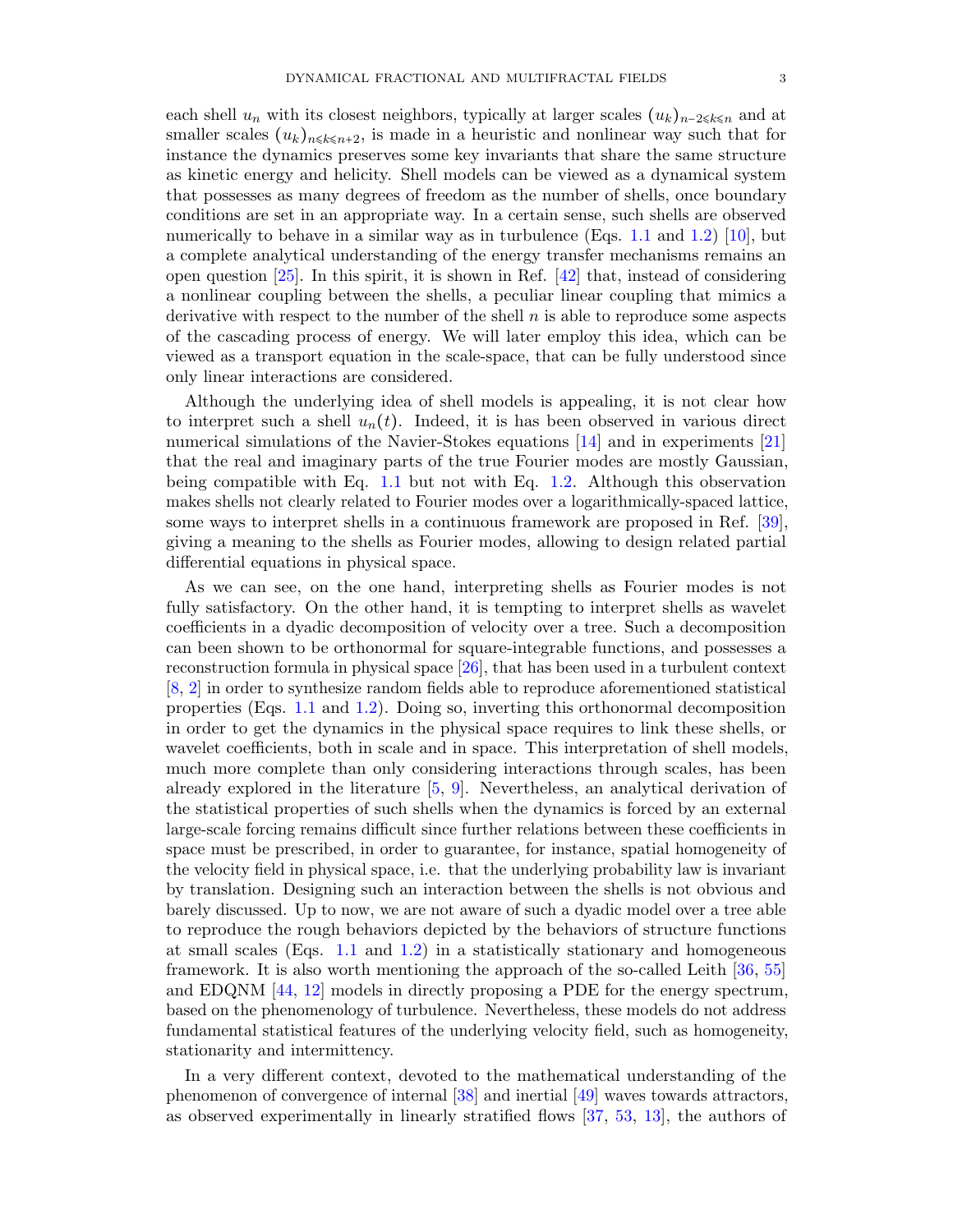Ref. [\[24\]](#page-31-13) propose an original interpretation. They show that these waves, whose dispersion relation between their wavelength and their frequency is very peculiar, can be obtained as solutions of a linear partial differential equation (PDE), supplemented by an external forcing, where enters an homogeneous operator of degree 0 [\[23,](#page-31-14) [29\]](#page-31-15). Furthermore, and as a consequence of the nature of this operator, the phenomenon of attraction of waves is seen as a cascading process [\[24\]](#page-31-13). As we will see, this operator can be interpreted as a linear transport in the Fourier space, and interestingly, its discretized version coincides with the linear shell model developed in Ref. [\[42\]](#page-31-6). It thus becomes very tempting to include such an operator in a dynamics that would transfer energy from the large to the small scales, as demanded by the phenomenology of turbulence. Doing so, this would mean that this cascading process could be captured by a linear mechanism. This is what we propose to study in the present article.

To go further in the presentation of our results, let us consider a one-dimensional velocity field  $u(t, x) \in \mathbb{C}$  with  $x \in \mathbb{R}$ , and its continuous Fourier transform

<span id="page-3-3"></span>(1.3) 
$$
\mathcal{F}[u](t,k) \equiv \widehat{u}(t,k) = \int_{x \in \mathbb{R}} e^{-2i\pi kx} u(t,x) dx.
$$

In the sequel, we will be studying the following nonlinear stochastic partial differential equation given by

<span id="page-3-0"></span>
$$
(1.4)
$$

$$
\partial_t u_{H,\gamma,\nu} = P_H \mathcal{L} P_H^{-1} u_{H,\gamma,\nu} + \gamma P_H \left[ \left( \widetilde{P}_0 \mathcal{L} P_H^{-1} u_{H,\gamma,\nu} \right) \left( P_H^{-1} u_{H,\gamma,\nu} \right) \right] + \nu \partial_x^2 u_{H,\gamma,\nu} + f,
$$

where we use the notation  $\partial_t \equiv \partial/\partial t$  for temporal and  $\partial_x \equiv \partial/\partial x$  for spatial derivatives. Viscosity  $\nu$  enters in the dynamics through the second-order spatial derivatives  $\partial_x^2 = \partial^2/\partial x^2$ . Henceforth, the forcing term  $\bar{f}(t, x) \in \mathbb{C}$  will be assumed Gaussian and uncorrelated in time, statistically homogeneous, with zero average and covariance given by

<span id="page-3-2"></span>(1.5) 
$$
\mathbb{E}\left[f(t,x)f^*(t',x')\right] = \delta(t-t')\mathcal{C}_f(x-x'),
$$

where  $*$  stands for the complex conjugate, and  $\mathcal{C}_f$  is a smooth function that decays rapidly away from the origin. To fully determine the forcing  $f \in \mathbb{C}$ , we furthermore take  $\mathbb{E}[f(t,x)f(t',x')] = 0$ , which implies that its real and imaginary parts are chosen independently. For analytical and numerical purposes, we will for instance consider  $\mathcal{C}_f(x) = \exp\left(-\frac{x^2}{2L^2}\right)$ , where the large length scale L will eventually coincide with the correlation length scale of velocity  $u$ , and is known in turbulence phenomenology as the integral length scale.

Several operators and parameters enter in the dynamics of the velocity field  $u(t, x)$ (Eq. [1.4\)](#page-3-0). Let us begin with the operator  $\mathcal L$  that, as we will see, is responsible for the transfer of energy from the large scale  $L$  towards smaller ones. The crucial step, made in Ref. [\[42\]](#page-31-6) in a discrete setup related to the dynamics of a shell model and in Ref. [\[24\]](#page-31-13) in a continuous one insightfully related to the propagation of waves in rotational and stratified flows, lies in demonstrating that such a transfer of energy through scales can be done in a linear fashion. In our continuous set up, we thus consider the linear operator

<span id="page-3-1"></span>
$$
(1.6) \t\t\t\mathcal{L}u(t,x) \equiv 2i\pi c x u(t,x),
$$

where c is a constant. Using the language developed in Refs.  $[24, 23, 29]$  $[24, 23, 29]$  $[24, 23, 29]$  $[24, 23, 29]$ , we can say that  $\mathcal L$  is an homogeneous pseudo-differential operator of degree 0. From a physical point of view, the picture gets very clear in Fourier space, while writing Eq. [1.6](#page-3-1) in a equivalent way as

(1.7) 
$$
\mathcal{F}[\mathcal{L}u](t,k) = -c\partial_k \widehat{u}(t,k),
$$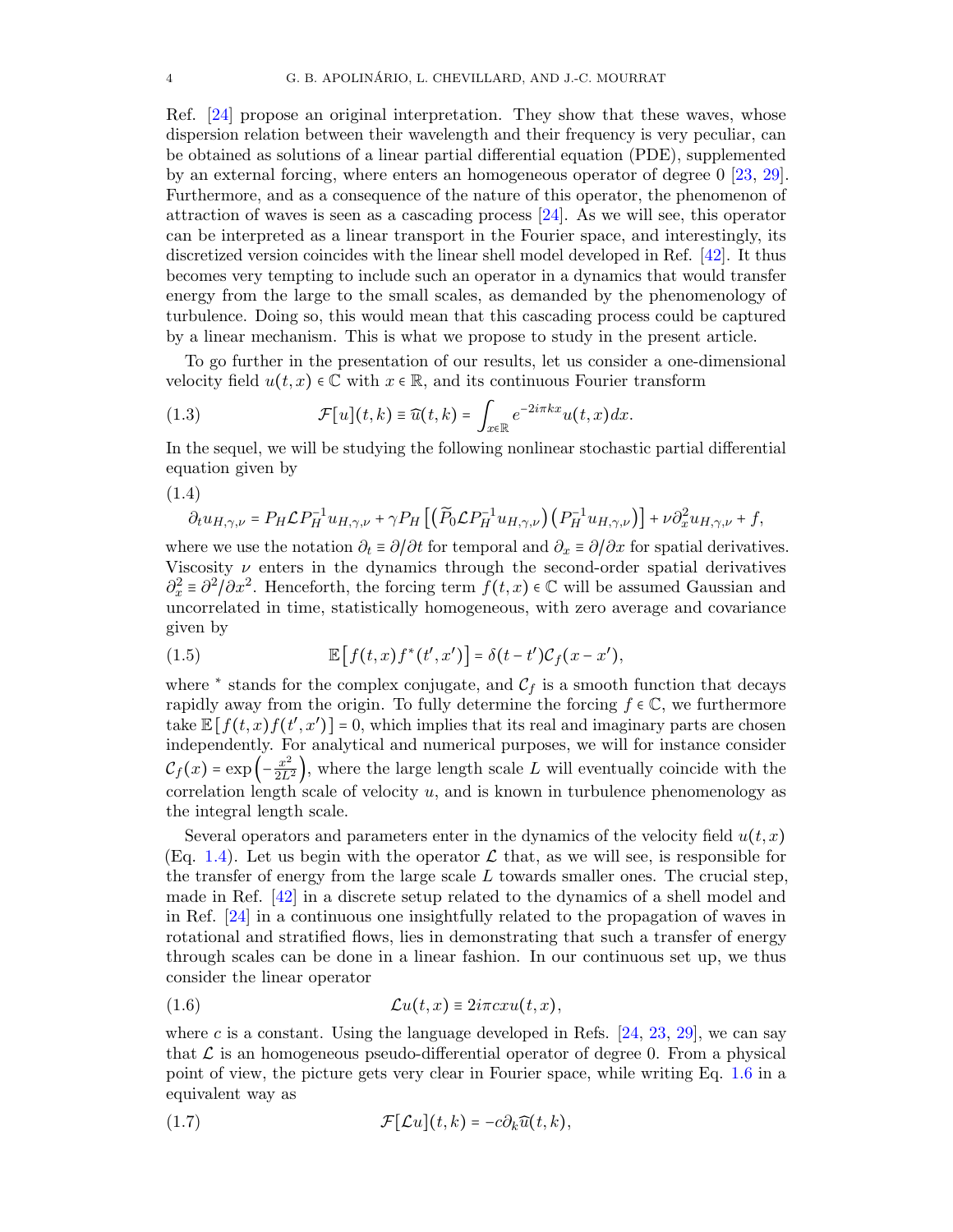which says that the inviscid and unforced dynamics  $\partial_t u = \mathcal{L}u$  is nothing else than a transport equation in the Fourier space, i.e.  $\partial_t \hat{u} = -c \partial_k \hat{u}$ , towards increasing wavelengths for positive rate  $c > 0$ , and respectively towards decreasing wavelengths for  $c < 0$ . For the sake of clarity, let us consider  $c > 0$  such the transport goes in the direction of increasing  $k$ , as it is observed for turbulence. We will show in the sequel that once sustained by a forcing term  $f$  (Eq. [1.5\)](#page-3-2), this intermediate dynamics will generate a solution  $u_0(t, x)$ , with initial condition  $u_0(0, x) = 0$ , that eventually behaves similarly as a complex Gaussian white noise in space as  $t \to \infty$ , in a way that we examine during the course of the article.

In other words, the operator  $\mathcal L$  entering in the full dynamics written in Eq. [1.4](#page-3-0) participates in transferring the energy injected at the scale L to smaller scales, in a linear and non dissipative way, such that the solution  $u_0(t, x)$  seen as a function of x at a given large time t develops the regularity of a white noise. Let us keep in mind that our aim for u is to reproduce instead, at least from a statistical point of view (Eq. [1.1\)](#page-1-0), the regularity of a fractional Gaussian field of parameter  $H \in ]0,1[$ . For this purpose, we introduce the operator  $P_H$  in the dynamical evolution which reads,

<span id="page-4-0"></span>(1.8) 
$$
P_H u(t,x) \equiv \int e^{2i\pi kx} \frac{1}{|k|_{1/L}^{H+1/2}} \widehat{u}(t,k) dk,
$$

where a regularized absolute value  $|\cdot|_{1/L}$  over the wavelength  $1/L$  is introduced, such that  $|k|_{1/L} \approx |k|$  when  $|k| \gg 1/L$  and  $|k|_{1/L} \approx 1/L$  when  $|k| \ll 1/L$ . The inverse  $P_H^{-1}$  of this operator reads accordingly

<span id="page-4-1"></span>(1.9) 
$$
P_H^{-1}u(t,x) \equiv \int e^{2i\pi kx} |k|_{1/L}^{H+1/2} \widehat{u}(t,k) dk.
$$

We will see that the linear part of the full dynamics (Eq. [1.4\)](#page-3-0), that is  $\partial_t u_{H,0}$  =  $P_H \mathcal{L} P_H^{-1} u_{H,0} + f$ , eventually generates a solution  $u_{H,0}(t,x)$ , with initial condition  $u_{H,0}(0, x) = 0$ , seen as a function of space x and at a fixed and large time t, that shares several properties with a statistically homogeneous fractional Gaussian field, again as  $t \to \infty$ . In particular, the variance of  $u_{H,0}$  will reach a finite value and the second order structure function will behave as in Eq. [1.1.](#page-1-0) We will also see how an additional viscous term generating a solution noted  $u_{H,\nu}$  modifies this picture and allows to reach furthermore a statistically stationary state.

Ultimately, let us discuss the nonlinear part of the dynamics (Eq. [1.4\)](#page-3-0) that we are proposing. Whereas all the ingredients that we previously discussed are based on linear operations on the velocity field  $u$ , and as we will see can be fully understood on a rigorous ground, this additional nonlinearity makes the overall dynamics much more intricate. For this reason, we will mostly rely on numerical simulations and observe their implications.

In a few words, the structure of this nonlinearity originates from the probabilistic construction of multifractal random fields using the a Gaussian multiplicative chaos [\[40,](#page-31-16) [33,](#page-31-17) [48\]](#page-32-5). In our setup, to be more precise, and as it is demanded by the complex nature of our dynamics  $(Eq, 1.4)$  $(Eq, 1.4)$ , we will invoke a complex generalization of this probabilistic object, some aspects of which have been already explored in the literature [\[35\]](#page-31-18). It consists in introducing a random field able to reproduce key ingredients that enter in the nonlinear behavior of the spectrum of exponents  $\zeta_q$  of high-order structure functions (Eq. [1.2\)](#page-1-1). It is obtained as the exponential of a logarithmically correlated Gaussian random field. It can be seen as a particular case of the more general class of log-infinitely divisible measures [\[7,](#page-30-10) [52,](#page-32-6) [4,](#page-30-11) [15,](#page-30-12) [47,](#page-32-7) [48\]](#page-32-5) and has been extensively used under various forms while modeling the random nature of fluid turbulence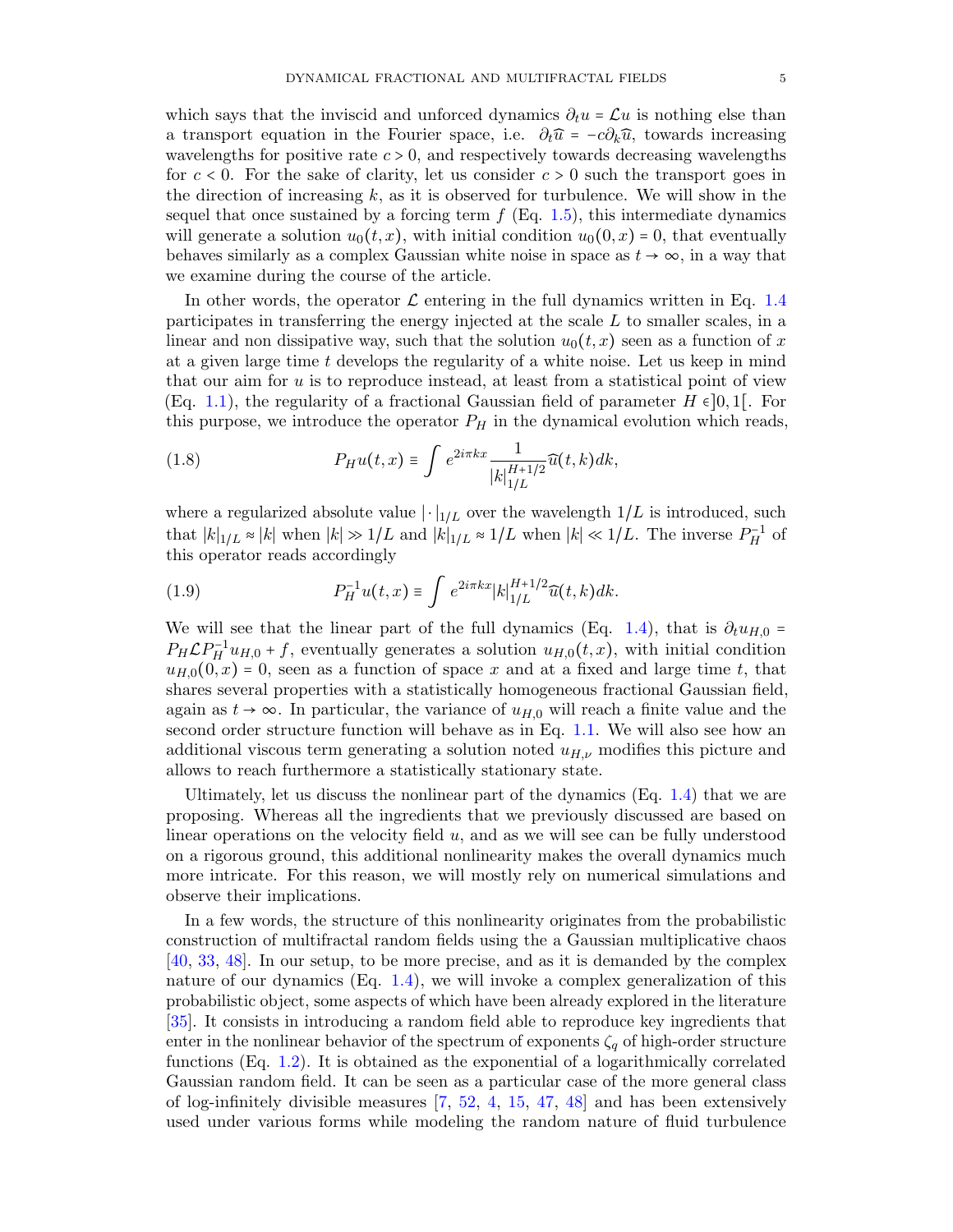[\[51,](#page-32-8) [3,](#page-30-13) [43,](#page-31-19) [50,](#page-32-9) [22,](#page-31-20) [45,](#page-32-10) [19\]](#page-31-21). Moreover, the Gaussian field entering in the construction, that we recall to be logarithmically correlated, can be seen, in a way that we will discuss later, as a fractional Gaussian field of vanishing parameter  $H = 0$  [\[28\]](#page-31-22). Not only is this remark important because such a field can thus be defined as a solution of regularized versions of random walks [\[1,](#page-30-14) [17,](#page-31-23) [20\]](#page-31-24), but also because it makes a clear connection with the aforementioned build-up of fractional Gaussian fields using the operator  $P_H$  (Eq. [1.8\)](#page-4-0) for the boundary case  $H = 0$ . For several reasons that are developed in the sequel during the ad-hoc construction of multifractal fields, it turns out necessary to introduce a Hermitian symmetric version  $P_0$  of the Fourier multiplier of such an operator  $P_0$  (Eq. [1.8\)](#page-4-0) that reads

<span id="page-5-0"></span>(1.10) 
$$
\widetilde{P}_0 u(t,x) \equiv -i \int e^{2i\pi kx} \frac{k}{|k|_{1/L}^{3/2}} \widehat{u}(t,k) dk.
$$

Developing on these ideas, the design of the nonlinear term of  $(Eq. 1.4)$  $(Eq. 1.4)$  is a consequence of rules of construction of multifractal fields able to reproduce the behaviors of the second  $(Eq. 1.1)$  $(Eq. 1.1)$  and high-order  $(Eq. 1.2)$  $(Eq. 1.2)$  structure functions. Interestingly, this approach which is based on a probabilistic ansatz also gives a way to define a multiplicative chaos as a solution of a dynamical process governed by a partial differential equation, forced by a smooth term, in a different spirit and setup than those proposed in the context of Liouville measures and two-dimensional quantum gravity [\[31,](#page-31-25) [27\]](#page-31-26). We will see that, in our context, this probabilistic ansatz, not only for the multiplicative chaos, but more appropriately for a multifractal velocity field u, suggests a dynamics that is not closed in a simple fashion in terms of this field u. We then rely on a closure approach to simplify this dynamics, ending up with the quadratic nonlinearity that enters in Eq. [1.4.](#page-3-0)

The last parameter  $\gamma \in \mathbb{R}$  entering in the proposed dynamics (Eq. [1.4\)](#page-3-0) has the same origins. Its role in the aforementioned multifractal probabilistic ansatz is clear and governs entirely the level of multifractality and related non-Gaussian behaviors. Once inserted in our dynamics, a fully rigorous approach is much more demanding. Instead, we propose and design numerical simulations of the dynamics (Eq. [1.4\)](#page-3-0) that indeed show that  $\gamma$  governs, among others, the non-Gaussian nature of the solution  $u(t, x)$ , at least for the range of values that we have explored.

Organization of the paper. We develop in Section [2](#page-6-0) the Hamiltonian dynamics induced by the homogenous pseudo-differental operator  $\mathcal{L}$  (Eq. [1.6\)](#page-3-1) of degree 0. More precisely, we compute the statistical properties at large time of the solution  $u_{\nu}(t,x)$  of the partial differential equation  $\partial_t u_{\nu} = \mathcal{L}u_{\nu} + \nu \partial_x^2 u_{\nu} + f$ , with and without the additional action of viscosity  $\nu$  and forcing f. We focus in Section [3](#page-8-0) on the linear part of our proposed dynamics (Eq. [1.4\)](#page-3-0), induced by the joint action of the operators  $\mathcal{L}$  (Eq. [1.6\)](#page-3-1) and  $P_H$  (Eq. [1.8\)](#page-4-0). To do so, we first recall in paragraph [3.1](#page-8-1) some key ingredients of the construction of fractional Gaussian field as linear operations on a Gaussian white noise measure, and then in paragraph [3.2](#page-10-0) move on to the calculation of the statistical properties and regularity of the solution of the linear stochastic PDE  $\partial_t u_{H,\nu} = P_H \mathcal{L} P_H^{-1} u_{H,\nu} + \nu \partial_x^2 u_{H,\nu} + f$ , again with and without the additional action of viscosity  $\nu$  and forcing f. We then develop in Section [4](#page-13-0) the extension of the linear approach in order to go beyond the Gaussian framework. We begin in paragraph [4.2](#page-15-0) by recalling some basic facts about multifractal random fields, and develop a method for their construction starting from an instance of  $u_0(t, x)$ , which is similar to a complex Gaussian white noise at infinite time. Based on this method of construction, which is viewed as a probabilistic ansatz, we develop in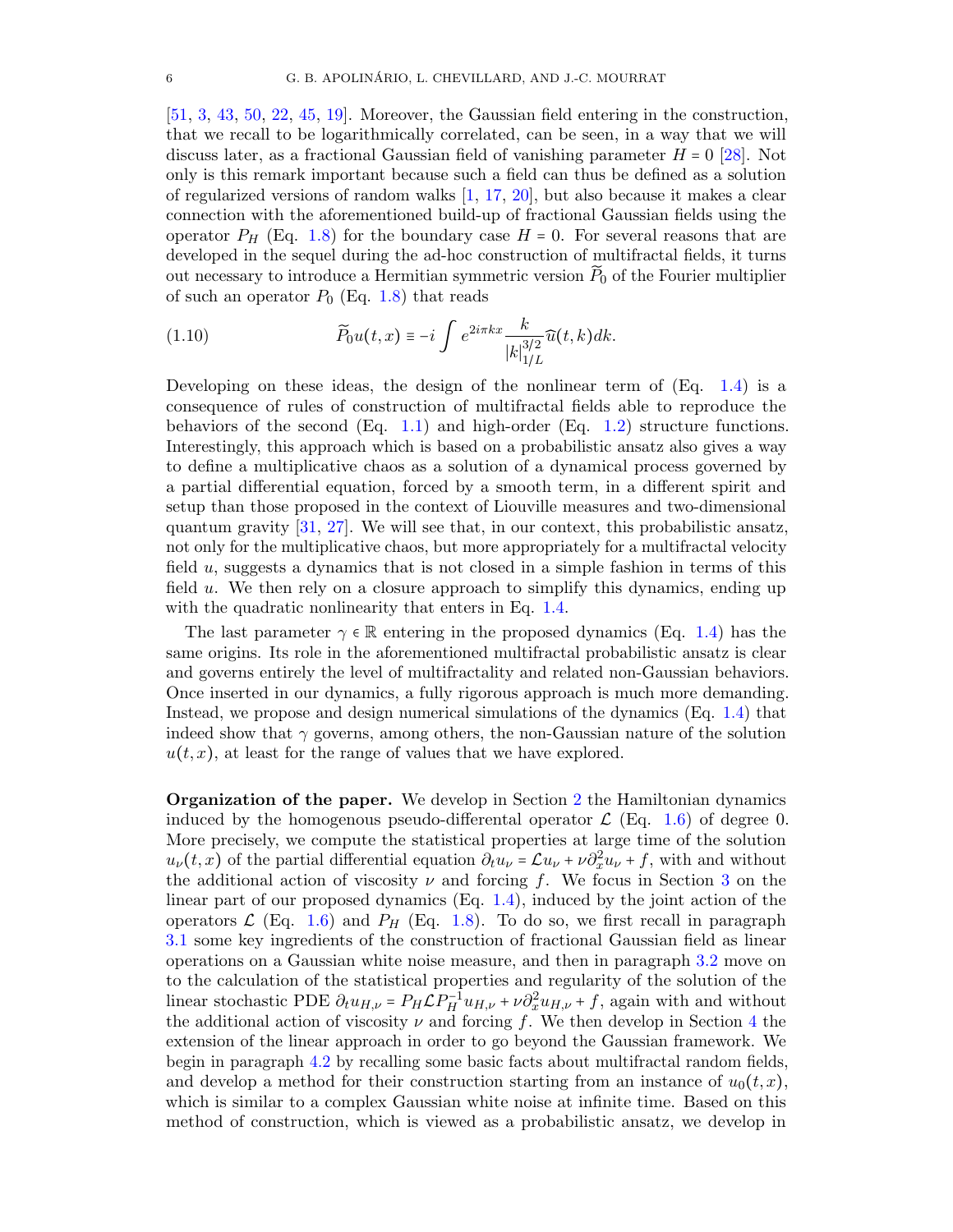paragraph [4.3](#page-16-0) the induced dynamics. Finally, because a rigorous approach aimed at calculating the statistical properties of the solution of the proposed stochastic PDE (Eq. [1.4\)](#page-3-0) is for now out of reach, we design in Section [5](#page-17-0) a numerical algorithm and run simulations that give access to the solution  $u_{H,\gamma,\nu}(t,x)$  in the statistical stationary regime. This allows us to estimate its statistical properties for a given set  $(H, \gamma)$  of parameters, while considering averages across space of an instance at large time of the spatial profile  $u_{H,\gamma,\nu}(t,x)$ . As we will see, indeed the solution of Eq. [1.4](#page-3-0) reproduces the statistical properties announced in Eqs. [1.1](#page-1-0) and [1.2,](#page-1-1) and moreover exhibit an interesting non-vanishing third-order moment of the increments of the real part of  $u_{H,\gamma,\nu}$ .

## 2. HAMILTONIAN DYNAMICS INDUCED BY THE CASCADE OPERATOR  $\mathcal L$

<span id="page-6-0"></span>The purpose of this section is the presentation of the first ingredient entering in the dynamics under study (Eq. [1.4\)](#page-3-0), which concerns the statistical properties of the solution  $u_{\nu}(t, x) \in \mathbb{C}$  of the following stochastic PDE

<span id="page-6-1"></span>(2.1) 
$$
\partial_t u_{\nu} = \mathcal{L} u_{\nu} + \nu \partial_x^2 u_{\nu} + f,
$$

where  $\nu \ge 0$  is the viscosity, f a Gaussian random forcing term, whose covariance is given in Eq. [1.5,](#page-3-2) and the linear operator  $\mathcal{L}$  (Eq. [1.6\)](#page-3-1) that we recall the expression for any function u for convenience,

<span id="page-6-2"></span>(2.2) 
$$
\mathcal{L}u(t,x) \equiv 2i\pi cxu(t,x).
$$

Without the forcing term f, observe that the evolution of the field  $v(t, x) \equiv u(t, -x)$ is the same as in Eq. [2.1](#page-6-1) but with opposite rate  $-c$  entering in the expression of  $\mathcal L$ (Eq. [2.2\)](#page-6-2). Without viscous diffusion and forcing, the proposed dynamics (Eq. [2.1\)](#page-6-1) is Hamiltonian, as can be seen from the skew-Hermitian symmetry of the operator  $\mathcal L$ (Eq. [2.2\)](#page-6-2), and it preserves energy, i.e. the energy budget of the solution  $u_0(t, x)$  is simple and given by  $\partial_t |u_0|^2 = 0$ .

<span id="page-6-3"></span>**Proposition 2.1.** (Concerning the Hamiltonian dynamics induced by  $\mathcal{L}$ )

Consider the evolution

<span id="page-6-4"></span>(2.3) 
$$
\partial_t u_0(t,x) = \mathcal{L} u_0(t,x) + f(t,x),
$$

where  $f(t, x)$  is a Gaussian random force defined in Eq. [1.5,](#page-3-2) with  $\mathcal{C}_f$  a real and even function of its argument, and the linear operator  $\mathcal L$  defined in Eq. [2.2.](#page-6-2) Starting from the initial condition  $u_0(0, x) = 0$ , the solution of this evolution is statistically homogeneous, meaning that the correlation in space

<span id="page-6-5"></span>(2.4) 
$$
\mathcal{C}_{u_0}(t,x-y) = \mathbb{E}[u_0(t,x)u_0^*(t,y)],
$$

is a function of the difference  $x - y$ . As a consequence of choosing independently the real and imaginary parts of the forcing f, we also have the following property at any time and positions,

<span id="page-6-7"></span>
$$
\mathbb{E}[u_0(t,x)u_0(t,y)] = 0.
$$

Furthermore,  $u_0(t, x)$  behaves similarly to a white noise at large time, such that, for any smooth function g,

<span id="page-6-6"></span>(2.6) 
$$
\lim_{t \to \infty} \int g(x) \mathcal{C}_{u_0}(t,x) dx = \frac{\mathcal{C}_f(0)}{2|c|} g(0).
$$

In this sense, we would say that the operator  $\mathcal L$  has transferred the energy from the large scale  $L$  at which it is injected by the force  $f$  towards vanishing scales at infinite time.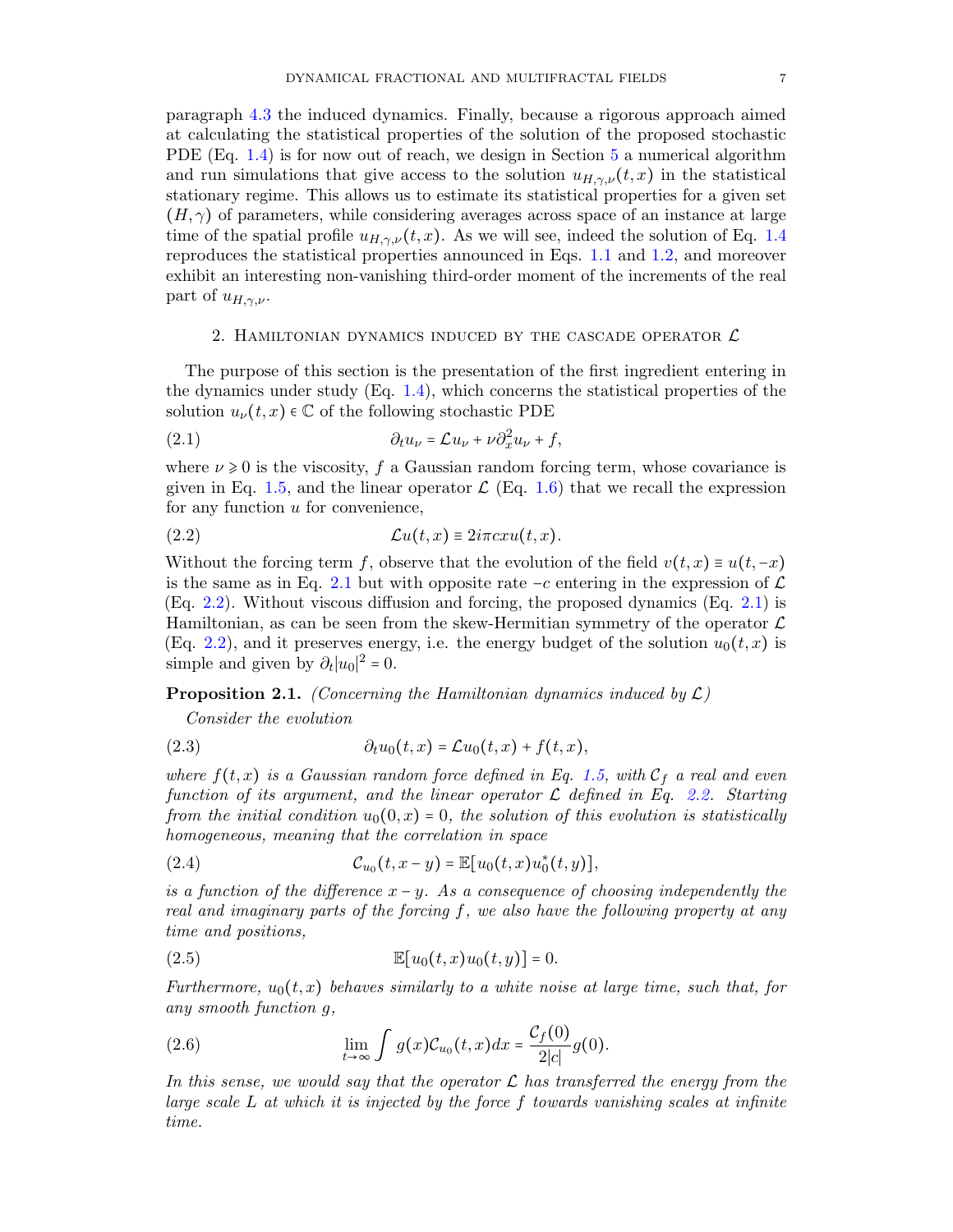Remark 2.2. The proof of Proposition [2.1](#page-6-3) is straightforward and is a consequence of the exact expression of the solution of Eq. [2.3.](#page-6-4) We have, starting with  $u_0(0, x) = 0$ ,

$$
u_0(t,x) = \int_0^t e^{2i\pi cx(t-s)} f(s,x) ds,
$$

such that

$$
C_{u_0}(t,x-y)=C_f(x-y)\frac{e^{2i\pi c(x-y)t}-1}{2i\pi c(x-y)},
$$

where the function  $\mathcal{C}_{u_0}(t,x)$  is defined in Eq. [2.4.](#page-6-5) To clarify its behavior at large time  $t > 0$ , integrate it against a smooth function g and obtain

$$
\int g(x)\mathcal{C}_{u_0}(t,x)dx = \int g(x)\mathcal{C}_f(x)\frac{e^{2i\pi cxt} - 1}{2i\pi cx}dx
$$

$$
= \frac{1}{|c|}\int g\left(\frac{x}{ct}\right)\mathcal{C}_f\left(\frac{x}{ct}\right)\frac{e^{2i\pi x} - 1}{2i\pi x}dx
$$

$$
\int \frac{g(0)\mathcal{C}_f(0)}{|c|} \int \frac{e^{2i\pi x} - 1}{2i\pi x}dx,
$$

where the remaining indefinite integral is equal to  $1/2$ , which entails Eq. [2.6.](#page-6-6)

*Remark* 2.3. Taking into account a finite viscosity  $\nu > 0$  in this picture and then solving Eq. [2.1](#page-6-1) instead of Eq. [2.3](#page-6-4) is also straightforward. We get for the same vanishing initial condition  $u_{\nu}(0, x) = 0$ , using the Fourier transform defined in Eq. [1.3,](#page-3-3)

$$
\widehat{u}_{\nu}(t,k)=\int_0^t e^{-(2\pi)^2\nu\left[ks(k-cs)+\frac{c^2s^3}{3}\right]}\widehat{f}(s,k-cs)ds.
$$

Then, by taking expectations, we obtain an expression for the covariance function of  $u_{\nu}$  (Eq. [2.4\)](#page-6-5),

$$
\widehat{\mathcal{C}}_{u_{\nu}}(t,k)=\int_0^t e^{-2(2\pi)^2\nu\left[ks(k-cs)+\frac{c^2s^3}{3}\right]}\widehat{\mathcal{C}}_f(k-cs)ds,
$$

and we recover the results obtained in the Hamiltonian case developed in Proposition [2.1](#page-6-3) while considering  $\nu = 0$ . Contrary to the inviscid case (i.e.  $\nu = 0$ ), the statistical behavior of the solution  $u_{\nu}$  is very different when viscosity is finite. In particular, the variance reaches a finite value given by

$$
\lim_{t\to\infty}\mathbb{E}|u_{\nu}(t,x)|^2=\int_{s\in\mathbb{R}^+}\int_{k\in\mathbb{R}}e^{-2(2\pi)^2\nu\left[ks(k+cs)+\frac{c^2s^3}{3}\right]}\widehat{C}_f(k)dsdk.
$$

To see how it behaves as  $\nu \to 0$ , rescale the dummy variable s by  $\nu^{-1/3}$  and get

<span id="page-7-0"></span>
$$
\lim_{t \to \infty} \mathbb{E}|u_{\nu}(t,x)|^{2} = \frac{1}{\nu^{1/3}} \int_{s \in \mathbb{R}^{+}} \int_{k \in \mathbb{R}} e^{-2(2\pi)^{2} \nu \left[ks\nu^{-1/3}(k + cs\nu^{-1/3}) + \frac{c^{2}s^{3}}{3\nu}\right]} \widehat{C}_{f}(k) ds dk,
$$
\n
$$
(2.7) \qquad \sim \int_{\nu \to 0}^{\infty} \frac{\mathcal{C}_{f}(0)}{\nu^{1/3} |c|^{2/3}} \int_{s \in \mathbb{R}^{+}} e^{-\frac{2}{3}(2\pi)^{2} s^{3}} ds,
$$

where the remaining integral can be evaluated with the help of the Gamma function. By inspection of the limiting behavior given in Eq. [2.7,](#page-7-0) we can see that the variance of u is proportional to the one of the forcing term  $C_f(0)$ , weighted by the diverging factor  $\nu^{-1/3}$  as  $\nu$  goes to zero.

Remark 2.4. As we can see, in the presence of viscosity, the solution of Eq. [2.1](#page-6-1) reaches a statistically steady state, in which the variance is finite. Let us underline that the role of the transfer term played by  $\mathcal L$  is crucial in the establishment of this regime. Indeed, without this term, i.e. taking  $c = 0$ , diffusion is not able to dissipate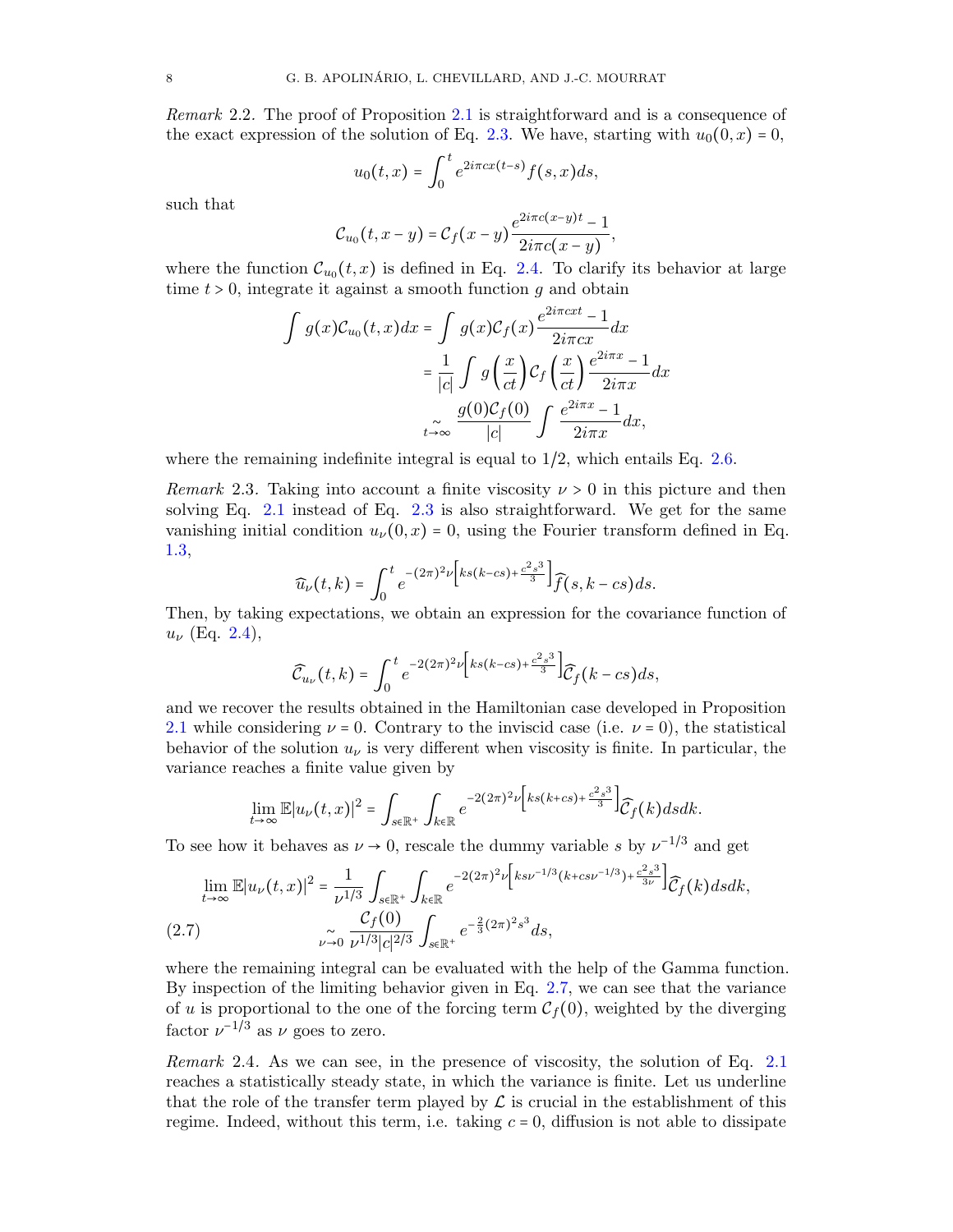enough of the energy stemming from the smooth forcing in this unidimensional setup. Actually, using only the Green function of the Laplacian, it can be shown that the Actually, using only the Green function of the Lapla<br>variance will increase as fast as  $\sqrt{t}$  as time t goes on.

#### 3. Dynamical Fractional Fields

<span id="page-8-0"></span>We have presented in Section [2](#page-6-0) a mechanism, governed by a linear operator  $\mathcal{L}$  (Eq.  $2.2$ ), able to transfer energy from the large scale L, a characteristic scale of the forcing f, towards the small ones. In the inviscid case  $(\nu = 0)$ , this dynamics is Hamiltonian when the force is shut down, and once forced generates a solution  $u_0(t, x)$  that shares several properties with the white noise, as they are listed in Proposition [2.3.](#page-6-4) This section is devoted to the presentation of the action of the linear operator  $P_H$  (Eq. [1.8\)](#page-4-0) on this particular solution  $u_0(t, x)$ , recalling here its expression for any function  $u,$ 

<span id="page-8-5"></span>(3.1) 
$$
P_H u(t,x) \equiv \int e^{2i\pi kx} \frac{1}{|k|_{1/L}^{H+1/2}} \widehat{u}(t,k) dk,
$$

where is introduced a regularized norm  $\lvert \cdot \rvert_{1/L}$  of k over the characteristic length of the forcing L. We do not need to precise the exact expression of this regularized norm in subsequent calculations, but require it to behave as the proper norm  $|k|$  at large arguments, and that it goes to a finite positive value of order  $1/L$  as |k| goes to zero. To set ideas, we can keep in mind the expression  $|k|_{1/L}^2 = |k|^2 + 1/L^2$ , a regularization that we will make use of in forthcoming numerical simulations. As we will see, the action of the operator  $P_H$  on  $u_0(t, x)$  will eventually generate a fractional Gaussian field at large times, and the power-law decrease that enters its Fourier transform will govern the regularity of this field at small scales. To show this, we consider in the following paragraph such a field, and derive for the sake of completeness its statistical properties.

## <span id="page-8-1"></span>3.1. Fractional Gaussian fields.

<span id="page-8-4"></span>Proposition 3.1. (Concerning an imaginary fractional Gaussian field of parameter H) Consider the following Gaussian field

<span id="page-8-2"></span>(3.2) 
$$
v_H(t,x) = (P_H u_0)(t,x) \equiv \int e^{2i\pi kx} \frac{1}{|k|_{1/L}^{H+1/2}} \widehat{u}_0(t,k) dk,
$$

where  $u_0(t, x)$  is the unique solution of the SPDE (Eq. [2.3\)](#page-6-4) starting with vanishing initial condition and sustained by a forcing term f. The field  $v_H$  being defined as a linear operation on a Gaussian field  $u_0$ , is itself Gaussian, statistically homogeneous and of zero average. It is also a finite variance process for any  $H > 0$  and at any time, its value is given asymptotically by

<span id="page-8-3"></span>(3.3) 
$$
\lim_{t \to \infty} \mathbb{E}|v_H(t,x)|^2 = \frac{\mathcal{C}_f(0)}{2|c|} \int \frac{1}{|k|_{1/L}^{2H+1}} dk < +\infty.
$$

Furthermore, the field  $v_H(t, x)$  has locally in space the same regularity as a fractional Brownian motion of parameter H. To see this, define the increment over the scale  $\ell$ as  $\delta_\ell v_H(t, x) = v_H(t, x + \ell) - v_H(t, x)$ , and get

(3.4) 
$$
\delta_{\ell} v_H(t,x) = \int e^{2i\pi kx} \frac{e^{2i\pi k\ell} - 1}{|k|_{1/L}^{H+1/2}} \widehat{u}_0(t,k) dk.
$$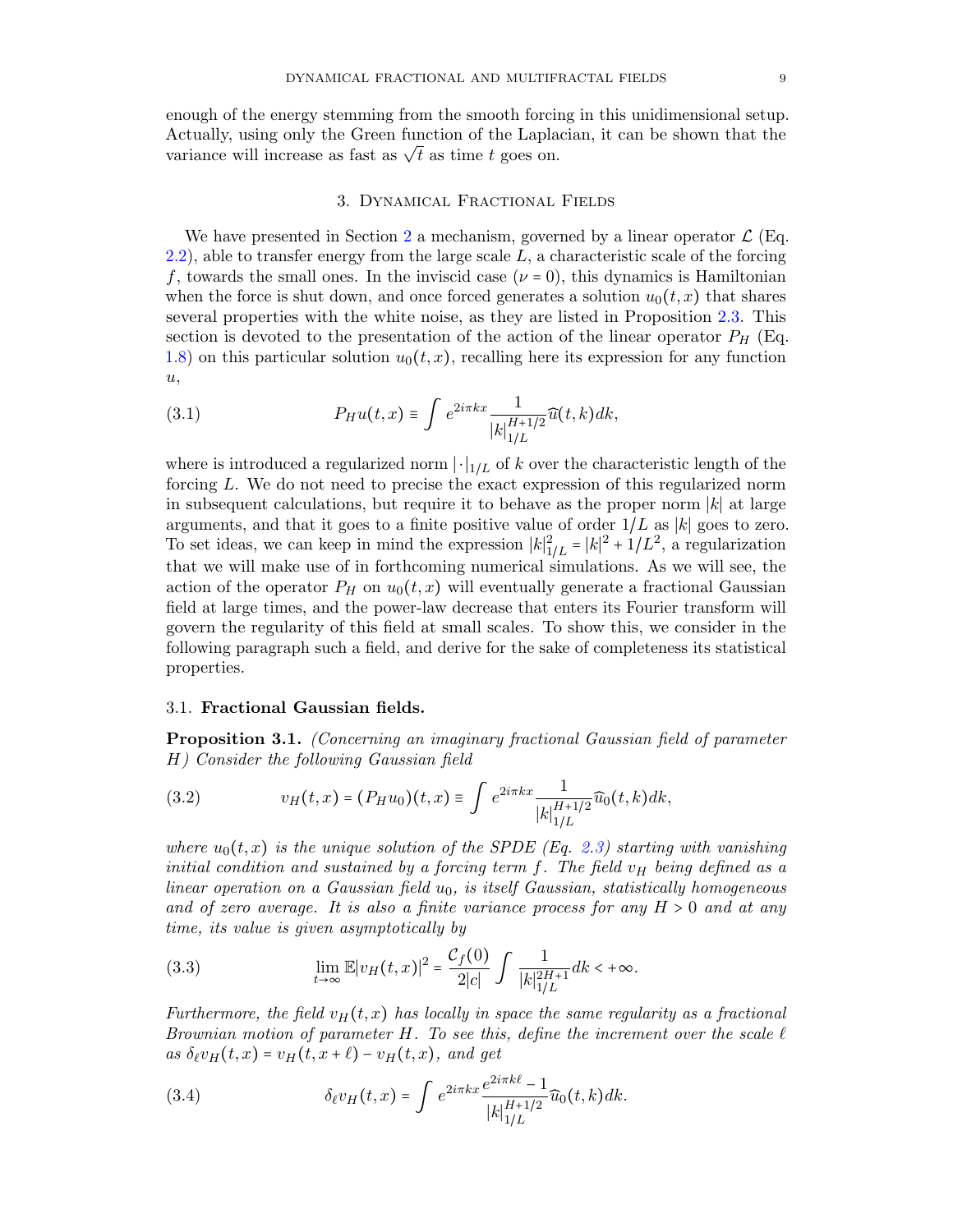We have, for  $H \in ]0,1[$ , the following behavior at small scales:

<span id="page-9-0"></span>(3.5) 
$$
\lim_{t \to \infty} \mathbb{E} |\delta_{\ell} v_H(t,x)|^2 \underset{\ell \to 0}{\sim} |\ell|^{2H} \frac{\mathcal{C}_f(0)}{2|c|} \int \frac{|e^{2i\pi k} - 1|^2}{|k|^{2H+1}} dk,
$$

independently of the precise form of the regularization at vanishing wavelengths.

Remark 3.2. The proofs are again straightforward since the Gaussian field  $v_H$  (Eq. [3.2\)](#page-8-2) is defined as a linear operation on  $u_0(t, x)$  which behaves as a white noise at large time. The calculation of the variance (Eq. [3.3\)](#page-8-3) is the consequence of the behavior of its correlation function  $\mathcal{C}_{u_0}(t,x)$  at large time (Eq. [2.6\)](#page-6-6). This expression makes sense since integrability is warranted at infinity by  $H > 0$  and at the origin because the power-law is regularized over  $1/L$ . Let us underline that the variance depends explicitly on the precise choice of the regularization procedure.

<span id="page-9-4"></span>Remark 3.3. Very similarly to the calculation of the variance, the increment variance is a consequence of Eq. [2.6.](#page-6-6) The equivalent at small scales (Eq.  $3.5$ ) can be easily obtained when rescaling the dummy variable k by  $1/\ell$ . Notice that the integrability at the origin furthermore requires that  $H < 1$  and does not necessitate a regularization procedure. In this sense, we can say that the behavior at small scales is independent of the mechanism of regularization at large scales (i.e. small wavelengths  $k$ ).

Remark 3.4. As we can see the fractional Gaussian field  $v_H$  (Eq. [3.2\)](#page-8-2) is bounded, of finite variance (Eq. [3.3\)](#page-8-3) and nowhere differentiable. Instead it shares the same local regularity as a fractional Brownian motion of parameter  $H$ , as is pinpointed by the behavior at small scales of the second-order structure function (Eq. [3.5\)](#page-9-0). It reproduces in this sense the regularity of a turbulent velocity field  $(Eq. 1.1)$  $(Eq. 1.1)$  if we choose the particular value  $H = 1/3$ . Because it is Gaussian, higher order structure functions  $\mathbb{E}|\delta_\ell v_H|^q$  behave similarly as  $(\mathbb{E}|\delta_\ell v_H|^2)^{q/2}$ , which implies a spectrum of exponents  $\zeta_q$  (Eq. [1.2\)](#page-1-1) that depends linearly on q, at odds with experimental observations of turbulence.

<span id="page-9-5"></span>*Remark* 3.5. The boundary case  $H = 0$  is worth being considered. It enters in the construction of multifractal fields, as we will see in the next Section. Whereas the variance of such a field remains finite as  $t \to \infty$  for  $H > 0$  (Eq. [3.3\)](#page-8-3), it is no more the case for  $H = 0$ . Instead, we get the diverging behavior

<span id="page-9-1"></span>(3.6) 
$$
\mathbb{E}|v_0(t,x)|^2 \underset{t\to\infty}{\sim} \frac{\mathcal{C}_f(0)}{|c|}\ln(ct),
$$

and thus asymptotically as time gets large,  $v_0(t, x)$  should be seen as a random distribution. Nevertheless, the covariance makes sense as a function away from the origin and reads, for  $\ell \neq 0$ ,

<span id="page-9-2"></span>
$$
(3.7) \qquad \lim_{t\to\infty} \mathcal{C}_{v_0}(t,\ell) \equiv \lim_{t\to\infty} \mathbb{E}[v_0(t,0)v_0^*(t,\ell)] = \frac{\mathcal{C}_f(0)}{2|c|} \int e^{2i\pi k\ell} \frac{1}{|k|_{1/L}} dk.
$$

To see the infinite value of the variance in this limit  $(Eq. 3.6)$  $(Eq. 3.6)$ , rescale the dummy variable k by  $1/\ell$  in Eq. [3.7,](#page-9-2) and remark that the integral is then governed by the behavior of  $|k|_{\ell/L}^{-1}$  near the origin when  $\ell \to 0$ , such that

<span id="page-9-3"></span>(3.8) 
$$
\lim_{t \to \infty} C_{v_0}(t,\ell) \underset{\ell \to 0}{\sim} \frac{C_f(0)}{|c|} \ln \left( \frac{L}{|\ell|} \right).
$$

Thus, for  $H = 0$  and in the limit  $t \to \infty$ , the fractional Gaussian field (Eq. [3.2\)](#page-8-2) has an infinite variance and is logarithmically correlated. In the following, we will find it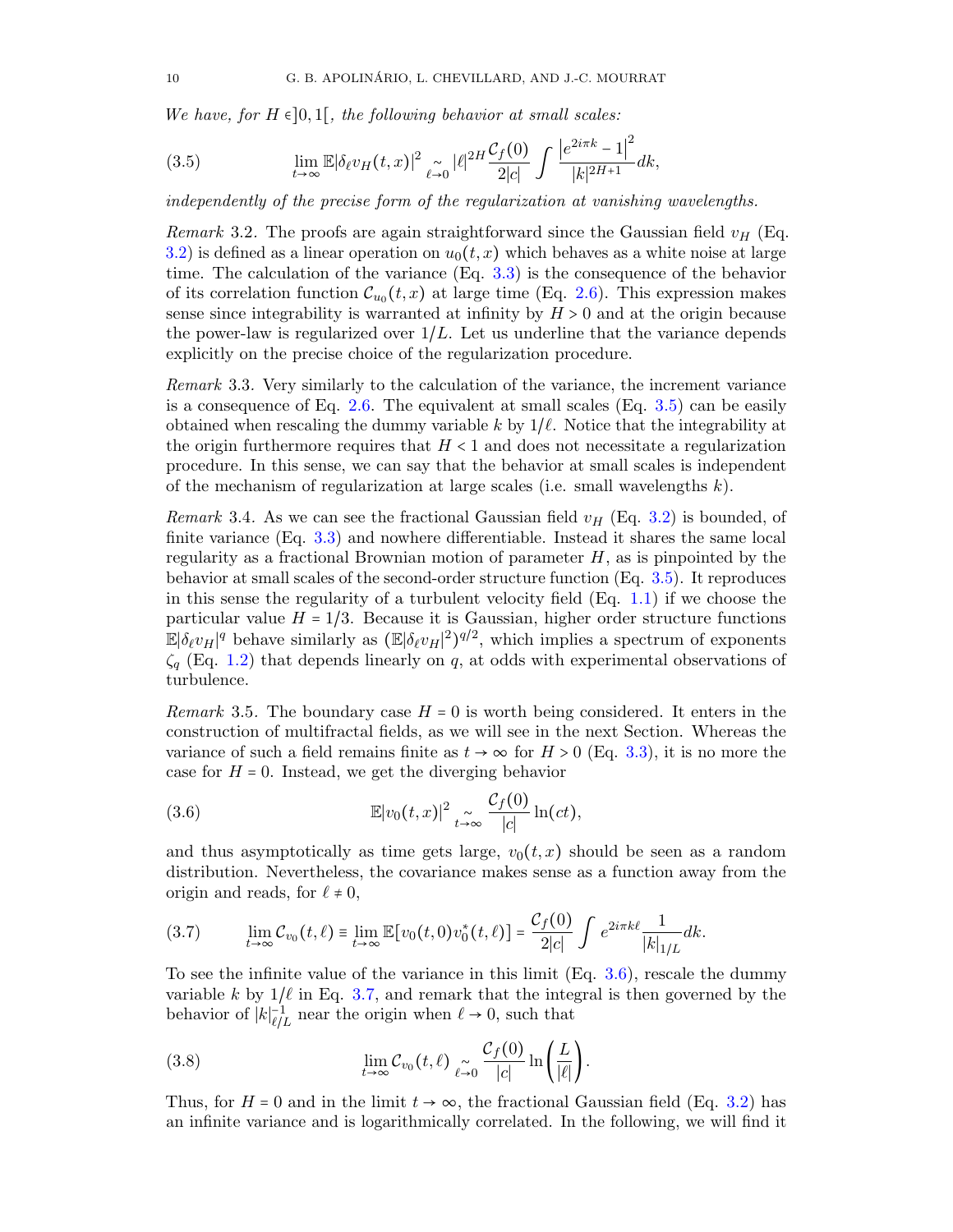convenient to write this asymptotic limit as

<span id="page-10-1"></span>(3.9) 
$$
\lim_{t\to\infty} \mathcal{C}_{v_0}(t,\ell) = \frac{\mathcal{C}_f(0)}{|c|} \ln_+\left(\frac{L}{|\ell|}\right) + h(\ell),
$$

where a smoothly-truncated logarithmic function  $\ln_+(x)$  is introduced, which behaves as  $\ln(|x|)$  as  $|x| \to \infty$  and smoothly goes to zero as  $|x| \to 0$ , and  $h(x)$  is a bounded and even function of its argument at least twice differentiable. As we will see, the very shapes of the truncation of the logarithm and of the function  $h$  are not important, although they could be derived from Eq.  $3.7$ . Only the values at the origin of h and its derivatives will matter, and we can get their exact expressions using a symbolic calculation software.

Remark 3.6. We could have alternatively considered the field  $\widetilde{v}_H(t, x)$  defined in a similar manner as  $v_H(t, x)$  (Eq. [3.2\)](#page-8-2) but with an odd version  $\widetilde{P}_H$  of the operator  $P_H$ , which reads

<span id="page-10-5"></span>(3.10) 
$$
\widetilde{v}_H(t,x) = (\widetilde{P}_H u_0)(t,x) \equiv -i \int e^{2i\pi kx} \frac{k}{|k|_{1/L}^{H+3/2}} \widehat{u}_0(t,k) dk,
$$

without changing the global picture provided in Proposition [3.1.](#page-8-4) In particular, the variance is finite for  $H > 0$  and can be expressed similarly as in Eq. [3.3](#page-8-3) while slightly modifying the multiplicative factor, with the behavior of the second-order structure function being unchanged (Eq. [3.5\)](#page-9-0) for  $H \in ]0,1[$ . When  $H = 0$ , which corresponds to considering the action of the respective operator  $\widetilde{P}_0$  that we have defined in Eq. [1.10,](#page-5-0) we obtain the same logarithmic behaviors observed on the variance (Eq. [3.6\)](#page-9-1) and the correlation function (Eq. [3.8\)](#page-9-3). Only the very shape of the additional function h entering in the asymptotic limiting behavior of the respective correlation function  $\mathcal{C}_{v_0}(t, \ell)$  (Eq. [3.9\)](#page-10-1) is impacted by the possible parity of  $P_H$ , and we obtain instead that

<span id="page-10-6"></span>(3.11) 
$$
\lim_{t\to\infty} \mathcal{C}_{\widetilde{v}_0}(t,\ell) = \frac{\mathcal{C}_f(0)}{|c|} \ln_+\left(\frac{L}{|\ell|}\right) + \widetilde{h}(\ell),
$$

where similarly  $\tilde{h}(x)$  is a bounded and even function of its argument, at least twice differentiable.

<span id="page-10-0"></span>3.2. Induced fractional dynamics. In the light of the results of Section [2](#page-6-0) devoted to the design of a linear PDE, governed by the operator  $\mathcal{L}$  (Eq. [2.2\)](#page-6-2), whose solution  $u_0(t, x)$  behaves at large time as a white noise once it is forced, and the construction of fractional Gaussian fields (Paragraph [3.1\)](#page-8-1) using the linear action of the operator  $P_H$  (Eq. [3.1\)](#page-8-5) on  $u_0(t, x)$ , it is then tempting to consider the following dynamics

<span id="page-10-3"></span>(3.12) 
$$
\partial_t u_{H,\nu} = P_H \mathcal{L} P_H^{-1} u_{H,\nu} + \nu \partial_x^2 u_{H,\nu} + f.
$$

Contrary to the Hamiltonian dynamics generated by the operator  $\mathcal L$  in the inviscid and unforced situation, the operator  $P_H \mathcal{L} P_H^{-1}$  does not preserve  $|u_{H,0}(t,x)|^2$  in time. Actually, we will see that once forced, this dynamics will converge at large time towards a finite variance process, thus without the additional action of viscosity.

<span id="page-10-4"></span>Proposition 3.7. (Concerning the inviscid and forced fractional dynamics) Consider the evolution

<span id="page-10-2"></span>(3.13) 
$$
\partial_t u_{H,0} = P_H \mathcal{L} P_H^{-1} u_{H,0} + f,
$$

where  $f(t, x)$  is a Gaussian random force defined in Eq. [1.5,](#page-3-2) with  $\mathcal{C}_f$  a real and even function of its argument, the linear operator  $\mathcal L$  defined in Eq. [2.2,](#page-6-2) and the operator  $P_H$  defined in Eq. [3.1.](#page-8-5) Starting from the initial condition  $u_{H,0}(0, x) = 0$ , the solution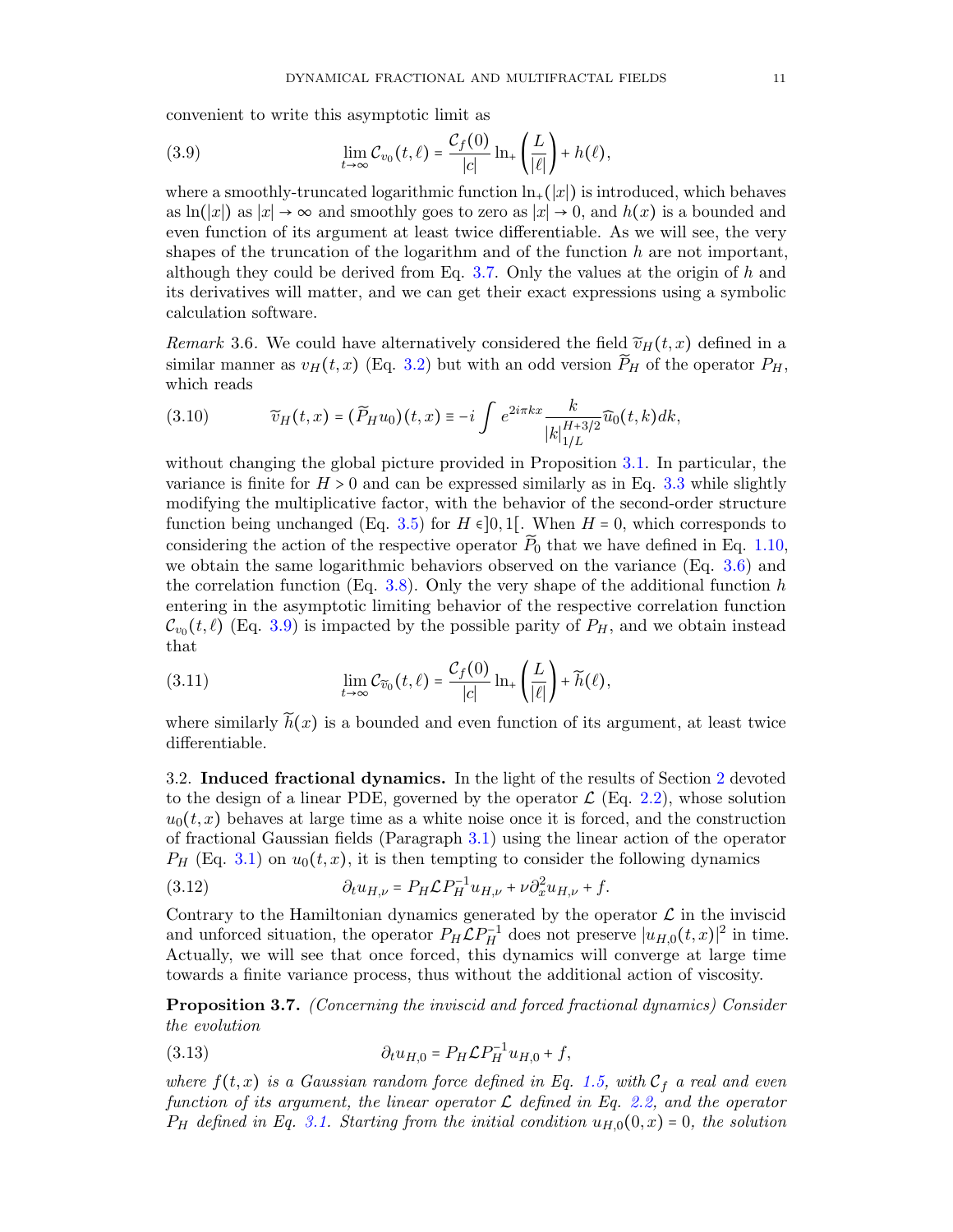of this evolution is a zero-average Gaussian field  $u_{H,0}(t, x)$ . Its correlation in space  $(Eq. 2.4)$  $(Eq. 2.4)$  is a function of the difference of the positions only and is conveniently expressed in Fourier space as

<span id="page-11-0"></span>(3.14) 
$$
\widehat{C}_{u_{H,0}}(t,k) = |k|_{1/L}^{-(2H+1)} \int_0^t |k - cs|_{1/L}^{2H+1} \widehat{C}_f(k - cs) ds.
$$

Furthermore, for any  $H > 0$ , the solution u goes towards a statistically stationary regime as  $t \to \infty$ , such that its variance is finite, i.e.

<span id="page-11-3"></span>
$$
\lim_{t \to \infty} \mathbb{E}|u_{H,0}|^2 < \infty,
$$

and its correlation function is given by

<span id="page-11-2"></span>
$$
(3.16) \qquad \lim_{t \to \infty} \widehat{C}_{u_{H,0}}(t,k) = \begin{cases} \frac{1}{c} |k|_{1/L}^{-(2H+1)} \int_{-\infty}^{k} |s|_{1/L}^{2H+1} \widehat{C}_f(s) ds & \text{if } c > 0\\ \frac{1}{-c} |k|_{1/L}^{-(2H+1)} \int_{k}^{\infty} |s|_{1/L}^{2H+1} \widehat{C}_f(s) ds & \text{if } c < 0. \end{cases}
$$

Similarly to the fractional Gaussian field (see Proposition [3.1](#page-8-4) and Remark [3.3\)](#page-9-4), as  $t \to \infty$  and for H  $\in ]0,1[$ , the solution u shares the same local regularity as a fractional Brownian motion of parameter H, independently of the precise regularization procedure taking place at the scale L. Consequently, whatever the sign of c, the second order structure function behaves at small scales as

<span id="page-11-4"></span>(3.17) 
$$
\lim_{t \to \infty} \mathbb{E} |\delta_{\ell} u_{H,0}|^2 \underset{\ell \to 0^+}{\sim} c_H \ell^{2H},
$$

where the factor  $c_H$  can be derived explicitly while introducing the function  $\Gamma(z)$  =  $\int_0^\infty$  $\int_0^\infty x^{z-1} e^{-x} dx$ , and reads

<span id="page-11-5"></span>(3.18) 
$$
c_H = \frac{1}{2|c|} \frac{(2\pi)^{2H+1}}{\sin(\pi H)\Gamma(1+2H)} \int_{-\infty}^{\infty} |s|_{1/L}^{2H+1} \widehat{C}_f(s) ds.
$$

Remark 3.8. The proofs are once again straightforward since the PDE (Eq. [3.13\)](#page-10-2) is linear. Once expressed in Fourier space, it reads equivalently

(3.19) 
$$
\partial_t \widehat{u}_{H,0} + c \partial_k \widehat{u}_{H,0} + c \left( H + \frac{1}{2} \right) \frac{k}{|k|_{1/L}^2} \widehat{u}_{H,0} = \widehat{f},
$$

which possesses the unique solution  $\hat{u}(t, k)$ , starting with  $\hat{u}(0, k)=0$ , given by

<span id="page-11-1"></span>(3.20) 
$$
\widehat{u}_{H,0}(t,k) = |k|_{1/L}^{-(H+1/2)} \int_0^t |k - c(t-s)|_{1/L}^{H+1/2} \widehat{f}(s, k - c(t-s)) ds.
$$

The expression of the Fourier transform of the correlation function  $\widehat{\mathcal{C}}_{u_{H,0}}(t,k)$  (Eq. [3.14\)](#page-11-0) can be obtained from the exact solution (Eq. [3.20\)](#page-11-1), and its limiting value in the statistically stationary regime (Eq. [3.16\)](#page-11-2) can be similarly justified. Let us notice that this expression is not an even function of the wavelength  $k$  because of the complex nature of the setup, in particular when  $c > 0$ , we have the asymptotical behavior

(3.21) 
$$
\lim_{t \to \infty} \widehat{C}_{u_{H,0}}(t,k) \underset{k \to \infty}{\sim} \frac{1}{c} k^{-(2H+1)} \int_{-\infty}^{\infty} |s|_{1/L}^{2H+1} \widehat{C}_f(s) ds,
$$

as is expected for a fractional Gaussian field, whereas the decay for  $k \to -\infty$  is much faster and completely governed by the forcing correlation function  $\widehat{\mathcal{C}}_f$ . Similar behaviors are obtained when  $c < 0$  but looking at equivalents for large negative wavelengths. Integrability of  $\widehat{C}_{u_{H,0}}(t,k)$  (Eq. [3.14\)](#page-11-0) over  $k \in \mathbb{R}$  requires  $H > 0$  and warrants a finite variance (Eq. [3.15\)](#page-11-3). To compute the power-law behavior of the second-order structure function at small scales (Eq. [3.17\)](#page-11-4), including the multiplicative factor (Eq. [3.18\)](#page-11-5), notice that at any time,

(3.22) 
$$
\mathbb{E}|\delta_{\ell}u_{H,0}|^2=2\int_{\mathbb{R}^+}[1-\cos(2\pi k\ell)][\widehat{\mathcal{C}}_u(t,k)+\widehat{\mathcal{C}}_u(t,-k)]dk,
$$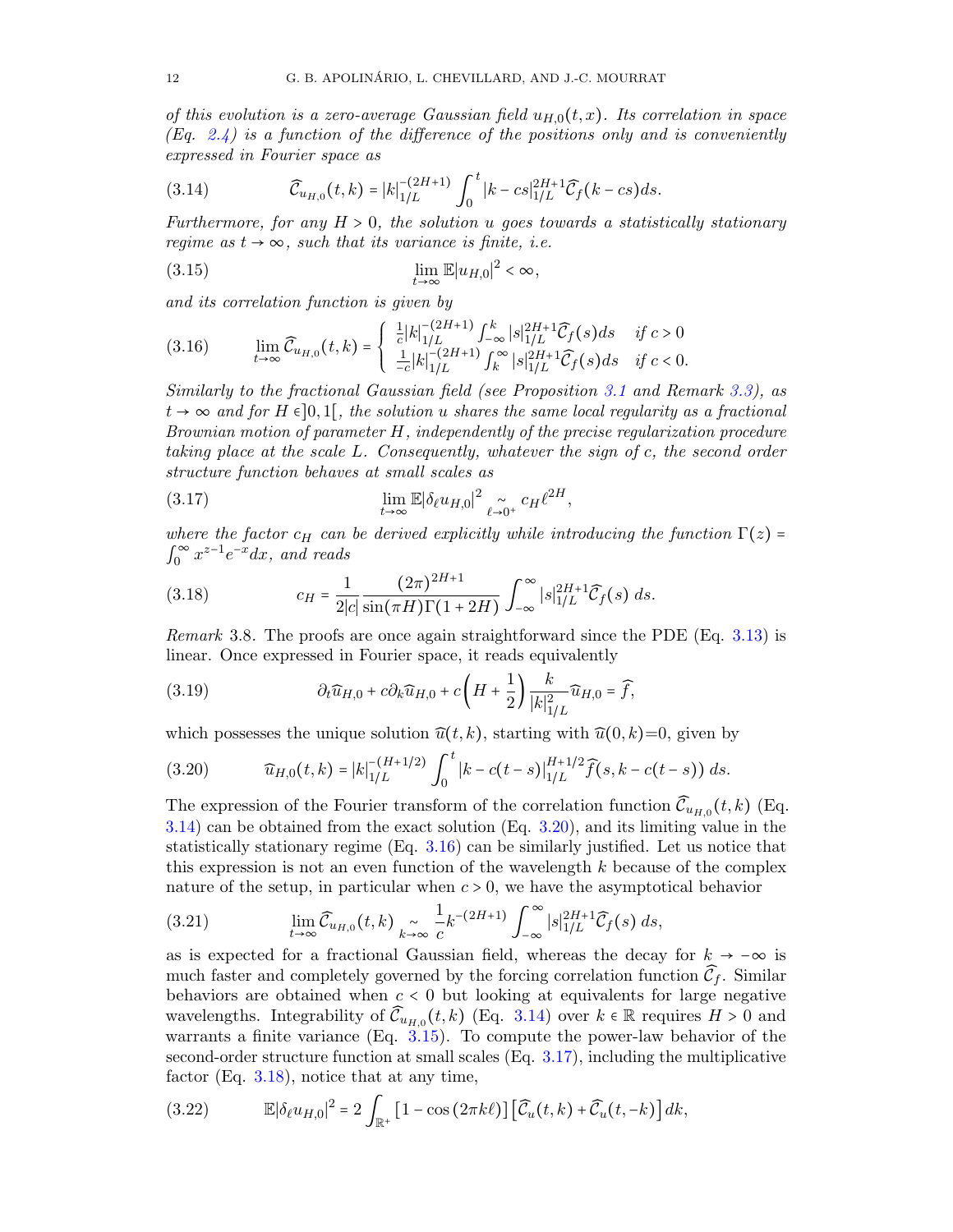<span id="page-12-0"></span>and rescale the dummy variable  $k$  by  $\ell$  to obtain

$$
(3.23)
$$

$$
\lim_{t\to\infty} \mathbb{E}|\delta_\ell u_{H,0}|^2 \underset{\ell\to 0^+}{\sim} \ell^{2H} \frac{2}{|c|} \int_{-\infty}^\infty |s|_{1/L}^{2H+1} \widehat{\mathcal{C}}_f(s) \, ds \int_{\mathbb{R}^+} \left[1 - \cos(2\pi k)\right] k^{-(2H+1)} dk,
$$

where the last integral entering as a multiplicative factor in Eq. [3.23](#page-12-0) is finite for  $H \in ]0,1[$  and can be expressed with the help of the Gamma function Γ, which entails Eq. [3.18.](#page-11-5)

Remark 3.9. As we can see, we succeeded in defining a Gaussian random field  $u_{H,0}(t, x)$  as a solution of a PDE forced by a smooth term f (Eq. [3.13\)](#page-10-2), that shares at large times several statistical properties with a fractional Gaussian field of parameter H defined in Proposition [3.1,](#page-8-4) including a finite variance (Eq.  $3.15$ ) without the help of viscosity, and a local regularity governed by  $H$  (Eq. [3.17\)](#page-11-4).

<span id="page-12-4"></span>Remark 3.10. It is then easy to include the effects of viscous diffusion while generalizing the results of Proposition [3.13,](#page-10-2) considering the evolution provided in Eq. [3.12.](#page-10-3) Doing so, we introduce a new characteristic wavelength  $k_{\nu}$  of the order of  $(|c|/\nu)^{1/3}$ , independent of  $H$ , such that asymptotic behaviors as those of Eq. [3.16](#page-11-2) are expected in the finite range  $1/L \ll |k| \ll k_{\nu}$ . Equivalently using the terminology of turbulence phenomenology, the power-law behavior of the second-order structure function (Eq. [3.17\)](#page-11-4) is expected in the so-called inertial range  $1/k_{\nu} \ll \ell \ll L$ . Also, and for the same reasons, the statistically stationary regime can be reached at a finite time  $t_{\nu}$  which depends on  $\nu$ . This will turn out to be very convenient from a numerical point of view.

Remark 3.11. For reasons that will become clear later, it will be useful to revisit the results listed in Proposition [3.7](#page-10-4) for the boundary case  $H = 0$ , as the statistical properties of fractional Gaussian fields (Proposition [3.1\)](#page-8-4) were revisited for this very particular value of the parameter H (See Remark [3.5\)](#page-9-5). In this case, at a finite time  $t$ , we can obtain the Fourier transform of the correlation function of  $u_{0,0}(t, x)$ , solution of Eq. [3.13,](#page-10-2) using the expression provided in Eq. [3.14,](#page-11-0) and obtain

(3.24) 
$$
\widehat{C}_{u_{0,0}}(t,k) = \frac{1}{c} |k|_{1/L}^{-1} \int_{k-ct}^{k} |s|_{1/L} \widehat{C}_f(s) ds,
$$

which converges towards a bounded function as  $t \to \infty$ , depending on the sign of c, as was written in Eq. [3.16.](#page-11-2) Nonetheless, contrary to the case  $H \in ]0,1[$  for which the variance converges at large times towards a finite value (Eq. [3.15\)](#page-11-3), the finiteness of the variance is no more warranted when  $H = 0$ . Instead, we get, for any  $|c| > 0$ , the following logarithmically diverging behavior at large times

<span id="page-12-1"></span>(3.25) 
$$
\mathbb{E}|u_{0,0}(t,x)|^2 \underset{t\to\infty}{\sim} \frac{1}{|c|}\ln(|c|t)\int_{\mathbb{R}}|s|_{1/L}\widehat{\mathcal{C}}_f(s)ds.
$$

Whereas the variance diverges with time (Eq. [3.25\)](#page-12-1), the correlation function (Eq. [2.4\)](#page-6-5) is bounded away from the origin, and we can write, for any  $\ell > 0$ ,

<span id="page-12-2"></span>(3.26) 
$$
\lim_{t\to\infty} \mathcal{C}_{u_{0,0}}(t,\ell) = \int_{k\in\mathbb{R}} e^{2i\pi k\ell} \lim_{t\to\infty} \widehat{\mathcal{C}}_{u_{0,0}}(t,k)dk.
$$

We recover then the infinite value for the variance  $(Eq. 3.25)$  $(Eq. 3.25)$  in this regime while obtaining a logarithmically diverging behavior of the correlation function (Eq. [3.26\)](#page-12-2) at small scales, that is

<span id="page-12-3"></span>(3.27) 
$$
\lim_{t\to\infty} C_{u_{0,0}}(t,\ell) \underset{|\ell|\to 0}{\sim} \frac{1}{|c|} \ln(L/|\ell|) \int_{\mathbb{R}} |s|_{1/L} \widehat{C}_f(s) ds.
$$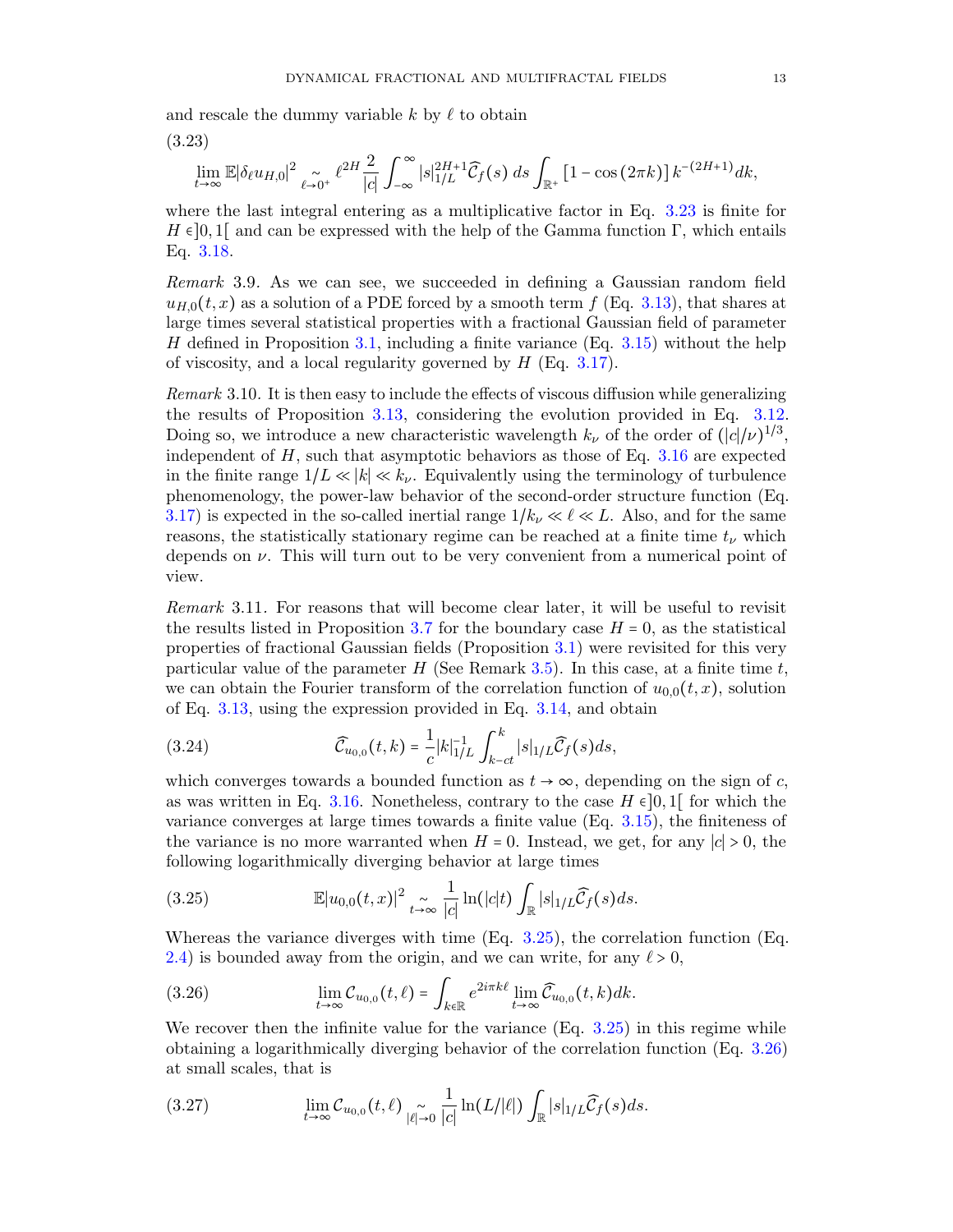We can thus see that the inviscid dynamics  $\partial_t u_{0,0} = P_0 \mathcal{L} P_0^{-1} u_{0,0} + f$  ultimately generates as time goes on a Gaussian field of infinite variance (Eq. [3.25\)](#page-12-1) which is logarithmically correlated in space (Eq. [3.27\)](#page-12-3). It thus shares similar statistical properties with the fractional Gaussian fields (Proposition [3.1\)](#page-8-4) of vanishing parameter  $H = 0$ , as detailed in Remark [3.5.](#page-9-5)

## <span id="page-13-0"></span>4. Multifractal random fields and the induced nonlinear dynamics

This Section is devoted to the design of an additional nonlinear interaction term in the fractional evolution of Proposition [3.7](#page-10-4) able to reproduce the observed multifractal nature of fluid turbulence. As mentioned earlier, the Gaussian framework that has been developed implies necessarily a spectrum of exponents  $\zeta_q$  of high-order structure functions (Eq. [1.2\)](#page-1-1) that behaves linearly with the order  $q$ . Inspired by the structure of probabilistic objects known as Multiplicative Chaos (MC) and related Multifractal processes, we will end up with a quadratic interaction that once added to the forced fractional linear evolution (Eq. [3.13\)](#page-10-2) supports the development of non-Gaussian fluctuations. Numerical investigations detailed in the next Section furthermore indicate the multifractal behavior of this nonlinear evolution.

## 4.1. Complex Gaussian Multiplicative Chaos.

<span id="page-13-3"></span>Proposition 4.1. (About a complex version of the Gaussian Multiplicative Chaos) Consider the following complex random field

<span id="page-13-1"></span>
$$
(4.1) \t\t M_{\gamma}(t,x) = e^{\gamma v_0(t,x)},
$$

where  $v_0(t, x) = P_0u_0(t, x)$  is a fractional Gaussian field of parameter H = 0 (Eq. [3.2\)](#page-8-2) whose asymptotic logarithmic correlation structure is detailed in Remark [3.5,](#page-9-5) and  $\gamma \in \mathbb{R}$  an additional parameter. As time goes to infinity,  $M_{\gamma}(t,x)$  behaves as a random distribution such that, for any  $\gamma \in \mathbb{R}$  and at any time and position,

(4.2) EMγ(t, x) = 1.

To see its distributional nature as  $t \to \infty$ , consider a  $\mathcal{C}^{\infty}$  compactly supported function  $g(x)$ , of unit integral, and its rescaled version  $g_{\ell}(x) = g(x/\ell)/\ell$ . We get the following asymptotic behavior, at large time  $t \to \infty$  and at small scales  $|\ell| \to 0$ , for any  $q \in \mathbb{N}^*$ and  $\gamma^2 < \frac{|c|}{aC_{\epsilon}(\epsilon)}$  $\frac{|c|}{q\mathcal{C}_f(0)},$ 

<span id="page-13-2"></span>(4.3) 
$$
\lim_{t\to\infty}\mathbb{E}\left[\left|\int g_{\ell}(x)M_{\gamma}(t,x)dx\right|^{2q}\right]_{|\ell|=0}c_{q,\gamma}e^{q^2\gamma^2h(0)}\left(\frac{L}{|\ell|}\right)^{\frac{q^2\gamma^2c_f(0)}{|\ell|}},
$$

where enters the value at the origin of the function h defined in Eq. [3.9](#page-10-1) and a remaining multiplicative constant  $c_{q,\gamma}$  given by

<span id="page-13-4"></span>
$$
(4.4)
$$

$$
c_{q,\gamma} = \int \prod_{i=1}^q \frac{1}{|x_i - y_i|^{ \frac{\gamma^2 C_f(0)}{|c|}} } \prod_{i < j = 1}^q \frac{1}{|x_i - y_j|^{ \frac{\gamma^2 C_f(0)}{|c|}} } \frac{1}{|x_j - y_i|^{ \frac{\gamma^2 C_f(0)}{|c|}} } \prod_{i=1}^q g(x_i) g(y_i) dx_i dy_i.
$$

Remark 4.2. The proof of the statistical properties of the Complex Gaussian Multiplicative Chaos (GMC)  $M_{\gamma}(t, x)$  (Eq. [4.1\)](#page-13-1) relies on several ingredients. Notice first that, as a consequence of the independence of the real and imaginary parts of  $u_0(t, x)$ (Eq. [2.5\)](#page-6-7), entering in the definition of the fractional Gaussian field  $v_0(t, x)$ , the real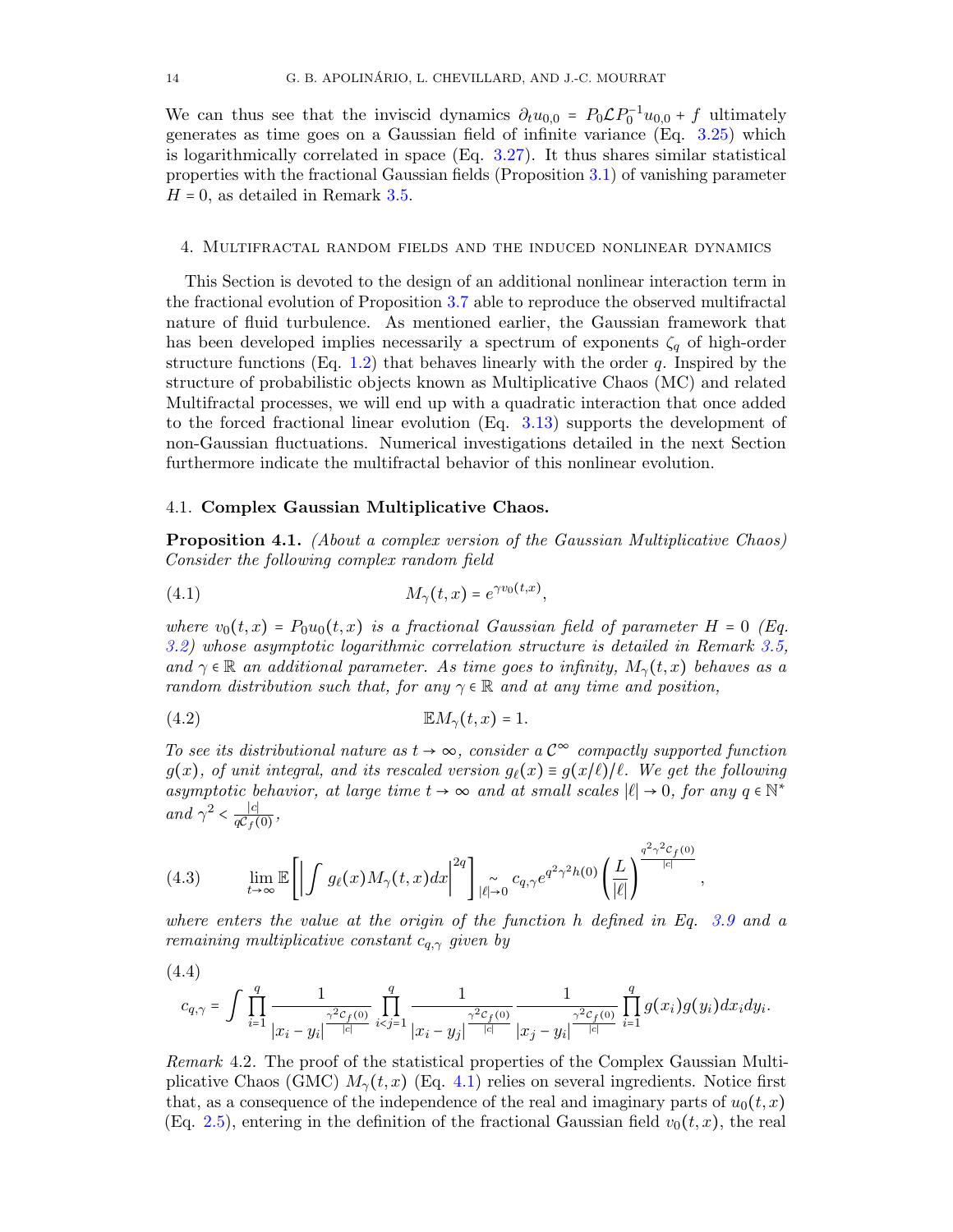and imaginary parts of  $v_0(t, x)$  are statistically independent, and moreover, at any time and positions,

<span id="page-14-0"></span>(4.5) 
$$
\mathbb{E}\left[v_0(t,x)v_0(t,y)\right] = 0,
$$

whereas we have formerly noted

(4.6) 
$$
\mathcal{C}_{v_0}(t,x-y) \equiv \mathbb{E}\left[v_0(t,x)v_0^*(t,y)\right] \in \mathbb{C}.
$$

In the following, we will also rely on a particular statistical property of complex Gaussian random variables. Consider thus a complex Gaussian random variables u such that  $\mathbb{E}(u) = 0$ . We have the useful result

<span id="page-14-1"></span>
$$
(4.7) \t\t\t\t\t\mathbb{E} (e^u) = e^{\frac{1}{2}\mathbb{E} (u^2)},
$$

which leads, at second order, to

$$
\mathbb{E}\left[\left|\int g_{\ell}(x)M_{\gamma}(t,x)dx\right|^{2}\right] = \int g_{\ell}(x)g_{\ell}(y)\mathbb{E}\left[e^{\gamma\left(v_{0}(t,x)+v_{0}^{*}(t,y)\right)}\right]dxdy
$$

$$
= \int g_{\ell}(x)g_{\ell}(y)e^{\gamma^{2}\mathcal{C}_{v_{0}}(t,x-y)}dxdy,
$$

where we notice that  $u = v_0(t, x) + v_0^*(t, y)$  is a zero average complex Gaussian random variable and used the properties of Eqs. [4.5](#page-14-0) and [4.7.](#page-14-1) Relying then on the asymptotic form of  $\mathcal{C}_{v_0}(t, x - y)$  at large time (Eq. [3.9\)](#page-10-1), rescaling the dummy variables x and y by  $\ell$ , we obtain

$$
(4.8)\quad \lim_{t\to\infty}\mathbb{E}\bigg[\bigg|\int g_{\ell}(x)M_{\gamma}(t,x)dx\bigg|^{2}\bigg] \underset{|\ell|\to 0}{\sim} \bigg(\frac{L}{|\ell|}\bigg)^{\frac{\gamma^{2}C_{f}(0)}{|\ell|}}e^{\gamma^{2}h(0)}\int \frac{g(x)g(y)}{|x-y|^{\frac{\gamma^{2}C_{f}(0)}{|\ell|}}}dxdy,
$$

which requires  $\gamma^2 < |c| / C_f(0)$  in order for the remaining integral to be finite.

Similar techniques can be used to derive higher-order moments. In particular we have

$$
\mathbb{E}\left[\left|\int g_{\ell}(x)M_{\gamma}(t,x)dx\right|^{2q}\right] = \int \mathbb{E}\left[e^{\gamma \sum_{i=1}^{q} v_{0}(t,x_{i})+v_{0}^{*}(t,y_{i})}\right] \prod_{i=1}^{q} g_{\ell}(x_{i})g_{\ell}(y_{i})dx_{i}dy_{i}
$$

$$
= \int e^{\frac{\gamma^{2}}{2}\sum_{i,j=1}^{q}C_{v_{0}}(t,x_{i}-y_{j})+C_{v_{0}}(t,x_{j}-y_{i})}\prod_{i=1}^{q} g_{\ell}(x_{i})g_{\ell}(y_{i})dx_{i}dy_{i},
$$

<span id="page-14-2"></span>such that (4.9)

$$
\lim_{t \to \infty} \mathbb{E} \left[ \left| \int g_{\ell}(x) M_{\gamma}(t,x) dx \right|^{2q} \right] \underset{i \in J}{\sim} \left( \frac{L}{|\ell|} \right)^{\frac{q^2 \gamma^2 c_f(0)}{|c|}} e^{q^2 \gamma^2 h(0)} \times \int \prod_{i=1}^{q} \frac{1}{|x_i - y_i|^{\frac{\gamma^2 c_f(0)}{|c|}}} \prod_{i < j=1}^{q} \frac{1}{|x_i - y_j|^{\frac{\gamma^2 c_f(0)}{|c|}}} \prod_{i = 1}^{q} g(x_i) g(y_i) dx_i dy_i.
$$

The finiteness of the remaining multiple integral entering on the RHS of Eq. [4.9,](#page-14-2) and the implied range of possible values for the free parameter  $\gamma$ , is difficult to determine. Performing an integration over one variable, say  $x_1$ , and then making a spherical change of coordinates over the remaining  $2q - 1$  variables, would give  $q^2\gamma^2 < (2q-1)|c|/\mathcal{C}_f(0)$  stemming from the integration over the radial component, which is optimistic since integration over the  $2q - 2$  angles is not discussed. For  $q \geq 3$ , using a bound for the integrand which is simpler to analyse, as has been done in Lemma A.8 of Ref. [\[32\]](#page-31-27), would instead give the more pessimistic range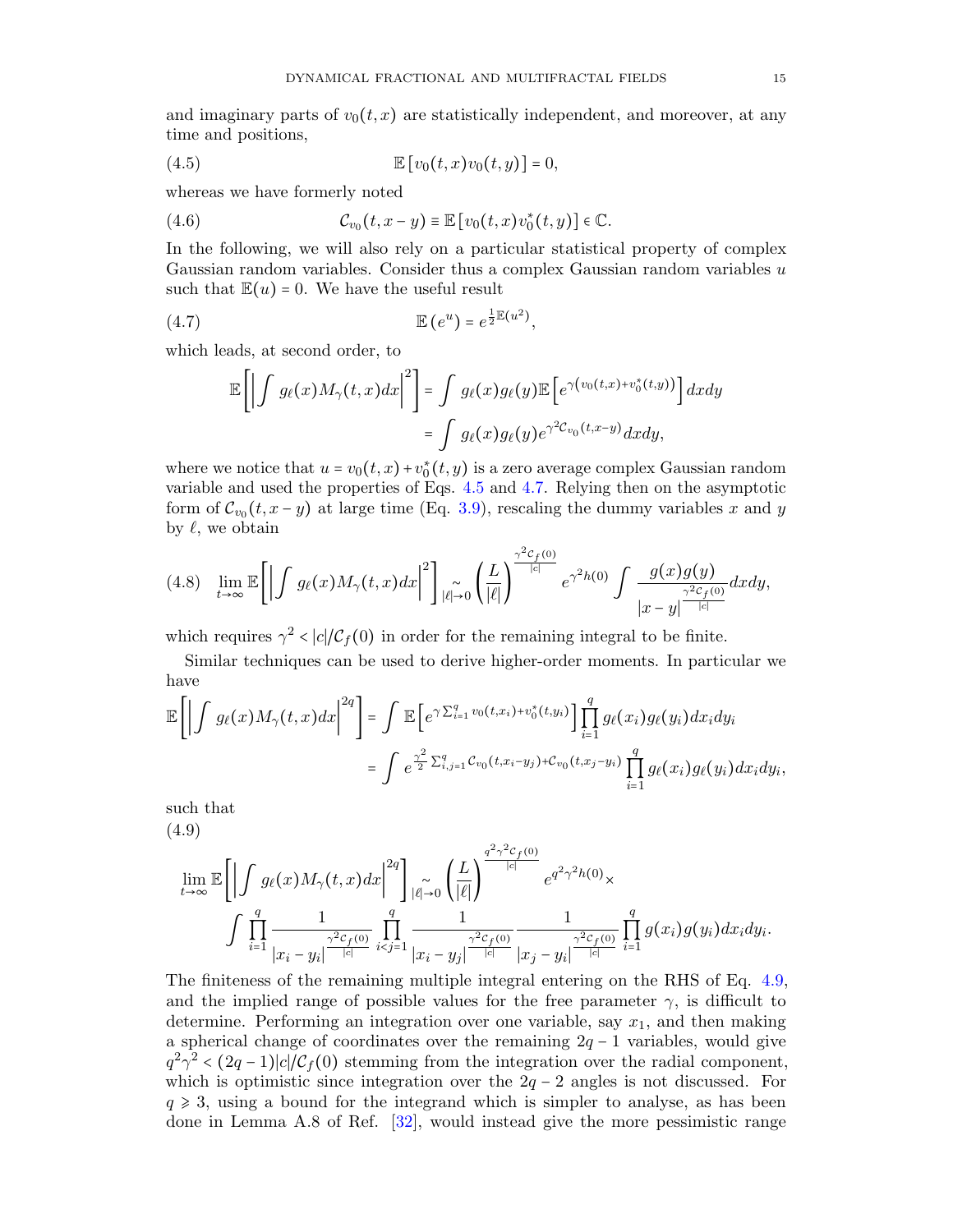$q^2\gamma^2 \langle q|c|/C_f(0)$ . A specially devoted communication on this would be needed, and is beyond the scope of the present article. This entails Eq. [4.3](#page-13-2) and motivates the proposed range of accessible values for  $\gamma$ .

Remark 4.3. Similar behaviors as those depicted in Proposition [4.1](#page-13-3) are again expected for a complex GMC  $\bar{M}_{\gamma}$  based on the fractional Gaussian field  $\tilde{v}_0$  defined in Eq. [3.10](#page-10-5) for the particular value  $H = 0$ , and which would read

(4.10) 
$$
\widetilde{M}_{\gamma}(t,x) = e^{\gamma \widetilde{v}_0(t,x)}.
$$

Its distributional nature as  $t \to \infty$  would also be characterized by Eq. [4.3,](#page-13-2) with a power-law exponent having the same quadratic dependence on the order  $q$ , and the same multiplicative constant  $c_{q,\gamma}$  (Eq. [4.4\)](#page-13-4). Only the very shape of the function h entering in Eq. [4.3](#page-13-2) and defined in Eq. [3.9](#page-10-1) would be impacted, requiring the use of the function  $h$  defined in Eq. [3.11.](#page-10-6)

# <span id="page-15-0"></span>4.2. Construction of a complex multifractal field, and the calculation of its statistical properties.

<span id="page-15-2"></span>**Proposition 4.4.** (About a complex multifractal process  $v_{H,\gamma}$ ) Consider the random field  $v_{H,\gamma}(t,x)$ , defined as

<span id="page-15-1"></span>
$$
(4.11) \t v_{H,\gamma}(t,x) = P_H\left(e^{\gamma \widetilde{P}_0 u_0} u_0\right)(t,x) \equiv \int e^{2i\pi kx} \frac{1}{|k|_{1/L}^{H+1/2}} \mathcal{F}\left[e^{\gamma \widetilde{P}_0 u_0} u_0\right](t,k)dk
$$

(4.12) 
$$
= \int P_H(x-y)e^{\gamma \widetilde{P}_0 u_0(t,y)}u_0(t,y)dy,
$$

where we have introduced the abusive notation

$$
P_H(x) = \int e^{2i\pi kx} \frac{1}{|k|_{1/L}^{H+1/2}} dk.
$$

The field  $v_{H,\gamma}(t,x)$  is statistically homogeneous and its average is 0 at any time t. As time gets large, the field is such that, for any  $q \in \mathbb{N}^*$ ,  $H \in ]0,1[$  and  $\gamma^2 \frac{\mathcal{C}_f(0)}{|c|}$  $\frac{1}{|c|}$  <  $min(2H/q, 1),$ 

<span id="page-15-3"></span>(4.13) 
$$
\lim_{t \to \infty} \mathbb{E} |v_{H,\gamma}(t,x)|^{2q} < \infty.
$$

Furthermore, for the same range of values of the parameters H and  $\gamma$ , the random field  $v_{H,\gamma}$  (Eq. [4.11\)](#page-15-1) exhibits a multifractal local regularity, as can be quantified by its respective structure functions of order 2q, which behave at small scales as

<span id="page-15-4"></span>(4.14) 
$$
\lim_{t \to \infty} \mathbb{E} |\delta_{\ell} v_{H,\gamma}|^{2q} \underset{\ell \to 0}{\sim} c_{H,\gamma,q} \ell^{2qH} \left(\frac{\ell}{L}\right)^{-q^2 \gamma^2 \frac{C_f(0)}{|c|}},
$$

where the explicit expression of the multiplicative constant  $c_{H,\gamma,q}$  at the second order  $q = 1$  is provided in Eq. [A.22.](#page-27-0)

Concerning the skewed nature of the probability laws of the random field  $v_{H,\gamma}$  (Eq. [4.11\)](#page-15-1), we obtain in a similar way, again for H  $\epsilon$ [0,1[, but for  $\gamma^2 \frac{\mathcal{C}_f(0)}{|c|}$  $\frac{f(0)}{|c|} < \min(3H/2, 1),$ non trivial odd-order statistics, as they can be quantified by the behavior at small scales of the following expectation

<span id="page-15-5"></span>(4.15) 
$$
\lim_{t \to \infty} \mathbb{E} \left[ \delta_{\ell} v_{H,\gamma} \left| \delta_{\ell} v_{H,\gamma} \right|^2 \right] \underset{\ell \to 0}{\sim} d_{H,\gamma} \ell^{3H} \left( \frac{\ell}{L} \right)^{-2\gamma^2} \frac{c_f(0)}{|c|},
$$

where  $d_{H,\gamma} \in \mathbb{R}$  is a real and finite multiplicative factor, whose exact expression is given in Eq. [A.31.](#page-29-0)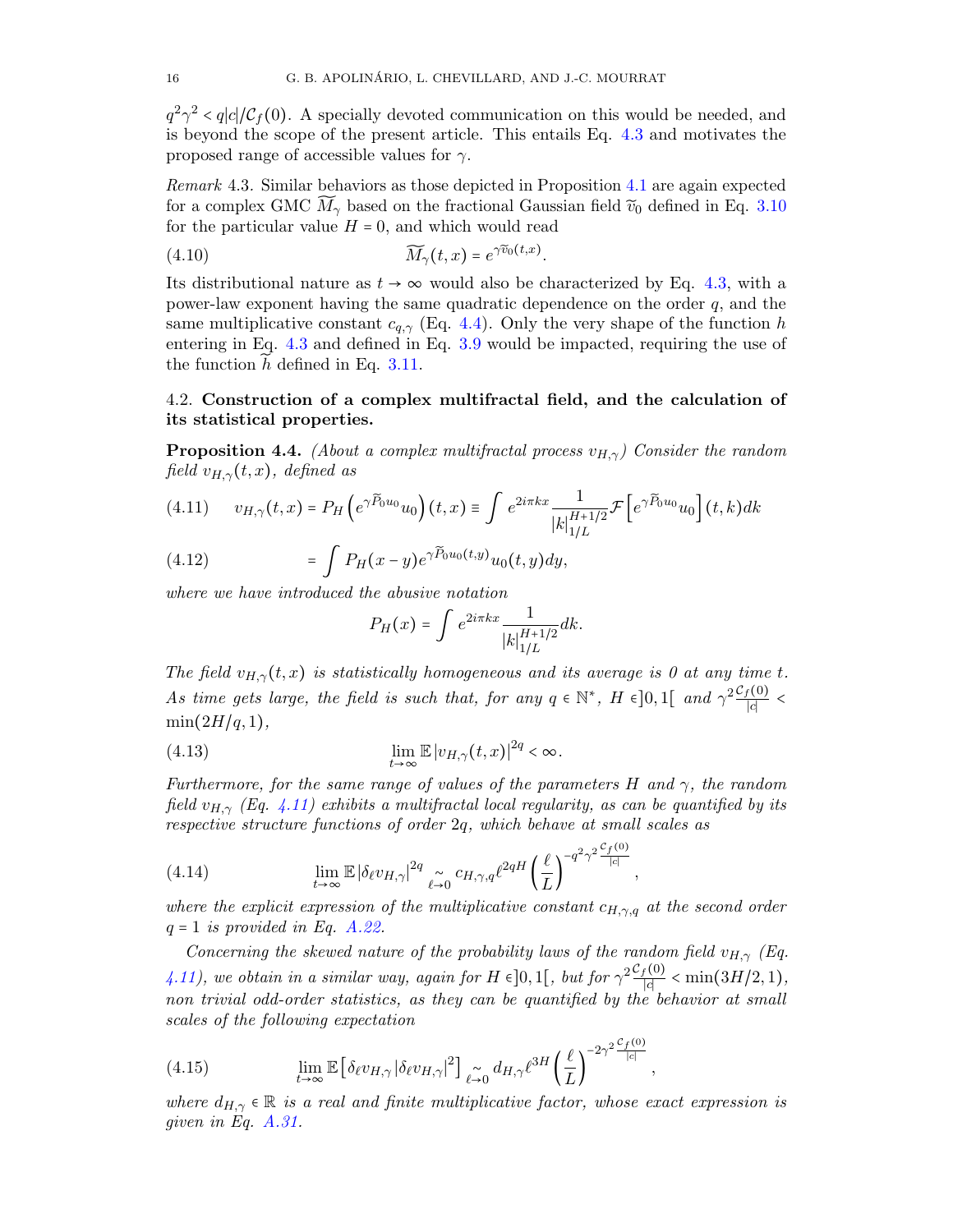<span id="page-16-1"></span>Remark 4.5. We partially prove the statements of Proposition [4.4](#page-15-2) in Appendix [A](#page-24-0) while deriving the expressions of the expectations using the Gaussian integration by parts formula (see Lemma [A.1,](#page-24-1) which is adapted from Lemma 2.1 of Ref. [\[50\]](#page-32-9) for the general case of complex Gaussian random variables). In particular, we derive in an exact fashion the variance and increments variance, i.e. Eqs. [4.13](#page-15-3) and [4.14](#page-15-4) using the particular value  $q = 1$ . [A](#page-24-0)lso, we justify in Appendix A the scaling behavior of the third-order structure function (Eq. [4.15\)](#page-15-5), computing in particular the value of the multiplicative factor  $d_{H,\gamma}$  and showing that it is finite for the proposed range of parameters  $H$  and  $\gamma$ . Nonetheless, its expression is intricate. Whereas we demonstrate that its value is finite, we fail at giving simple arguments to justify that it does not vanish, also its sign remains unknown. For  $q \ge 2$ , expressions of moments (Eqs. [4.13\)](#page-15-3) and structure functions (Eq. [4.14\)](#page-15-4) get even more cumbersome. For this reason, we only provide heuristics that led us to propose the scaling behavior of Eq. [4.14,](#page-15-4) and the range of values of  $\gamma$  for which this asymptotic behavior is expected to make sense.

Remark 4.6. As stated in Proposition [4.4,](#page-15-2) given the limitations listed in Remark [4.5,](#page-16-1) the complex random field  $v_{H,\gamma}$  (Eq. [4.11\)](#page-15-1) behaves at infinite time as a multifractal function (Eq. [4.14\)](#page-15-4), and furthermore its real part is skewed (Eq. [4.15\)](#page-15-5). Interestingly, as argued in Ref. [\[19\]](#page-31-21),  $v_{H,\gamma}$  has no natural equivalent in a purely real setup. Instead, defining a real, skewed and multifractal unidimensional random field requires a more sophisticated method of construction, as is developed in Ref. [\[19\]](#page-31-21). In this case, the real part  $\Re v_{H,\gamma}$  of  $v_{H,\gamma}$  can be seen as a realistic probabilistic representation of the longitudinal component of the three-dimensional turbulent velocity vector field, whose statistical properties are listed in Refs. [\[30,](#page-31-0) [19\]](#page-31-21) if the particular value  $H = 1/3 + \gamma^2 \frac{2C_f(0)}{3|c|}$  $\frac{f(0)}{3|c|}$  is chosen. In this case, the third-order structure function (Eq. [4.15\)](#page-15-5) behaves linearly with the scale  $\ell$ , as is suggested by the so-called four-fifths law of turbulence (see Ref. [\[30\]](#page-31-0)), which governs the energy transfers through scales. In a turbulent setting, focusing again on the longitudinal component of the velocity field, as is measured in wind tunnels, the intermittency parameter is observed to be universal, i.e. independent of the Reynolds, and small, of the order of  $2\gamma^2 \frac{\mathcal{C}_f(0)}{|c|}$  $\frac{f(0)}{|c|} \approx 0.025$ (see for instance Ref. [\[18\]](#page-31-3)).

Remark 4.7. Let us finally remark that even and odd-order statistics behave in a different manner, as was already observed in different, although similar, random fields [\[19\]](#page-31-21). In particular, the third-order structure function goes towards 0 as  $\ell^{3H-2\gamma^2}\frac{\mathcal{C}_f(0)}{|c|}$ ∣c∣ (Eq. [4.15\)](#page-15-5), whereas it is expected heuristically that  $\lim_{t\to\infty} \mathbb{E} |\delta_\ell v_{H,\gamma}|^3$  would go to zero as  $\ell^{3H-\frac{9}{4}\gamma^2}\frac{\mathcal{C}_f(0)}{|c|}$ ∣c∣ . To see this, assume that Eq. [4.14](#page-15-4) can be extended to non-integer values, and take  $q = 3/2$ . Although surprising, this remark is consistent with the constraint that, at any time and any scale, we should have  $\mathbb{E} \left[ \Re \delta_\ell v_{H,\gamma} |\delta_\ell v_{H,\gamma}|^2 \right] \leq$  $\mathbb{E} \left[ |\delta_\ell v_{H,\gamma}|^3 \right]$ . Nonetheless, it remains to be rigorously shown, following a more general approach as the one developed in Ref. [\[19\]](#page-31-21), that would give access to the behavior at small scales of  $\lim_{t\to\infty} \mathbb{E} |\delta_\ell v_{H,\gamma}|^q$  for any  $q \in \mathbb{R}$ . We keep this important perspective for future investigations.

<span id="page-16-0"></span>4.3. Induced nonlinear dynamics. Let us now explore the consequence of the probabilistic ansatz  $v_{H,\gamma}(t,x)$  (Eq. [4.11\)](#page-15-1) that we recall to exhibit multifractal statistics (Eq. [4.14\)](#page-15-4), as presented in Proposition [4.4.](#page-15-2) In particular, in the same way as we built up the fractional inviscid evolution in Eq. [3.13,](#page-10-2) we would like to extract, at least heuristically, a dynamics for a field  $u_{H,\gamma,0}(t,x)$  which once forced by f would lead to similar statistics as  $v_{H,\gamma}(t,x)$ . Recall first that the field  $u_0$  entering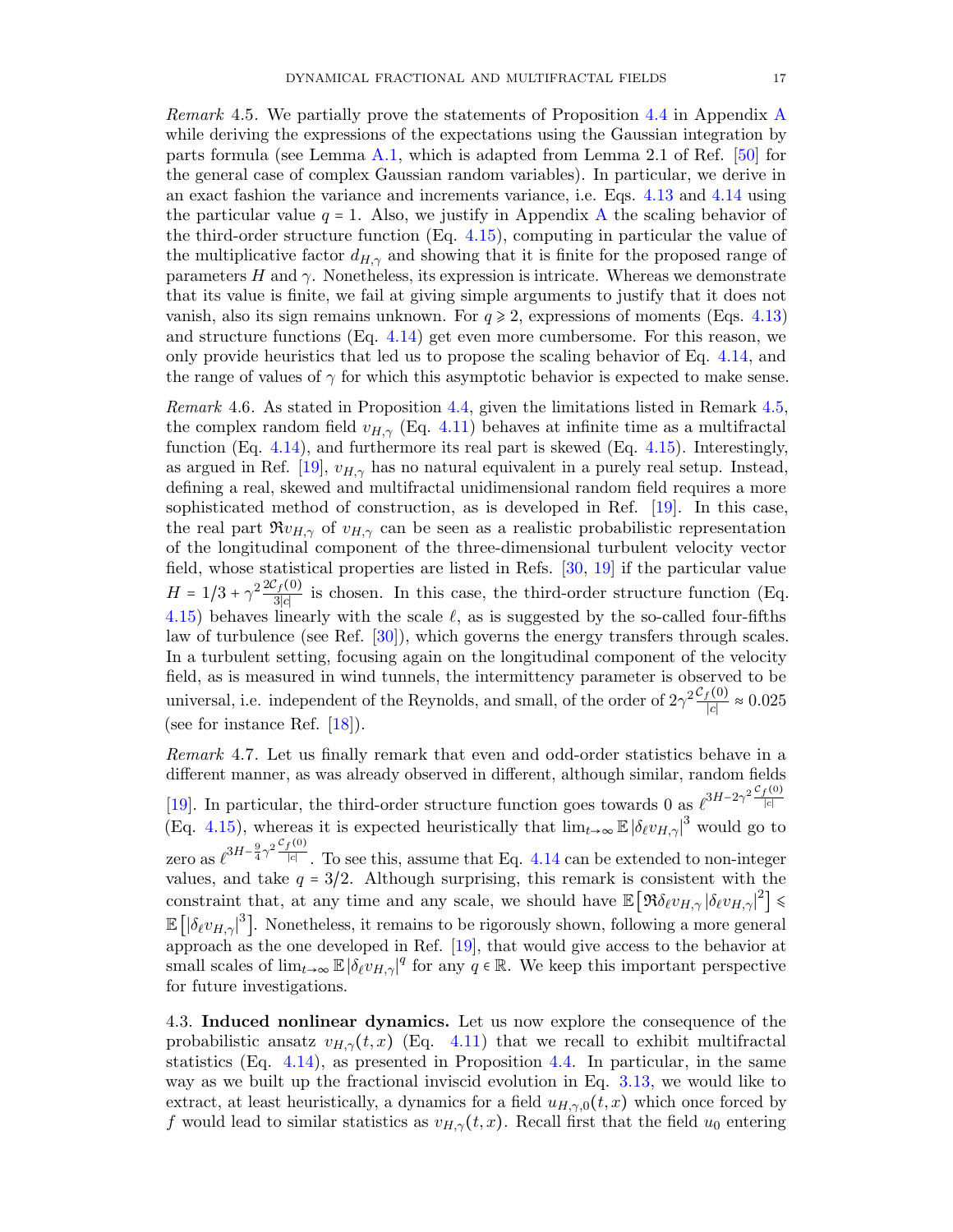in the definition of  $v_{H,\gamma}(t,x)$  (Eq. [4.11\)](#page-15-1) evolves in the inviscid and unforced situation according to

$$
\partial_t u_0 = \mathcal{L} u_0,
$$

where the transfer operator  $\mathcal L$  is defined in Eq. [2.2.](#page-6-2) Accordingly, we thus expect that

$$
\partial_t \left( e^{\gamma \widetilde{P}_0 u_0} u_0 \right) = e^{\gamma \widetilde{P}_0 u_0} \partial_t u_0 + \gamma \widetilde{P}_0 \partial_t u_0 \left( e^{\gamma \widetilde{P}_0 u_0} u_0 \right) \n= \mathcal{L} \left( e^{\gamma \widetilde{P}_0 u_0} u_0 \right) + \gamma \widetilde{P}_0 \mathcal{L} u_0 \left( e^{\gamma \widetilde{P}_0 u_0} u_0 \right).
$$

From a formal point of view, note  $\mathcal W$  a functional of some complex function  $h:\mathbb{R}\to\mathbb{C}$ , implicitly defined as  $W[h](x)e^{\gamma\widetilde{P}_0\mathcal{W}[h](x)}=h(x)$ , if it exists, such that,

<span id="page-17-1"></span>(4.16)

$$
\partial_t v_{H,\gamma} \equiv P_H \partial_t \left( e^{\gamma \widetilde{P}_0 u_0} u_0 \right) = P_H \mathcal{L} P_H^{-1} v_{H,\gamma} + \gamma P_H \left[ \left( \widetilde{P}_0 \mathcal{L} \mathcal{W} \left[ P_H^{-1} v_{H,\gamma} \right] \right) \left( P_H^{-1} v_{H,\gamma} \right) \right].
$$

We can see that the first term at the RHS of Eq. [4.16,](#page-17-1) which is linear in the variable  $v_{H,\gamma}$  coincides with the deterministic part of the fractional evolution proposed in Eq. [3.13.](#page-10-2) The second term, proportional to the multifractal parameter  $\gamma$ , is not clearly closed in terms of  $v_{H,\gamma}$ , but certainly introduces a nonlinearity in the picture.

<span id="page-17-5"></span>4.4. A closure approach. The functional  $W$  entering in the nonlinear evolution of Eq. [4.16](#page-17-1) resembles a functional generalization of the Lambert W-function, which is a multivalued function of  $\mathbb{C} \to \mathbb{C}$ . Much care is needed to make sense of it, and this is out of the scope of the present article. Although we could write formally the functional  $W[h]$  in a recursive manner, a tractable form as a function of  $h(x)$  is not known. Consequently, the evolution given in Eq. [4.16](#page-17-1) is not closed in terms of the field  $v_{H,\gamma}$ , and in order to close it, we propose to use the simplest and natural approximation given by

<span id="page-17-2"></span>
$$
(4.17) \t\t W[h](x) \approx h(x),
$$

which corresponds to making the approximation

<span id="page-17-3"></span>(4.18) 
$$
P_H^{-1}v_{H,\gamma}(t,x) = e^{\gamma \widetilde{P}_0 u_0(t,x)} u_0(t,x) \approx u_0(t,x).
$$

In other words, we approximate the functional  $W$  entering in Eq. [4.16](#page-17-1) by the identity (Eq. [4.17\)](#page-17-2), and this can be motivated by the Taylor series of the exponential entering in Eq. [4.18,](#page-17-3) keeping only the first term in its development as powers of  $\gamma$ . Doing so, we end up with the following, approximate but closed, nonlinear evolution for the multifractal field  $v_{H,\gamma}$  (Eq. [4.16\)](#page-17-1)

<span id="page-17-4"></span>
$$
(4.19) \t\partial_t v_{H,\gamma} \approx P_H \mathcal{L} P_H^{-1} v_{H,\gamma} + \gamma P_H \left[ \left( \widetilde{P}_0 \mathcal{L} P_H^{-1} v_{H,\gamma} \right) \left( P_H^{-1} v_{H,\gamma} \right) \right].
$$

The approximative evolution of the multifractal field, as given in Eq. [4.19,](#page-17-4) motivated us to propose the nonlinear PDE of the introduction, Eq. [1.4,](#page-3-0) forced by  $f$  with the additional action of viscosity  $\nu$ . Of course, in presence of such an additional quadratic interaction, the theoretical analysis becomes much more demanding than the linear fractional evolution of Section [3.2.](#page-10-0) This is why we will focus in the sequel on a numerical exploration of this stochastically forced nonlinear PDE.

#### 5. Numerical simulations

<span id="page-17-0"></span>5.1. Numerical setup. The aim of this section is to present a numerical investigation of the statistical properties of the solution  $u_{H,\gamma,\nu}$  of Eq. [1.4.](#page-3-0) To do so, we make the following numerical proposition.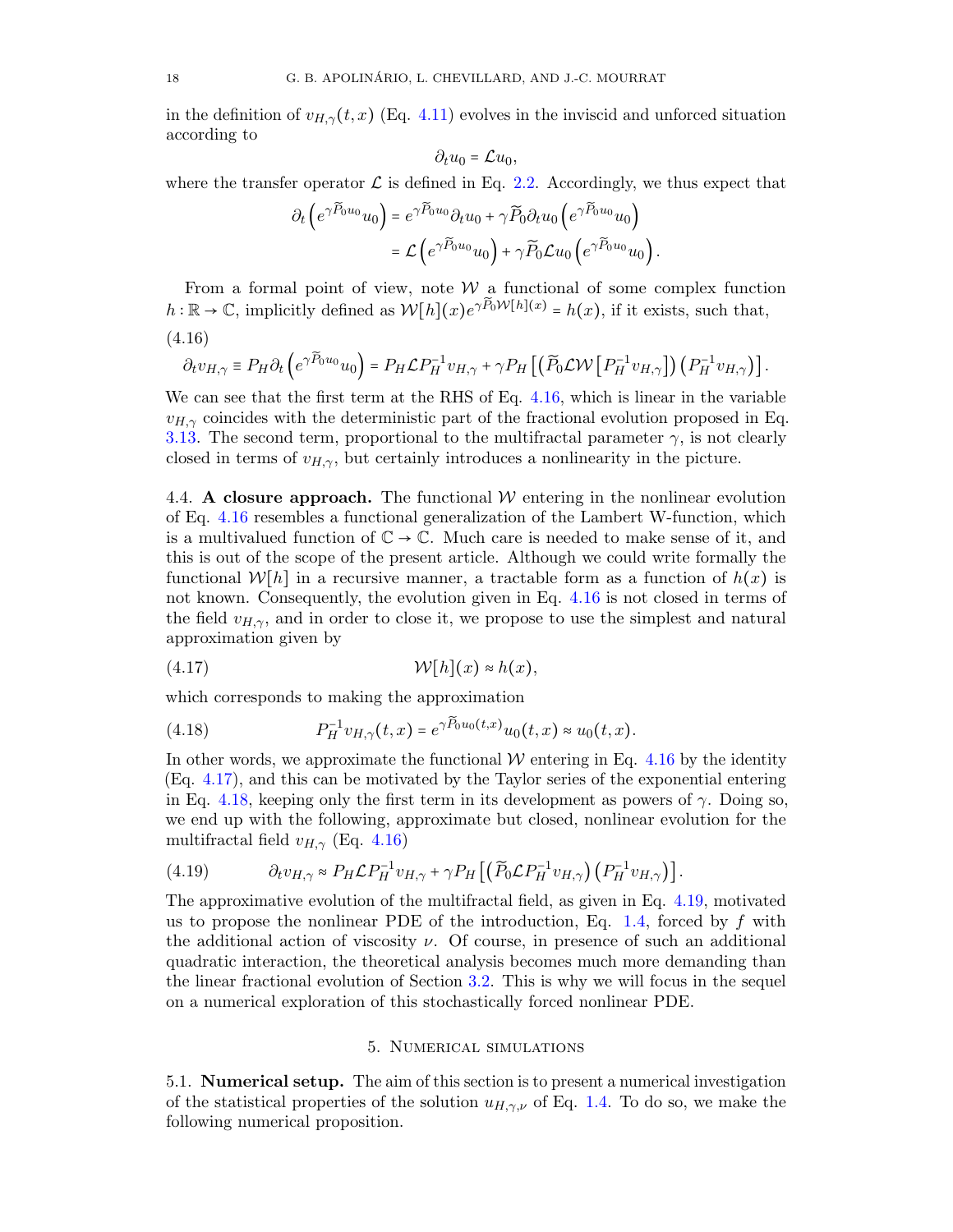<span id="page-18-3"></span>**Numerical proposition 5.1.** For periodic boundary conditions, over the period  $L_{tot}$ of the spatial numerical domain, starting from the initial condition  $u_{H,\gamma,\nu}(0,x) = 0$ , over the grid  $x = \{-N/2 + 1, \ldots, 0, \ldots, N/2\} \Delta x$ , where N is the number of collocation points and  $\Delta x = L_{tot}/N$ , we are solving the numerical problem

<span id="page-18-1"></span>
$$
(5.1)
$$

$$
du_{H,\gamma,\nu} = \left[ P_H \mathcal{L} P_H^{-1} u_{H,\gamma,\nu} + \gamma P_H \left[ \left( \widetilde{P}_0 \mathcal{L} P_H^{-1} u_{H,\gamma,\nu} \right) \left( P_H^{-1} u_{H,\gamma,\nu} \right) \right] + \nu \partial_x^2 u_{H,\gamma,\nu} \right] \Delta t
$$
  
+  $f_{trunc} \sqrt{\Delta t}$ ,

where the operators  $\mathcal{L}$ ,  $P_H$  and its inverse  $P_H^{-1}$ , and  $\widetilde{P}_0$  are defined respectively in Eqs. [1.6,](#page-3-1) [1.8,](#page-4-0) [1.9](#page-4-1) and [1.10.](#page-5-0) The force  $f_{trunc}$  that sustains the dynamics is a truncated version of the forcing term  $f(t, x)$  defined in Eq. [5.3](#page-18-0) which vanishes at the boundaries, i.e.  $f_{trunc}(t, \pm L_{tot}/2) = 0$ . The time marching is based on an explicit predictor-corrector algorithm in which a single instance of the force  $f_{trunc}$  is generated at every time step  $\Delta t$ .

Remark 5.1. The evolution given in Eq. [5.1](#page-18-1) involves several operations that are nonlocal in physical space, but local in Fourier space, including the convolutions with the operators  $P_H$ , its inverse,  $\overline{P}_0$  and the second derivative associated to viscous diffusion (recall that the Fourier symbol of the second derivative in physical space is  $\mathcal{F}[\partial_x^2](k) = -(2\pi)^2 k^2$ . In this periodic framework, we will massively rely on the Discrete Fourier Transform (DFT) to evaluate the deterministic part at the RHS of Eq. [5.1.](#page-18-1) Corresponding available wavelengths are thus given by  $k =$  ${-N/2+1,\ldots,0,\ldots,N/2}\Delta k$  where  $\Delta k = 1/L_{\text{tot}}$ . For full benefit of the Fast Fourier Transform (FFT) algorithm to evaluate the DFT, we choose  $N$  to be a power of 2, i.e.  $N = 2<sup>n</sup>$ . Evaluations of the transfer operator  $\mathcal L$  and the quadratic term proportional to the parameter  $\gamma$  are performed in physical space, which implies several back and forth computations of the DFT and its inverse, in what is known as a pseudo-spectral method. Furthermore, to get rid of the aliasing error induced by the quadratic nonlinear term, we use a de-aliasing procedure based on the 3/2-rule (see for instance Ref. [\[46\]](#page-32-11)).

Remark 5.2. We also recall the definition of the forcing term  $f(t, x)$  that enters in the continuous evolution of Eq. [1.4,](#page-3-0) which is a complex Gaussian random force defined in Eq. [1.5.](#page-3-2) It is uncorrelated in time, each instance of the force is taken as

<span id="page-18-2"></span>(5.2) 
$$
f(t,x) = \int e^{-\frac{(x-y)^2}{2L^2}} dW(t,y),
$$

where  $dW(t, x) = \frac{1}{\sqrt{2}}$  $\frac{1}{2} [dW_r(t,x) + idW_i(t,x)]$  with  $dW_r(t,x)$  and  $dW_i(t,x)$  being at each time  $t$  independent copies of the increment over  $dx$  of a real Wiener process. Remark that another choice for the convolution kernel entering in Eq. [5.2](#page-18-2) could be made, as long as its Fourier transform decreases rapidly above the characteristic wavelength  $1/L$ . Choosing the force f as given in Eq. [5.2](#page-18-2) implies that its real and imaginary parts are independent, or equivalently that  $\mathbb{E}[f(t, x)f(t, y)] = 0$  at any positions  $x$  and  $y$ . From a numerical point of view, and in our periodic setup, an instance at a time t of  $f(t, x)$  is conveniently obtained by multiplying the DFTs of the convolution kernel and of N independent instances of a zero-average Gaussian random variable  $\mathcal{N}(0, \Delta x/2)$  of variance  $\Delta x/2$  for both the real and imaginary parts. The form of the spatial dependence  $C_f$  of its covariance (Eq. [1.5\)](#page-3-2) is explicitly given by

<span id="page-18-0"></span>(5.3) 
$$
\mathcal{C}_f(x) \equiv \sqrt{\pi L^2} e^{-\frac{x^2}{4L^2}},
$$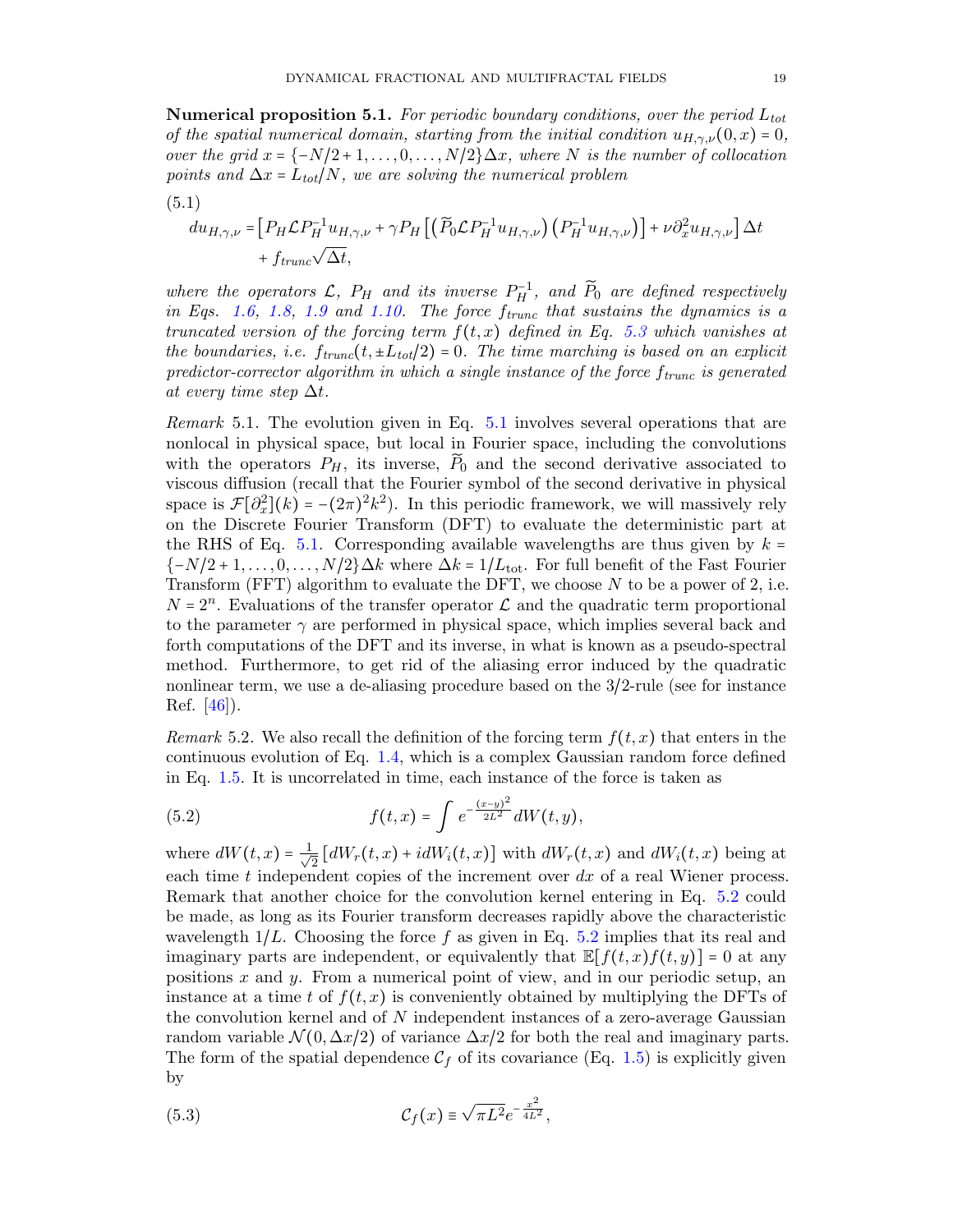and its expression in Fourier space corresponds to

<span id="page-19-1"></span>(5.4) 
$$
\widehat{C}_f(k) = 2\pi L^2 e^{-4\pi^2 k^2 L^2}.
$$

Remark 5.3. Notice that we have chosen the same characteristic large length scale L in the definitions of the force f (Eq. [5.3\)](#page-18-0) and of the operator  $P_H$  (Eq. [1.8\)](#page-4-0). It would be interesting to explore precisely the influence of choosing different scales to define forcing and fractional operators, although we expect from a physical point of view that these scales are of the same order. With the particular choice of L of a few fractions of  $L_{\text{tot}}$ , we are able to observe the cascading of energy towards small scales, as will be developed in the sequel. We believe that choosing  $L$  or  $L_{\text{tot}}$  in the definition of  $P_H$  (Eq. [1.8\)](#page-4-0) would give similar numerical results, as it can be fully shown in the linear framework (choose  $\gamma = 0$  in Eq. [5.1\)](#page-18-1) since statistical properties are in this case known in an exact fashion.

Remark 5.4. Importantly, the periodization of the operator  $\mathcal{L}$  (Eq. [1.6\)](#page-3-1) introduces a discontinuity at the boundaries of the integration domain  $x = \pm L_{\text{tot}}/2$ . A first way to get rid of this spurious discontinuity is to consider a periodic version of this operator such as  $\mathcal{L}_{\text{per}} = iL_{\text{tot}} \sin(2\pi x/L_{\text{tot}})$ . Doing so, as was explored numerically in Ref. [\[29\]](#page-31-15) while solving an equation similar to the evolution given in Eq. [2.3,](#page-6-4) the induced solution looses the convenient property of statistical homogeneity, and in particular energy accumulates at the boundaries. To prevent this accumulation of energy at the boundaries, while keeping an approximate statistically homogeneous region of space near the origin, i.e. far from the boundaries, and using the operator  $\mathcal L$  as it is defined in Eq. [1.6,](#page-3-1) we propose to use, instead of the force  $f(t, x)$  defined in Eq. [5.3,](#page-18-0) its truncated version

<span id="page-19-0"></span>(5.5) 
$$
f_{\text{trunc}}(t,x) = e^{-\frac{x^2}{L_{\text{tot}}^2/4 - x^2}} f(t,x).
$$

The particular choice of the bump function to truncate the force  $f$  is not crucial at this stage. This choice is mostly motivated by the fact that  $f_{trunc}(t, x)$  coincides with  $f(t, x)$  at the origin, and goes smoothly towards zero at  $x \to \pm L_{\text{tot}}$ , without thus introducing another discontinuity at the boundaries. Using  $f_{\text{trunc}}$  (Eq. [5.5\)](#page-19-0) instead of  $f$  (Eq. [5.3\)](#page-18-0) introduces nonetheless an inhomogeneous term in the evolution given in Eq. [5.1.](#page-18-1) We will extensively comment in the next paragraph on the implications of taking a vanishing force  $f_{trunc}$  at the boundaries of the numerical domain on the solution of the PDE under study (Eq. [5.1\)](#page-18-1). In particular, we will see that the solution will be observed in a good approximation to be homogeneous around the origin, say in the restricted domain  $x \in [-0.2L_{\text{tot}}, 0.2L_{\text{tot}}]$ . We will also observe that the solution of the PDE of Eq. [5.1,](#page-18-1) with a vanishing initial condition, when sustained by the truncated force  $f_{\text{trunc}}$  (Eq. [5.5\)](#page-19-0), will also vanish at the boundaries of the numerical domain  $x = \pm L_{\text{tot}}/2$ . This is guaranteed by the facts that the deterministic terms entering in the RHS of Eq. [5.1](#page-18-1) must also vanish at the boundaries by periodicity and that the operator  $\mathcal L$  is skew-symmetric.

5.2. Numerical results. We perform several simulations of the numerical problem detailed in the proposition [5.1.](#page-18-3) The parameters of the simulations are chosen in the following way. Without loss of generality, we take  $L_{\text{tot}} = 1$ . The integral length scale is chosen as  $L = L_{tot}/10$  and we consider the particular value  $H = 1/3$  as suggested by the phenomenology of turbulence. The rate of transfer of energy is set to  $c = 10$ . By the phenomenology of turbulence. The rate of transfer of energy is set to  $e = 10$ .<br>Three different values for the intermittency parameter  $\gamma = 0$ ,  $\sqrt{0.01}$  and  $\sqrt{0.02}$  are chosen. Based on the numerical stability of the underlying heat equation when facing a discontinuity, the time step is expected to be chosen of the order of  $\Delta t \approx (\Delta x)^2$ ,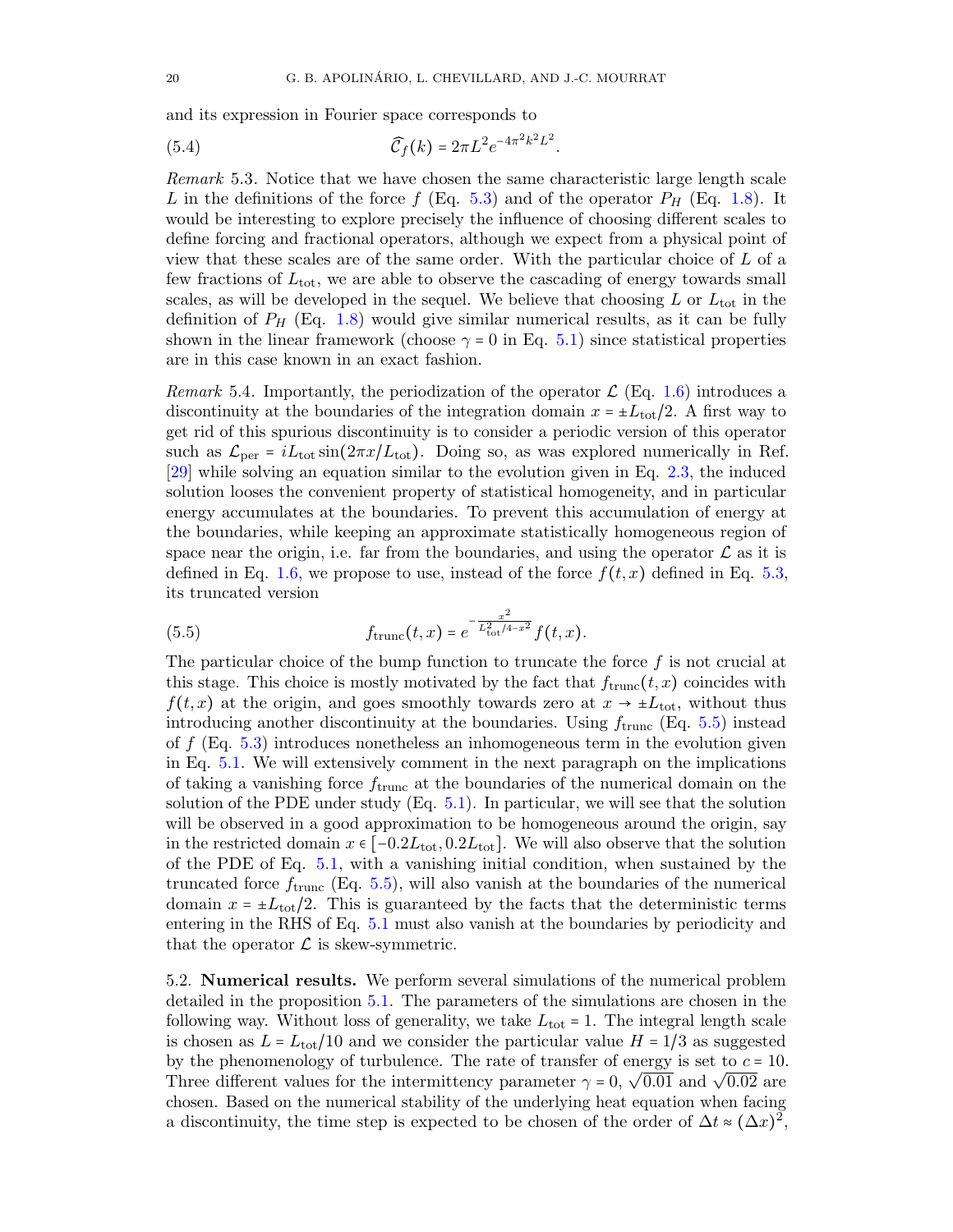although this would require a prohibitive numerical cost. Instead, since the solution is expectedly continuous, we will choose  $\Delta t = \Delta x$ , a value that we found small enough to avoid singular behaviors and to be numerically tractable. Viscosity  $\nu$  and number of collocation points N are chosen such that the smallest length scale of the problem, which is of the order of  $(\nu/|c|)^{1/3}$  (see the discussion provided in Remark [3.10\)](#page-12-4) is properly resolved such that no numerical instabilities are observed. With the given choices made for the aforementioned parameters, we moreover consider the pairs of values  $(N; \nu) = (2^{12}; 10^{-5}), (2^{13}; 10^{-6}), (2^{14}; 10^{-7}), (2^{16}; 10^{-8}), (2^{16}; 10^{-9}).$ Notice that we have used the same resolution  $N = 2^{16}$  to study the values of the viscosity  $\nu = 10^{-8}$  and  $10^{-9}$ , because we observed for the former case some numerical instabilities. We checked that integration in time is long enough to reach a statistically steady regime, and only then various quantities of interest are averaged at several times such that the statistical samples are independent.

We display in Fig. [5.1](#page-21-0) the results of our simulations. We begin with the spatial representation of the solution in the statistically stationary regime at a given time  $t$ , at a moderate viscosity  $\nu = 10^{-6}$  (Fig. [5.1\(](#page-21-0)a) in red) and for the lowest value  $\nu = 10^{-9}$ (Fig. [5.1\(](#page-21-0)b) in green). For both cases, we moreover superimpose the Gaussian case  $\gamma = 0$  using a dashed-line and  $\gamma = \sqrt{0.02}$  using a solid line. As we already explained, the solution  $u_{H,\gamma,\nu}(t,x)$  vanishes at the boundaries  $x = \pm L_{\text{tot}}/2$  of the domain. Also, we can barely see in this representation a difference between the Gaussian  $\gamma = 0$  and intermittent  $\gamma \neq 0$  cases. This shows from a numerical point of view that somehow the intermittent solution could be approached in a perturbative way with respect to the Gaussian solution. As viscosity decreases, we can also observe the appearance of fluctuations at smaller and smaller length scales, making overall the series of Fig. [5.1\(](#page-21-0)b) rougher than those displayed in Fig. [5.1\(](#page-21-0)a). Similar plots could be obtained for the imaginary parts  $\mathfrak{I}u_{H,\gamma,\nu}(t,x)$  of the solution instead of the real one  $\mathfrak{R}u_{H,\gamma,\nu}(t,x)$ .

We present in Fig.  $5.1(c)$  $5.1(c)$  in a logarithmic representation the estimation of the power spectrum, i.e. the Fourier transform  $\widehat{\mathcal{C}}_{u_{H,\gamma,\nu}}(t, k)$  for various values of viscosity, and for both values  $\gamma = 0$  (dashed-line) and  $\gamma = \sqrt{0.02}$  (solid-line). The estimation is made using the periodogram, i.e. the square norm of the DFT of the solution, normalized by  $L_{\text{tot}}$ , which is averaged in time using independent instances. As viscosity decreases, a wider and wider range of energy-populated wavelengths develops, in a similar way as small-scale fluctuations appear in spatial profiles (Figs. [5.1\(](#page-21-0)a) and (b)). For the smallest viscosity  $\nu = 10^{-9}$ , we can clearly observe an extended inertial range, as it is named in the phenomenology of turbulence, where the spectrum exhibits a power-law behavior whose exponent is governed by the parameter  $H$  (here, recall that we chose  $H = 1/3$ , consistently with the prediction obtained for the fractional Gaussian case (Eq. [3.16\)](#page-11-2). We remark also that our numerical results for the intermittent and non-Gaussian situation ( $\gamma = \sqrt{0.02}$ ) are indistinguishable in this range, as it is expected from the inspection of the observed independence of the series of Figs. [5.1\(](#page-21-0)a) and (b) to the explored values of  $\gamma$ . Only in the dissipative range, that is for wavelengths bigger than the characteristic viscous one  $k_{\nu} \approx (|c|/\nu)^{1/3}$  (see Remark [3.10\)](#page-12-4), power spectra with different intermittency coefficient  $\gamma$  differ. We superimpose with a black line the prediction obtained in the inviscid case  $(\nu = 0)$  which is provided in Eq. [3.16.](#page-11-2) Notice that we could have computed in an exact fashion the remaining integral entering in Eq. [3.16](#page-11-2) using the expression of the spatial correlation of the force (Eq. [5.4\)](#page-19-1) and special functions, we perform instead a convenient numerical integration. To take into account some implications of the inhomogeneity induced by the truncated version of the force  $f_{\text{trunc}}$  (Eq. [5.5\)](#page-19-0), we propose to weigh the prediction made in Eq. [3.16](#page-11-2) by a multiplicative factor given by the integral of the square of the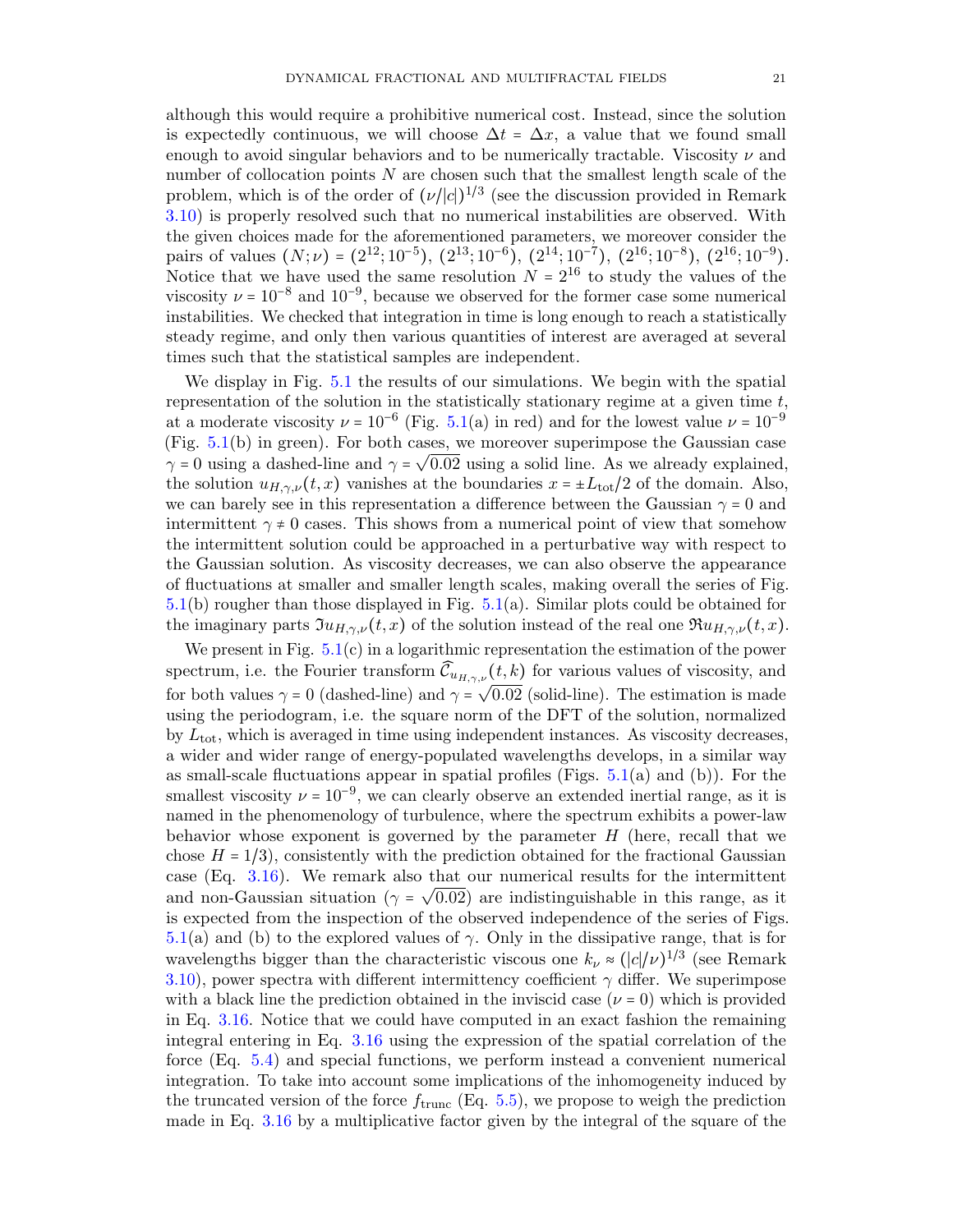

<span id="page-21-0"></span>FIGURE 5.1. Local and statistical behaviors of the solution  $u_{H,\gamma,\nu}(t,x)$ detailed in Proposition [5.1.](#page-18-3) (a): spatial profiles of  $\Re u_{H,\gamma,\nu}(t,x)$  at a given time t in the statistically stationary regime for  $L = L_{\text{tot}}/10$ ,  $c = 10, H = 1/3, \nu = 10^{-6}, \text{ with } \gamma = 0 \text{ (dashed line) and } \gamma = \sqrt{0.02}$ (solid line). (b): same plot as in (a), but for a lower value of viscosity  $\nu = 10^{-9}$ . (c): estimations of the power spectrum based on the averaged periodograms (see text) of the solution for various values of viscosity  $\nu = 10^{-5}, 10^{-6}, 10^{-7}, 10^{-8}$  and  $10^{-9}$  (from left to right), using dashed  $\nu = 10^{\circ}$ , 10, 10, 10, 10, and 10, (10m left to right), using dashed<br>lines for  $\gamma = 0$ , and a solid ones for  $\gamma = \sqrt{0.02}$ . We superimpose with a solid black line the asymptotic prediction made in Eq. [3.16,](#page-11-2) which has been obtained in the Gaussian and fractional case, properly weighted by a multiplicative factor to take the truncation of the force into account (see text). (d) Similar plot as for (c) but for the second order structure function, i.e. the variance of the increments, following an averaging procedure detailed in the text. We superimpose the expected asymptotic power-law behavior, given in Eq. [3.17,](#page-11-4) which is properly weighted (see text) and represented by a solid black line.

windowing function that enters in its definition. This corresponds to the fraction of energy that is subtracted from the system by the truncation. Accordingly, this factor is defined by and evaluated numerically as  $\int \exp[-2x^2/(L_{\text{tot}}^2/4 - x^2)]dx \approx 0.49L_{\text{tot}}$ , where the integration is made over  $|x| < L_{tot}/2$ . We observe in the inertial range a nearly perfect collapse of data and prediction, even when  $\gamma \neq 0$ .

Similarly as for Fig.  $5.1(c)$  $5.1(c)$ , we display in Fig.  $5.1(d)$  the corresponding secondorder structure function  $\mathbb{E}|\delta_\ell u_{H,\gamma,\nu}|^2$  as a function of the scale  $\ell$ , in a logarithmic representation, for the same set of data used in Fig.  $5.1(c)$  $5.1(c)$ . To estimate this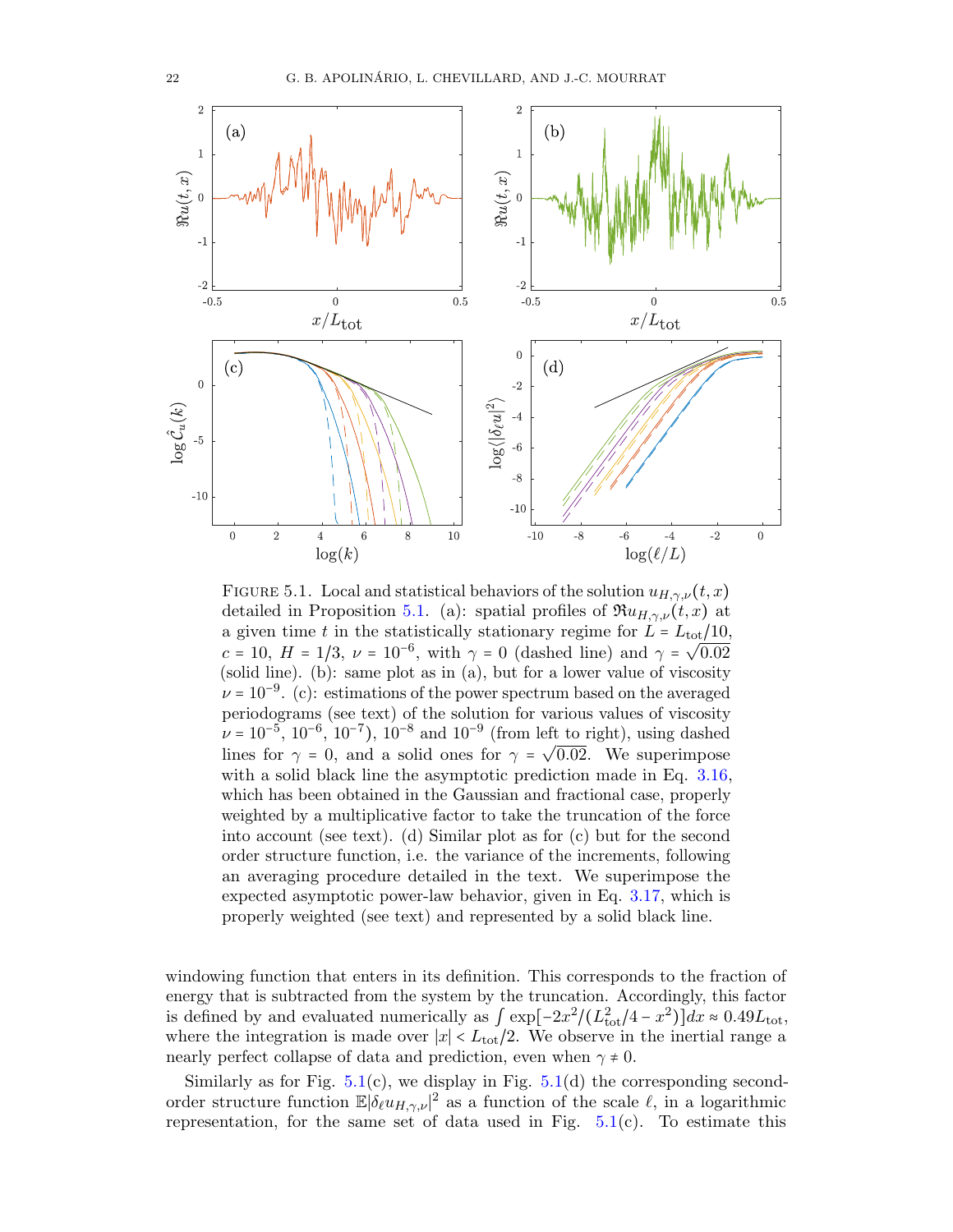expectation, we average the square norm of the increment  $\delta_{\ell}u_{H,\gamma,\nu}(t,x) = u_{H,\gamma,\nu}(t,x+$  $\ell$ ) –  $u_{H,\gamma,\nu}(t,x)$  over several independent instances of the solution in time, and also over the region of space  $x/L_{\text{tot}} \in ]-0.2, 0.2[$  in which the solution is statistically homogeneous to a good approximation. At large scales, i.e. greater than the integral length scale L, the increment variance reaches a plateau, barely dependent on viscosity, which coincides with twice the variance of the solution. Once again, we observe, as  $\nu$  decreases, the development of an inertial range where the second-order structure function behaves as a power-law, whose exponent is governed by the parameter  $H$ , in a consistent manner with the power-law behavior of the power-spectrum in the corresponding range of wavelengths (Fig.  $5.1(c)$  $5.1(c)$ ), although the power-law is not as clear. Nonetheless, as  $\nu$  decreases, we can see this behavior gets closer to the asymptotic prediction that we presented in Eq. [3.17](#page-11-4) and that we superimpose with a straight black line in Fig.  $5.1(c)$  $5.1(c)$ , weighted for the same reason as for the power spectrum by the factor  $0.49L_{\text{tot}}$ . At smaller scales than those pertaining to the inertial range, we recover a scaling behavior proportional to  $\ell^2$ , as a consequence of the differentiability of the solution for finite viscosity.

Let us make the important remark that, whereas the multifractal ansatz  $v_{H,\gamma}$  (Eq. [4.11\)](#page-15-1) exhibits an intermittent correction on the second-order structure function (i.e. take  $q = 1$  in Eq. [4.14\)](#page-15-4), it does not seem to be the case from a numerical point of view for the solution of Eq. [5.1.](#page-18-1) This is most certainly related to the fact that we are not presently studying a dynamical version of  $v_{H,\gamma}$  (Eq. [4.11\)](#page-15-1), whose evolution is not obviously closed (see the devoted discussion in Paragraph [4.3\)](#page-16-0), but an approximate evolution that has been obtained following a closure approach (see Paragraph [4.4\)](#page-17-5).

Let us now discuss higher-order statistics than the second-order one, and thus quantify the effects of the quadratic term entering in Eq. [5.1,](#page-18-1) which introduces the parameter  $\gamma$  in the picture. Let us first introduce the skewness  $\mathcal{S}(\ell)$  of the increments, i.e.

<span id="page-22-0"></span>(5.6) 
$$
\mathcal{S}(\ell) = \frac{\mathbb{E} (\Re \delta_{\ell} u_{H,\gamma,\nu})^3}{\left[\mathbb{E} (\Re \delta_{\ell} u_{H,\gamma,\nu})^2\right]^{3/2}},
$$

where only enters the real part of the increment. We display in Fig.  $5.2(a)$  $5.2(a)$  the skewness factor of the real part of the increment (Eq. [5.6\)](#page-22-0) as a function of the logarithm of the scales  $\ell$ , with the same colors representing various values of viscosity as in Fig. [5.1,](#page-21-0) using dashed lines for  $\gamma = 0$  and solid lines for  $\gamma = \sqrt{0.02}$ . To estimate the expectations entering in Eq. [5.6,](#page-22-0) we use the same averaging procedure as it is detailed while discussing the results of Fig.  $5.1(d)$  $5.1(d)$ . We indeed observe that S vanishes at any scale for  $\gamma = 0$ , consistently with the expected skewness of Gaussian processes. For  $\gamma = \sqrt{0.02}$ , the scale dependence is rather different. For a given value of viscosity  $\nu$ , the skewness is negative below the integral scale  $\ell \leq L$ . It then saturates in the dissipative range to converge towards the skewness of the real part of the derivative  $\partial_x u_{H,\gamma,\nu}$ . As  $\nu$  decreases, it seems that the evolution of S towards larger negative values follows an approximately viscosity-independent curve in the inertial range. It is rather difficult to see a power law behavior, especially in this representation, but we can say that, while inspecting the numerical results with a smaller value for the parameter  $\gamma = \sqrt{0.01}$  as displayed in the inset of Fig. [5.2\(](#page-23-0)a), if power-law there is, then the data are compatible with an exponent two times smaller. This suggests that the power law exponent depends quadratically on  $\gamma$ , in a similar way as in Eq. [4.14,](#page-15-4) which was derived for the proposed multifractal ansatz  $v_{H,\gamma}$  (Eq. [4.11\)](#page-15-1). We could also have computed the skewness (Eq. [5.6\)](#page-22-0) based on the imaginary part of the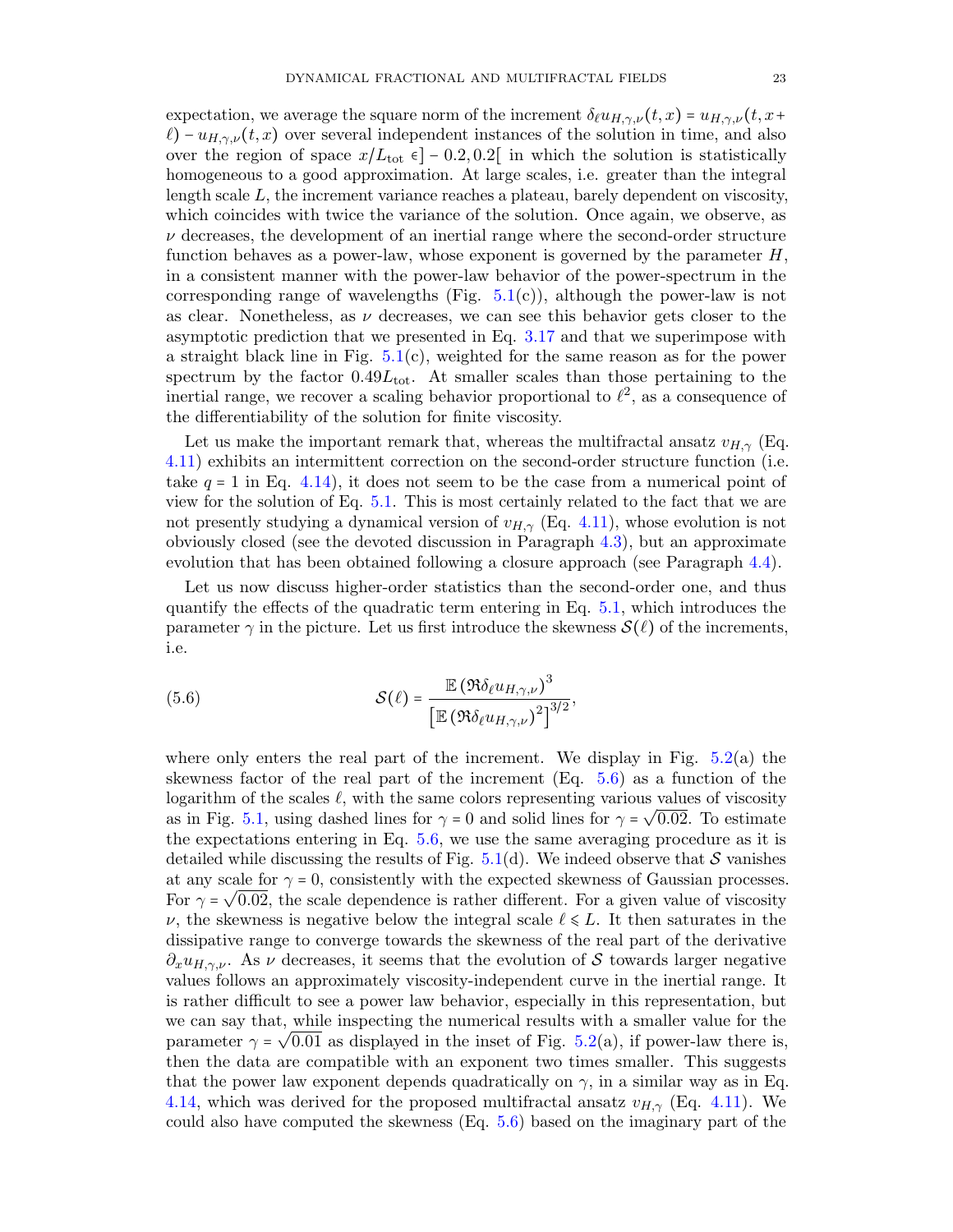

<span id="page-23-0"></span>FIGURE 5.2. (a) and (c): similar plots as in Fig. [5.1\(](#page-21-0)d), for the same values of the parameters, using the same colors and representing  $\gamma = 0$ with dashed lines, and  $\gamma = \sqrt{0.02}$  with solid ones, but concerning the increment skewness  $\mathcal{S}(\ell)$  (Eq. [5.6\)](#page-22-0) in (a), and flatness  $\mathcal{F}(\ell)$  (Eq. [5.7\)](#page-23-1) in (c). Corresponding insets show the same statistical quantities but for a smaller value of the parameter  $\gamma = \sqrt{0.01}$ . (b) and (d): histograms of the values of the real  $\Re \partial_x u_{H,\gamma,\nu}$  and imaginary  $\Im \partial_x u_{H,\gamma,\nu}$  parts of the derivative of the solution, with the same parameters as former figures but for the single value  $\gamma = \sqrt{0.02}$ . For the sake of clarity, histograms correspond to unit-variance probability density functions, and are arbitrary vertically shifted (see text).

increments, instead of the real one. In this case, we obtain a vanishing skewness at all scales, even when  $\gamma \neq 0$  (data not shown).

We display the scale dependence of the flatness factor of increments in Fig.  $5.2(c)$  $5.2(c)$ , i.e.

<span id="page-23-1"></span>(5.7) 
$$
\mathcal{F}(\ell) = \frac{\mathbb{E} |\delta_{\ell} u_{H,\gamma,\nu}|^4}{\left[\mathbb{E} |\delta_{\ell} u_{H,\gamma,\nu}|^2\right]^2},
$$

and we use the same colors for various viscosities and dashed and solid lines respectively for  $\gamma = 0$  and  $\gamma = \sqrt{0.02}$ , as we did in Figs. [5.1](#page-21-0) and [5.2\(](#page-23-0)c). We first observe that  $\mathcal{F}(\ell) \approx 2$  at any scale  $\ell$  when  $\gamma = 0$ , as is expected from a complex Gaussian random field, whose real and imaginary parts are independent. For the more interesting case  $\gamma$  =  $\sqrt{0.02}$ , we observe that the flatness departs from the Gaussian value 2 as  $\ell \leq L$ . In the inertial range of scales,  $\mathcal F$  seems to behave as a power law, independently of the value of viscosity. This is a characteristic feature of multifractal processes, in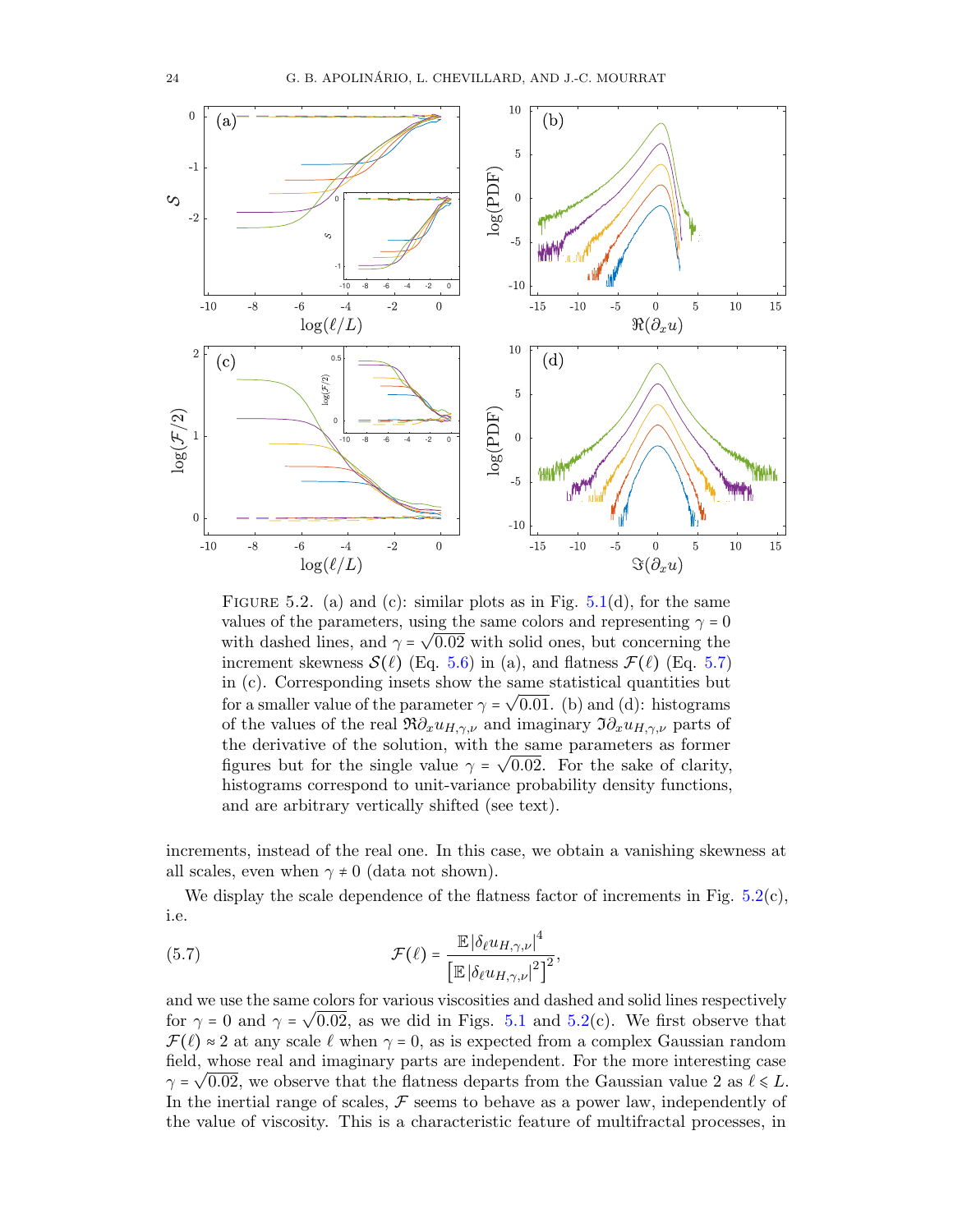particular reproduced by our multifractal ansatz  $v_{H,\gamma}$  (Eq. [4.11\)](#page-15-1). Similarly to the skewness, the power law exponent of this observed behavior is tricky to understand. By inspection of the behavior of flatnesses for a smaller intermittency parameter  $\gamma = \sqrt{0.01}$  displayed in the inset of Fig. [5.2\(](#page-23-0)c), we can infer that again data are compatible with a power law exponent proportional to  $\gamma^2$ , as is expected from multifractal processes (Eq. [4.14\)](#page-15-4). The multiplicative factor in front of  $\gamma^2$  remains difficult to determine at this stage.

Finally, we display respectively in Fig. [5.2\(](#page-23-0)b) and (d) the histograms of the real and imaginary parts of the gradients  $\partial_x u_{H,\gamma,\nu}$  for various values of viscosity and  $\gamma = \sqrt{0.02}$ , using the same colors as those that have been used formerly. This estimation of the probability density functions (PDFs) is made following the same averaging procedure, that is over independent instances in time and across the approximately statistically homogeneous region  $x/L_{\text{tot}} \in ]-0.2, 0.2[$ . To make the comparison clear between different viscosities, we display the estimated PDFs such that they are all of unit variance, and we shift them vertically in an arbitrary manner to highlight the evolution of their shape. As expected, for  $\gamma = 0$ , PDFs of gradients are Gaussian for any viscosity (data not shown). On the contrary, for  $\gamma = \sqrt{0.02}$ , we observe a continuous deformation of their shape as  $\nu$  decreases, being closer to a Gaussian shape at high viscosity  $\nu = 10^{-5}$ , and exhibiting wider and wider tails as  $\nu$  decreases towards its lowest value  $\nu = 10^{-9}$ . Consistently with the observed behavior of the skewness S (Eq. [5.6\)](#page-22-0), PDFs are negatively skewed for  $\Re \partial_x u_{H,\gamma,\nu}$ and symmetrical for  $\Im \partial_x u_{H,\gamma,\nu}$ , as it is obtained for the multifractal ansatz  $v_{H,\gamma}$  (Eq. [4.11\)](#page-15-1). Also, consistently with the fact that the small scale plateaus in the increment flatnesses rise as the viscosity decreases (Fig.  $5.2(c)$  $5.2(c)$ ), wider tail of the estimated gradients PDFs develop for smaller viscosities.

## APPENDIX A. PROOF OF PROPOSITION [4.4](#page-15-2)

<span id="page-24-0"></span>Let us start with proposing Lemma [A.1,](#page-24-1) similarly to the Lemma 2.1 of Ref. [\[50\]](#page-32-9), but here for complex Gaussian variables:

<span id="page-24-1"></span>Lemma A.1. Consider a complex zero average Gaussian random variable Z, a function  $F: \mathbb{C} \to \mathbb{C}$  and its derivative  $F'$  that grows at most exponentially. We have

(A.1) 
$$
\mathbb{E}\left[ZF(Z)\right] = \mathbb{E}(Z^2)\mathbb{E}\left[F'(Z)\right].
$$

More generally, considering the collection of  $(n + 1)$  complex Gaussian variables  $(Z, Z_1, ..., Z_n)$  and the function  $F : \mathbb{C}^n \to \mathbb{C}$ . We have the following Gaussian integration by parts formula

<span id="page-24-2"></span>(A.2) 
$$
\mathbb{E}\left[ZF(Z_1,...,Z_n)\right] = \sum_{k=1}^n \mathbb{E}(ZZ_k)\mathbb{E}\left[\frac{\partial F}{\partial x_k}(Z_1,...,Z_n)\right].
$$

*Proof of Proposition [4.4:](#page-15-2)* Concerning the average of  $v_{H,\gamma}$  (Eq. [4.11\)](#page-15-1), we make use of Eq. [A.2](#page-24-2) and obtain

(A.3) 
$$
\mathbb{E}\left[e^{\gamma \widetilde{P}_0 u_0(t,y)} u_0(t,y)\right] = \gamma \mathbb{E}\left[u_0(t,y) \widetilde{P}_0 u_0(t,y)\right] e^{\frac{\gamma^2}{2} \mathbb{E}\left[\widetilde{v}_0^2(t,y)\right]} = 0,
$$

because for any positions,  $\mathbb{E}[u_0(t, y)u_0(t, z)] = 0$  (Eq. [2.5\)](#page-6-7), which shows that  $\mathbb{E}v_{H, \gamma} =$ 0.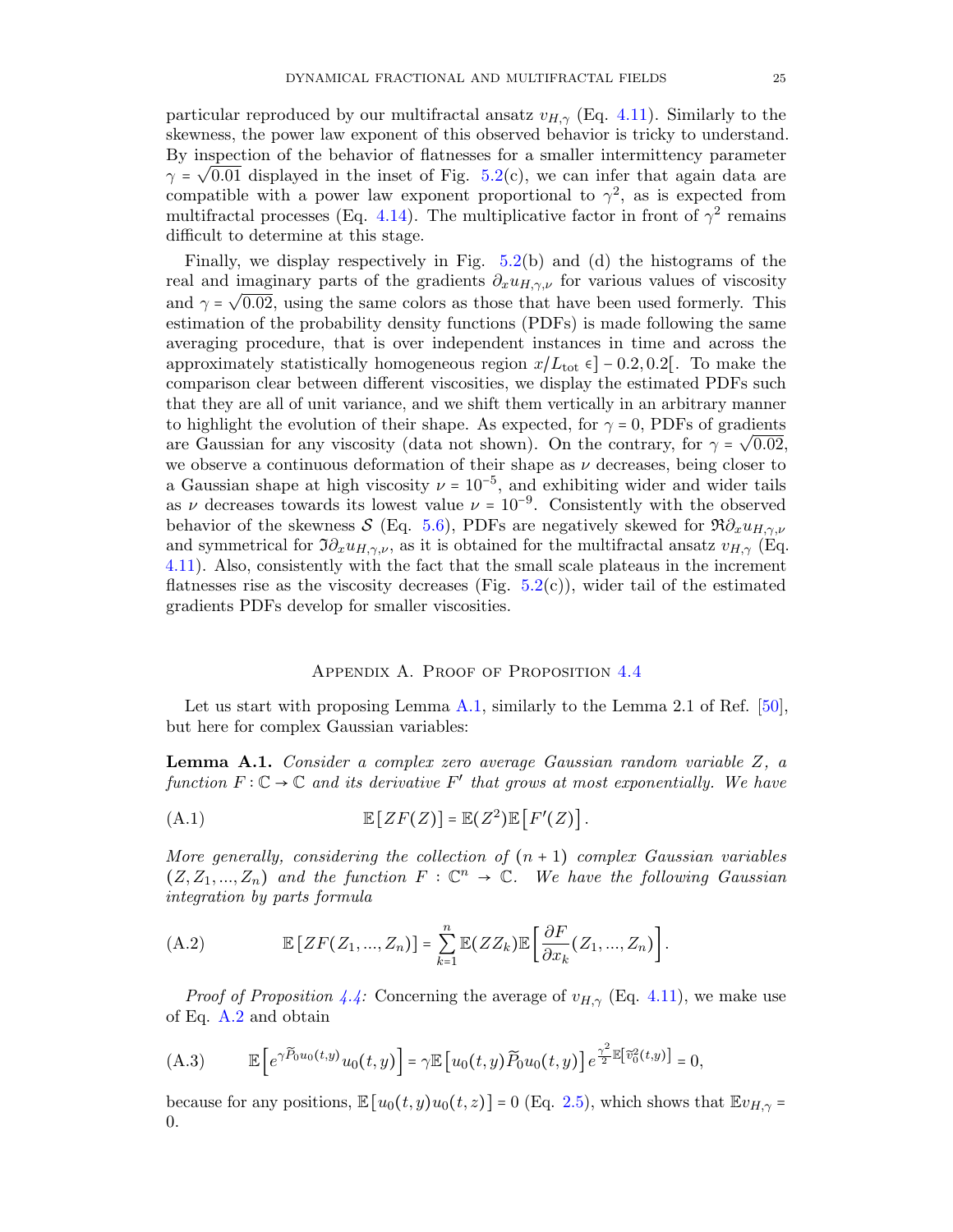The calculation of the variance is done in a similar way, and requires the following step: Making use of Eq. [A.2,](#page-24-2) we obtain

<span id="page-25-7"></span>(A.4)  
\n
$$
\mathbb{E}\Big[u_0(t, y_1)u_0^*(t, y_2)e^{\gamma(\widetilde{P}_0u_0(t, y_1)+\widetilde{P}_0u_0^*(t, y_2))}\Big] = \mathcal{C}_{u_0}(t, y_1 - y_2)e^{\gamma^2\mathcal{C}_{\widetilde{v}_0}(t, y_1 - y_2)}
$$
\n
$$
+ \gamma \mathbb{E}\Big[u_0(t, y_1)\widetilde{P}_0u_0^*(t, y_2)\Big]\mathbb{E}\Big[u_0^*(t, y_2)e^{\gamma(\widetilde{P}_0u_0(t, y_1)+\widetilde{P}_0u_0^*(t, y_2))}\Big]
$$
\n
$$
= \Big(\mathcal{C}_{u_0}(t, y_1 - y_2) + \gamma^2 \mathbb{E}\Big[u_0(t, y_1)\widetilde{P}_0u_0^*(t, y_2)\Big]\mathbb{E}\Big[u_0^*(t, y_2)\widetilde{P}_0u_0(t, y_1)\Big]\Big)e^{\gamma^2\mathcal{C}_{\widetilde{v}_0}(t, y_1 - y_2)}.
$$
\nUsing the odd symmetry of the function  $\widetilde{P}_0(x) = -\widetilde{P}_0(-x)$ , notice that\n(A.5) 
$$
\mathcal{K}(t, y_1 - y_2) \equiv \mathbb{E}\Big[u_0(t, y_1)\widetilde{P}_0u_0^*(t, y_2)\Big] = \int \widetilde{P}_0(y_2 - z)\mathcal{C}_{u_0}(t, y_1 - z)dz
$$

<span id="page-25-1"></span>(A.5) 
$$
\mathcal{K}(t, y_1 - y_2) = \mathbb{E}[u_0(t, y_1)I_0 u_0(t, y_2)] - \int I_0(y_2 - z)\mathcal{L}u_0(t, y_1 - z)du
$$

$$
= -\mathbb{E}[u_0^*(t, y_2)\widetilde{P}_0 u_0(t, y_1)]
$$

$$
= -\mathcal{K}^*(t, y_2 - y_1)
$$

and we obtain

<span id="page-25-5"></span>(A.6) 
$$
\mathbb{E}\left[|v_{H,\gamma}(t,x)|^{2}\right] = \int e^{2i\pi ky} \frac{1}{|k|_{1/L}^{2H+1}} \left[ \mathcal{C}_{u_{0}}(t,y) - \gamma^{2} \mathcal{K}^{2}(t,y) \right] e^{\gamma^{2} \mathcal{C}_{\widetilde{v}_{0}}(t,y)} dk dy.
$$

<span id="page-25-6"></span>Remark now that  $(\Lambda, 7)$ 

$$
(A \cdot I)
$$
  

$$
\int_0^{+\infty} (P_H \star P_H)'(y) e^{\gamma^2 C_{\widetilde{v}_0}(t,y)} dy = -(P_H \star P_H)(0) e^{\gamma^2 C_{\widetilde{v}_0}(t,0)}
$$

$$
- \int_0^{+\infty} (P_H \star P_H)(y) \gamma^2 C'_{\widetilde{v}_0}(t,y) e^{\gamma^2 C_{\widetilde{v}_0}(t,y)} dy,
$$

where we have introduced the correlation product  $\star$ , defined by, for any appropriate real functions  $f$  and  $g$ ,

(A.8) 
$$
(f \star g)(y) = \int f(x)g(x+y)dx = \int e^{2i\pi ky} \widehat{f}^*(k)\widehat{g}(k)dk,
$$

such that

<span id="page-25-4"></span>(A.9) 
$$
\mathbb{E}\left[\left|v_{H,\gamma}(t,x)\right|^2\right] + \frac{\mathcal{C}_f(0)}{2|c|} \int_0^{+\infty} (P_H \star P_H)'(y) e^{\gamma^2 \mathcal{C}_{\widetilde{v}_0}(t,y)} dy =
$$

<span id="page-25-0"></span>(A.10) 
$$
\int (P_H \star P_H)(y) \mathcal{C}_{u_0}(t, y) e^{\gamma^2 \mathcal{C}_{\widetilde{v}_0}(t, y)} dy - \frac{\mathcal{C}_f(0)}{2|c|} (P_H \star P_H)(0) e^{\gamma^2 \mathcal{C}_{\widetilde{v}_0}(t, 0)}
$$

<span id="page-25-2"></span>
$$
(A.11) \qquad -\gamma^2 \int (P_H \star P_H)(y) \bigg[ \mathcal{K}^2(t,y) + \frac{\mathcal{C}_f(0)}{4|c|} \mathcal{C}'_{\tilde{v}_0}(t,|y|) \bigg] e^{\gamma^2 \mathcal{C}_{\tilde{v}_0}(t,y)} dy.
$$

Recall that  $\mathcal{C}_{u_0}(t, y)$  behaves as a Dirac function as  $t \to \infty$ , weighted by an appropriate factor, as is stated in Eq. [2.6.](#page-6-6) Hence, it is clear that the contribution given in Eq. [A.10](#page-25-0) will vanish as  $t \to \infty$ . Similarly, in the same limit, the function  $\mathcal{K}(t, y)$  (Eq. [A.5\)](#page-25-1) converges towards  $\widetilde{P}_0(-y)$ , again weighted by an appropriate factor, such that, using the asymptotic expression of  $\mathcal{C}_{\widetilde{v}_0}$  (Eq. [3.11\)](#page-10-6), we obtain pointwise

<span id="page-25-3"></span>
$$
\text{(A.12)} \ \ \lim_{t\to\infty}\left[{\mathcal K}^2(t,y)+\frac{{\mathcal C}_f(0)}{4|c|}{\mathcal C}_{\widetilde{v}_0}^\prime(t,|y|)\right]=\frac{{\mathcal C}_f^2(0)}{4|c|^2}\left[\widetilde{P}_0^2(y)-\left|\ln_\pm^\prime(|y|)\right|\right]+\frac{{\mathcal C}_f(0)}{4|c|}\widetilde{h}^\prime(|y|),
$$

where we have denoted by  $\ln'_{+}(|y|)$  the derivative of the smoothly-truncaded logarithm  $\ln_+$  evaluated at |y|, that is expected to behave as  $1/|y|$  in the vicinity of the origin.

Let us focus on the second contribution displayed in Eq. [A.11.](#page-25-2) As we have already observed, the function  $(P_H \star P_H)(y)$  is a bounded function of its argument for any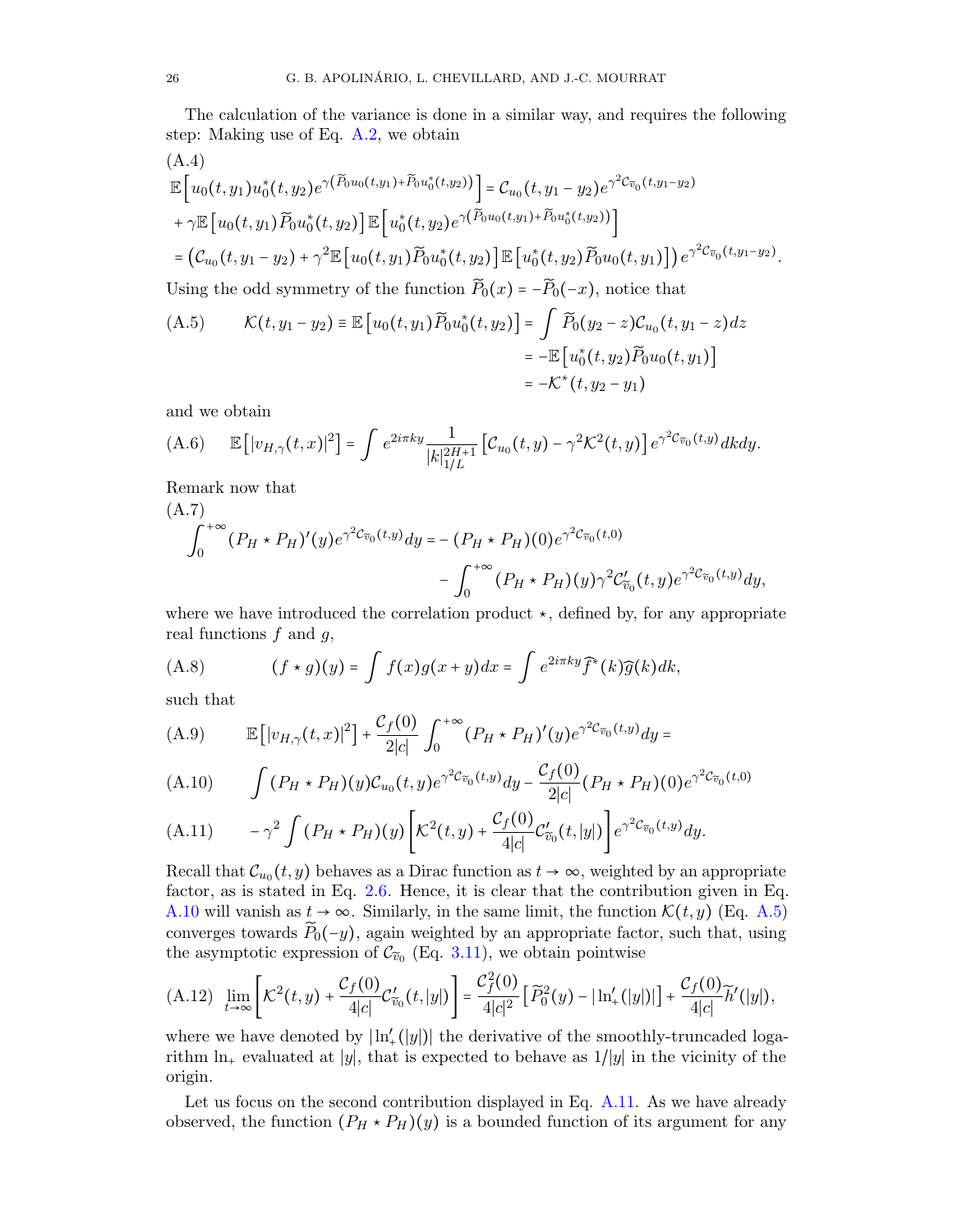$H > 0$ , and its rapid decrease away from the origin ensures integrability when the dummy variable y goes towards infinite values. Notice that

(A.13) 
$$
\widetilde{P}_0(y) = -i \int e^{2i\pi ky} \frac{k}{|k|_{1/L}^{3/2}} dk \underset{y \to 0}{\sim} \frac{y}{|y|^{3/2}},
$$

which says that the first term of the RHS of Eq. [A.12](#page-25-3) grows at most logarithmically near the origin, which is integrable. Thus, the integral entering in Eq. [A.11](#page-25-2) exists as  $t \to \infty$  if the remaining singular term, i.e.  $|y|^{-\gamma^2 C_f(0)/|c|}$ , is integrable, i.e.  $\gamma^2$  $|c|/\mathcal{C}_f(0).$ 

To conclude, concerning the limit at large time of the variance  $\mathbb{E}[|v_{H,\gamma}(t,x)|^2]$ , let us examine the second term of the LHS of Eq. [A.9.](#page-25-4) It is easy to see that near the origin, whereas  $(P_H \star P_H)(y)$  remains bounded for any  $H > 0$ , its derivative will behave as  $(P_H \star P_H)'(y) \sim y^{2H-1}$ . Thus, as  $t \to \infty$ , this contribution is finite for  $2H-1-\gamma^2\mathcal{C}_f(0)/|c| > -1$ , i.e.  $\gamma^2 < 2H|c|/\mathcal{C}_f(0)$ . Hence, for  $\gamma^2 < \min(1, 2H)|c|/\mathcal{C}_f(0)$ , the variance is finite and its expression is given by

$$
(A.14)
$$

$$
\lim_{t \to \infty} \mathbb{E}\left[|v_{H,\gamma}(t,x)|^2\right] = -\frac{\mathcal{C}_f(0)}{2|c|} \int_0^{+\infty} (P_H \star P_H)'(y) \left| \frac{L}{y} \right|_+^{\gamma^2 \frac{\mathcal{C}_f(0)}{|c|}} e^{\gamma^2 \widetilde{h}(y)} dy
$$

$$
-\gamma^2 \frac{\mathcal{C}_f(0)}{4|c|} \int (P_H \star P_H)(y) \left[ \frac{\mathcal{C}_f(0)}{|c|} \left[ \widetilde{P}_0^2(y) - |\ln_+'(|y|)| \right] + \widetilde{h}'(|y|) \right] \left| \frac{L}{y} \right|_+^{\gamma^2 \frac{\mathcal{C}_f(0)}{|c|}} e^{\gamma^2 \widetilde{h}(y)} dy,
$$

where the notation  $|y|_+ = \exp(\ln_+ |y|)$  is introduced.

To see the behavior at small scales of the second-order structure function, consider the function

<span id="page-26-1"></span>(A.15) 
$$
\mathcal{P}_{H,\ell}(x) = P_H(x+\ell) - P_H(x) = \int e^{2i\pi kx} \frac{e^{2i\pi k\ell} - 1}{|k|_{1/L}^{H+1/2}} dk,
$$

such that we can conveniently write the velocity increment as

(A.16) 
$$
\delta_{\ell}v_{H,\gamma}(t,x)=\int \mathcal{P}_{H,\ell}(x-y)e^{\gamma\widetilde{P}_0u_0(t,y)}u_0(t,y)dy.
$$

Previous calculations concerning the variance apply and we get

<span id="page-26-0"></span>
$$
(A.17)
$$

$$
\lim_{t \to \infty} \mathbb{E} \left[ |\delta_{\ell} v_{H,\gamma}(t,x)|^2 \right] = -\frac{\mathcal{C}_f(0)}{2|c|} \int_0^{+\infty} (\mathcal{P}_{H,\ell} \star \mathcal{P}_{H,\ell})'(y) \left| \frac{L}{y} \right|_+^{\gamma^2 \frac{\mathcal{C}_f(0)}{|c|}} e^{\gamma^2 \widetilde{h}(y)} dy
$$

$$
- \gamma^2 \frac{\mathcal{C}_f(0)}{4|c|} \int (\mathcal{P}_{H,\ell} \star \mathcal{P}_{H,\ell})(y) \left[ \frac{\mathcal{C}_f(0)}{|c|} \left[ \widetilde{P}_0^2(y) - |\ln_+'(|y|)| \right] + \widetilde{h}'(|y|) \right] \left| \frac{L}{y} \right|_+^{\gamma^2 \frac{\mathcal{C}_f(0)}{|c|}} e^{\gamma^2 \widetilde{h}(y)} dy.
$$

Notice that

(A.18) 
$$
(\mathcal{P}_{H,\ell} \star \mathcal{P}_{H,\ell})(y) = \int e^{2i\pi ky} \frac{|e^{2i\pi k\ell} - 1|^2}{|k|_{1/L}^{2H+1}} dk,
$$

such that

(A.19) 
$$
(\mathcal{P}_{H,\ell} \star \mathcal{P}_{H,\ell})(\ell y) \underset{\ell \to 0^+}{\sim} \ell^{2H} \int e^{2i\pi ky} \frac{|e^{2i\pi k} - 1|^2}{|k|^{2H+1}} dk,
$$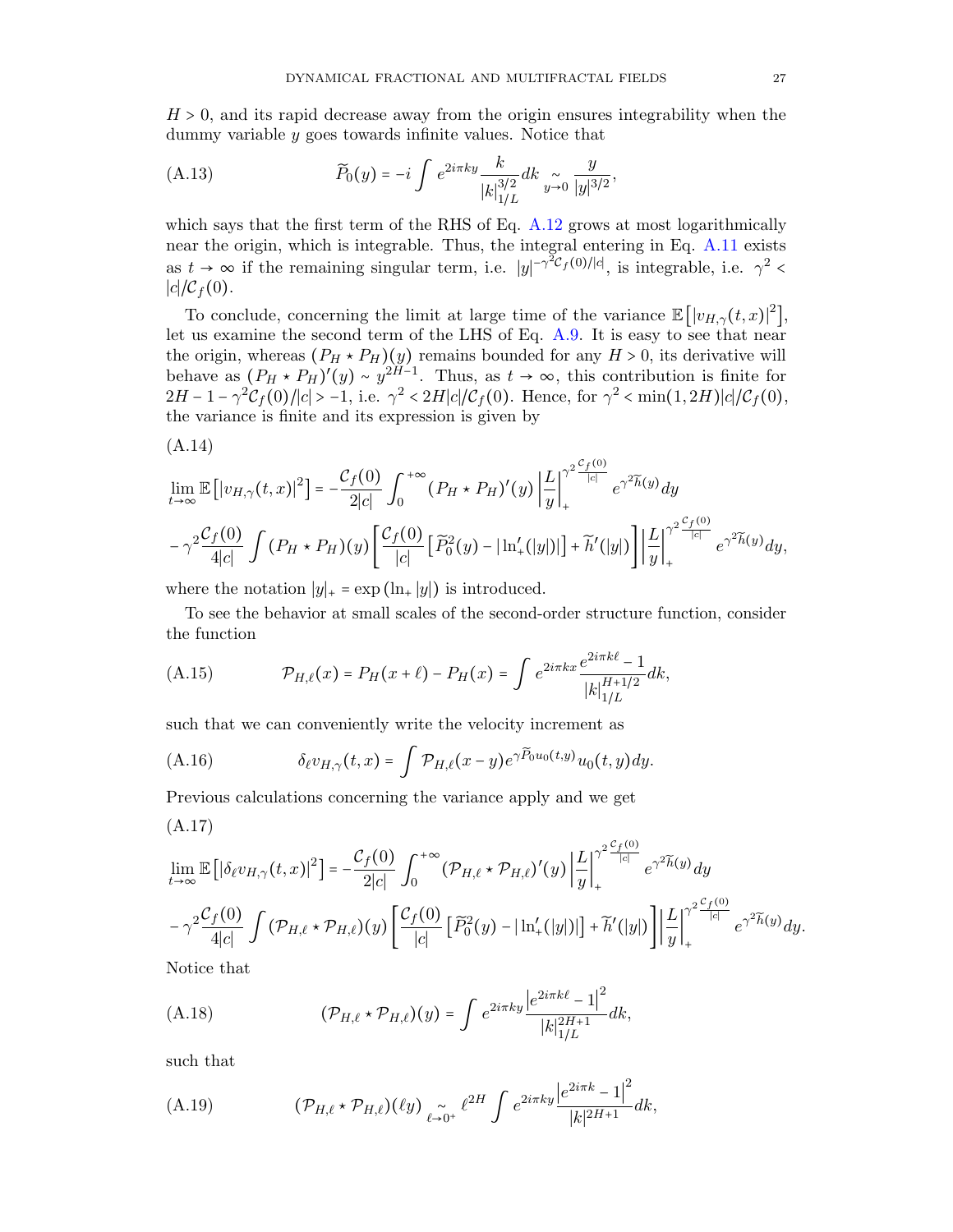this equivalence at small scales making sense only for  $H \in ]0,1[$ . Similarly, we have

(PH,` ⋆ PH,`) ′ (`y) ∼ `→0 + ` 2H−1 (A.20) gH(y),

where

<span id="page-27-1"></span>(A.21) 
$$
g_H(y) = \int 2i\pi k e^{2i\pi ky} \frac{|e^{2i\pi k} - 1|^2}{|k|^{2H+1}} dk.
$$

Once having rescaled the dummy variable  $y$  entering in the integrals at the RHS of Eq. [A.17,](#page-26-0) we can see that the first term will be order  $\ell^{2H-\gamma^2C_f(0)/|c|}$ , and thus will dominate the second term that goes to zero as  $\ell^{2H+1-\gamma^2\mathcal{C}_f(0)/|c|}$ . Doing so, we get the equivalent behavior of the second-order structure function at small scales, which reads

<span id="page-27-0"></span>
$$
(A.22)\lim_{t\to\infty}\mathbb{E}\left[\left|\delta_\ell v_{H,\gamma}(t,x)\right|^2\right]_{\ell\to 0^+}-\frac{\mathcal{C}_f(0)}{2|c|}\ell^{2H}\left(\frac{\ell}{L}\right)^{-\gamma^2\frac{\mathcal{C}_f(0)}{|c|}}e^{\gamma^2\widetilde{h}(0)}\int_0^{+\infty}\frac{g_H(y)}{\left|y\right|^{\gamma^2\frac{\mathcal{C}_f(0)}{|c|}}dy.
$$

It remains to determine the range of parameters such that the equivalence given in Eq. [A.22](#page-27-0) makes sense, and hence check the integrability of the remaining integral that enters in it. Although the behavior of the function  $g_H$  defined in Eq. [A.21](#page-27-1) at small and large arguments can be tricky to establish, its integrability is pretty much straightforward. Indeed, with notation  $a = \gamma^2 \frac{\mathcal{C}_f(0)}{|c|}$  $\frac{f(0)}{|c|}$ , using the equality

$$
\int_0^{+\infty} \frac{g_H(y)}{|y|^a} dy = -(2\pi)^a \Gamma(1-a) \cos\left(\frac{a\pi}{2}\right) \int \frac{\left|e^{2i\pi k} - 1\right|^2}{|k|^{2H+1-a}} dk,
$$

it is clear that the equivalent (Eq. [A.22\)](#page-27-0) makes sense for  $H \in ]0,1[$  and  $\gamma^2 \frac{\mathcal{C}_f(0)}{|c|}$  $\frac{1}{|c|}$  <  $\min(1, 2H)$ , and is indeed positive. As a further check, we can note that the expression (Eq. [A.22\)](#page-27-0) indeed coincides with the equivalence obtained for fractional Gaussian fields (Eq. [3.5\)](#page-9-0) when  $\gamma = 0$ .

Let us now calculate the third order structure function. We have, making use of the definition and symmetries of the function  $\mathcal{K}$  (Eq. [A.5\)](#page-25-1),

<span id="page-27-2"></span>
$$
(A.23)
$$
  
\n
$$
\mathbb{E}\left[u_{0}(t, y_{1})u_{0}^{*}(t, y_{2})u_{0}(t, y_{3})e^{\gamma(\widetilde{P}_{0}u_{0}(t, y_{1})+\widetilde{P}_{0}u_{0}^{*}(t, y_{2})+\widetilde{P}_{0}u_{0}(t, y_{3}))}\right]
$$
  
\n
$$
= \mathcal{C}_{u_{0}}(t, y_{1} - y_{2})\mathbb{E}\left[u_{0}(t, y_{3})e^{\gamma(\widetilde{P}_{0}u_{0}(t, y_{1})+\widetilde{P}_{0}u_{0}^{*}(t, y_{2})+\widetilde{P}_{0}u_{0}(t, y_{3}))}\right]
$$
  
\n
$$
+ \gamma\mathcal{K}(t, y_{1} - y_{2})\mathbb{E}\left[u_{0}^{*}(t, y_{2})u_{0}(t, y_{3})e^{\gamma(\widetilde{P}_{0}u_{0}(t, y_{1})+\widetilde{P}_{0}u_{0}^{*}(t, y_{2})+\widetilde{P}_{0}u_{0}(t, y_{3}))}\right]
$$
  
\n
$$
= \mathcal{C}_{u_{0}}(t, y_{1} - y_{2})\left[\gamma\mathcal{K}(t, y_{3} - y_{2})e^{\gamma^{2}[\mathcal{C}_{\widetilde{v}_{0}}(t, y_{1} - y_{2})+\mathcal{C}_{\widetilde{v}_{0}}(t, y_{3} - y_{2})]\right]
$$
  
\n
$$
+ \gamma\mathcal{K}(t, y_{1} - y_{2})\left[\mathcal{C}_{u_{0}}(t, y_{3} - y_{2})+\gamma^{2}[\mathcal{K}^{*}(t, y_{2} - y_{1})+\mathcal{K}^{*}(t, y_{2} - y_{3})]\right]\mathcal{K}(t, y_{3} - y_{2})\right]
$$
  
\n
$$
\times e^{\gamma^{2}[\mathcal{C}_{\widetilde{v}_{0}}(t, y_{1} - y_{2})+\mathcal{C}_{\widetilde{v}_{0}}(t, y_{3} - y_{2})+\mathcal{C}_{u_{0}}(t, y_{3} - y_{2})\mathcal{K}(t, y_{1} - y_{2})]\mathcal{K}(t, y_{1} - y_{2})]\mathcal{K}(t, y_{1} - y_{2})\left[\math
$$

$$
\times \left[ \mathcal{C}_{u_0}(t,z_1) - \gamma^2 \mathcal{K}^2(t,z_1) \right] \mathcal{K}(t,z_3) e^{\gamma^2 \left[ \mathcal{C}_{\widetilde{v}_0}(t,z_1) + \mathcal{C}_{\widetilde{v}_0}(t,z_3) \right]} dz_1 dy_2 dz_3.
$$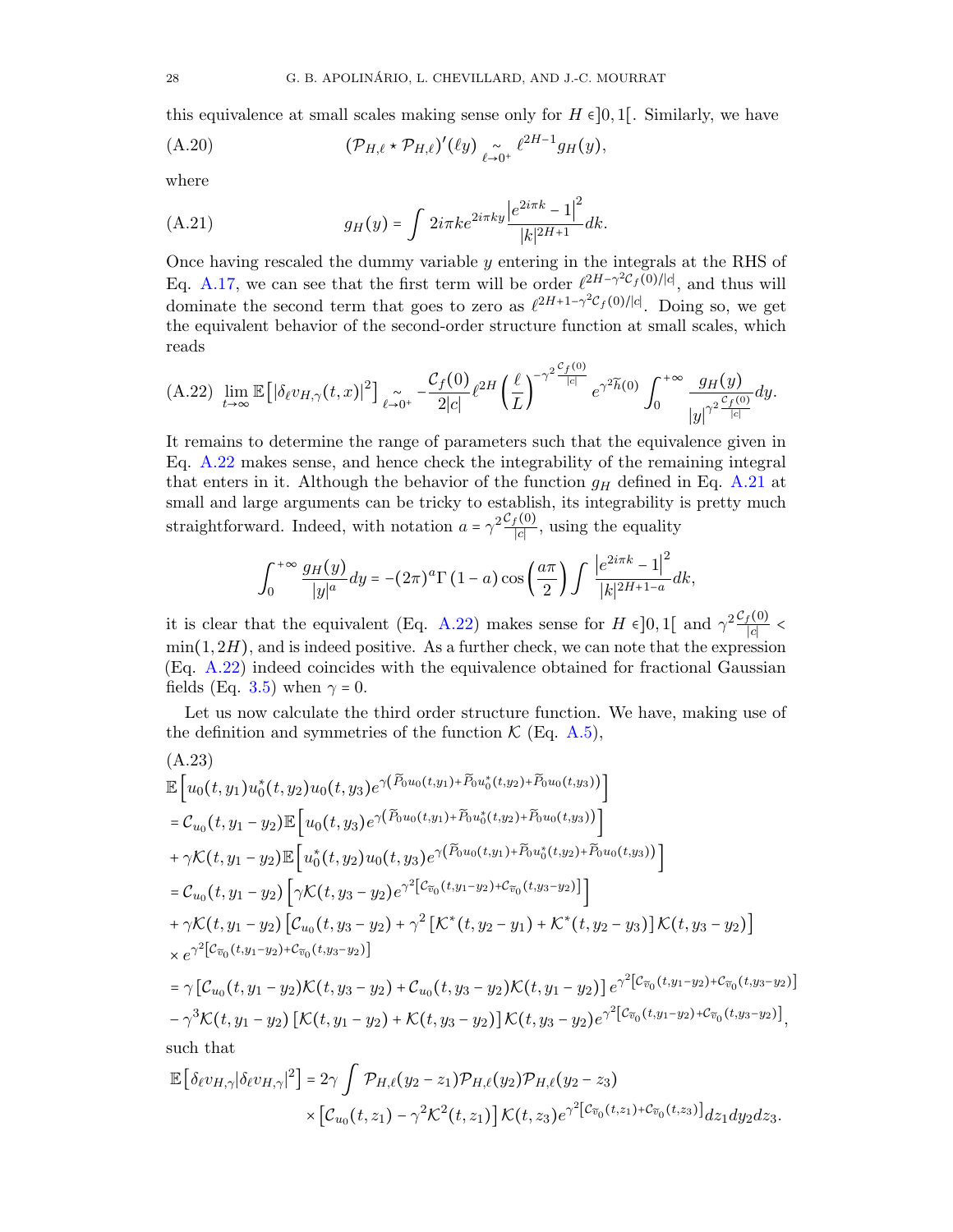Let us introduce the following function

$$
h_{H,\ell}(z_1, z_3) = \int \mathcal{P}_{H,\ell}(y_2 - z_1) \mathcal{P}_{H,\ell}(y_2) \mathcal{P}_{H,\ell}(y_2 - z_3) dy_2
$$
  
= 
$$
\int e^{-2i\pi(k_1z_1 + k_3z_3)} \frac{(e^{2i\pi k_1\ell} - 1) (e^{-2i\pi(k_1 + k_3)\ell} - 1) (e^{2i\pi k_3\ell} - 1)}{|k_1|_{1/L}^{H+1/2}|k_1 + k_3|_{1/L}^{H+1/2}|k_3|_{1/L}^{H+1/2}} dk_1 dk_3
$$
  
=  $-h_{H,\ell}(-z_1, -z_3),$ 

such that

<span id="page-28-2"></span>(A.24)  
\n
$$
\mathbb{E}\left[\delta_{\ell}v_{H,\gamma}|\delta_{\ell}v_{H,\gamma}|^{2}\right] =
$$
\n
$$
2\gamma \int h_{H,\ell}(z_{1},z_{3})\left[\mathcal{C}_{u_{0}}(t,z_{1})-\gamma^{2}\mathcal{K}^{2}(t,z_{1})\right]\mathcal{K}(t,z_{3})e^{\gamma^{2}\left[\mathcal{C}_{\widetilde{v}_{0}}(t,z_{1})+\mathcal{C}_{\widetilde{v}_{0}}(t,z_{3})\right]}dz_{1}dz_{3}.
$$

Using the same ideas to determine the limiting value as  $t \to \infty$  of the variance (Eq. [A.6\)](#page-25-5), remark that

$$
(A.25)
$$
  

$$
\int_0^{+\infty} \partial_{z_1} h_{H,\ell}(z_1, z_3) e^{\gamma^2 C_{\widetilde{v}_0}(t, z_1)} dz_1 = -h_{H,\ell}(0, z_3) e^{\gamma^2 C_{\widetilde{v}_0}(t, 0)} - \int_0^{+\infty} h_{H,\ell}(z_1, z_3) \gamma^2 C'_{\widetilde{v}_0}(t, z_1) e^{\gamma^2 C_{\widetilde{v}_0}(t, z_1)} dz_1,
$$

as we obtained in Eq. [A.7.](#page-25-6) Doing so, we determine the proper quantity that eventually dominates at small scales, and we obtain

$$
\lim_{t\to\infty}\mathbb{E}\left[\delta_\ell v_{H,\gamma}|\delta_\ell v_{H,\gamma}|^2\right] \underset{\ell\to 0^+}{\sim} \gamma \frac{\mathcal{C}_f^2(0)}{2|c|^2} \ell^{3H}\left(\frac{\ell}{L}\right)^{-2\gamma^2} \frac{c_f(0)}{|c|} e^{2\gamma^2 \widetilde{h}(0)}
$$
\n
$$
\times \int_{(z_1,z_3)\in\mathbb{R}^+\times\mathbb{R}} g_H(z_1,z_3) \frac{1}{|z_1|^{\frac{\gamma^2 C_f(0)}{|c|}}} \frac{z_3}{|z_3|^{\frac{3}{2}+\frac{\gamma^2 C_f(0)}{|c|}}} dz_1 dz_3,
$$

where we have introduced the function

<span id="page-28-3"></span>(A.26)  
\n
$$
g_H(z_1, z_3) = -2i\pi \int e^{-2i\pi(k_1z_1 + k_3z_3)} \frac{k_1 (e^{2i\pi k_1} - 1) (e^{-2i\pi(k_1 + k_3)} - 1) (e^{2i\pi k_3} - 1)}{|k_1|^{H+1/2}|k_1 + k_3|^{H+1/2}|k_3|^{H+1/2}} dk_1 dk_3.
$$

Additionally, we will need the following exact Fourier transforms,

<span id="page-28-0"></span>
$$
(A.27) \quad \int e^{-2i\pi k_1 z_1} \frac{1_{z_1 \geq 0}}{|z_1|^a} dz_1 = (2\pi)^{a-1} \Gamma(1-a) \left[ \sin(a\pi/2) - i \cos(a\pi/2) \frac{k_1}{|k_1|} \right] \frac{1}{|k_1|^{1-a}},
$$

for  $0 < a < 1$ , and

<span id="page-28-1"></span>(A.28) 
$$
\int e^{-2i\pi k_3 z_3} \frac{z_3}{|z_3|^{\frac{3}{2}+a}} dz_3 = -i(2\pi)^{a+1/2} \frac{1/4 + a/2}{\Gamma(a+3/2)\sin(\pi(a/2+1/4))} \frac{k_3}{|k_3|^{3/2-a}},
$$

for  $0 < a < 3/2$ , and the identity

$$
(e^{2i\pi k_1}-1)(e^{-2i\pi(k_1+k_3)}-1)(e^{2i\pi k_3}-1)
$$
  
=  $-2i\left[\sin(2\pi(k_1+k_3))-\sin(2\pi k_1)-\sin(2\pi k_3)\right].$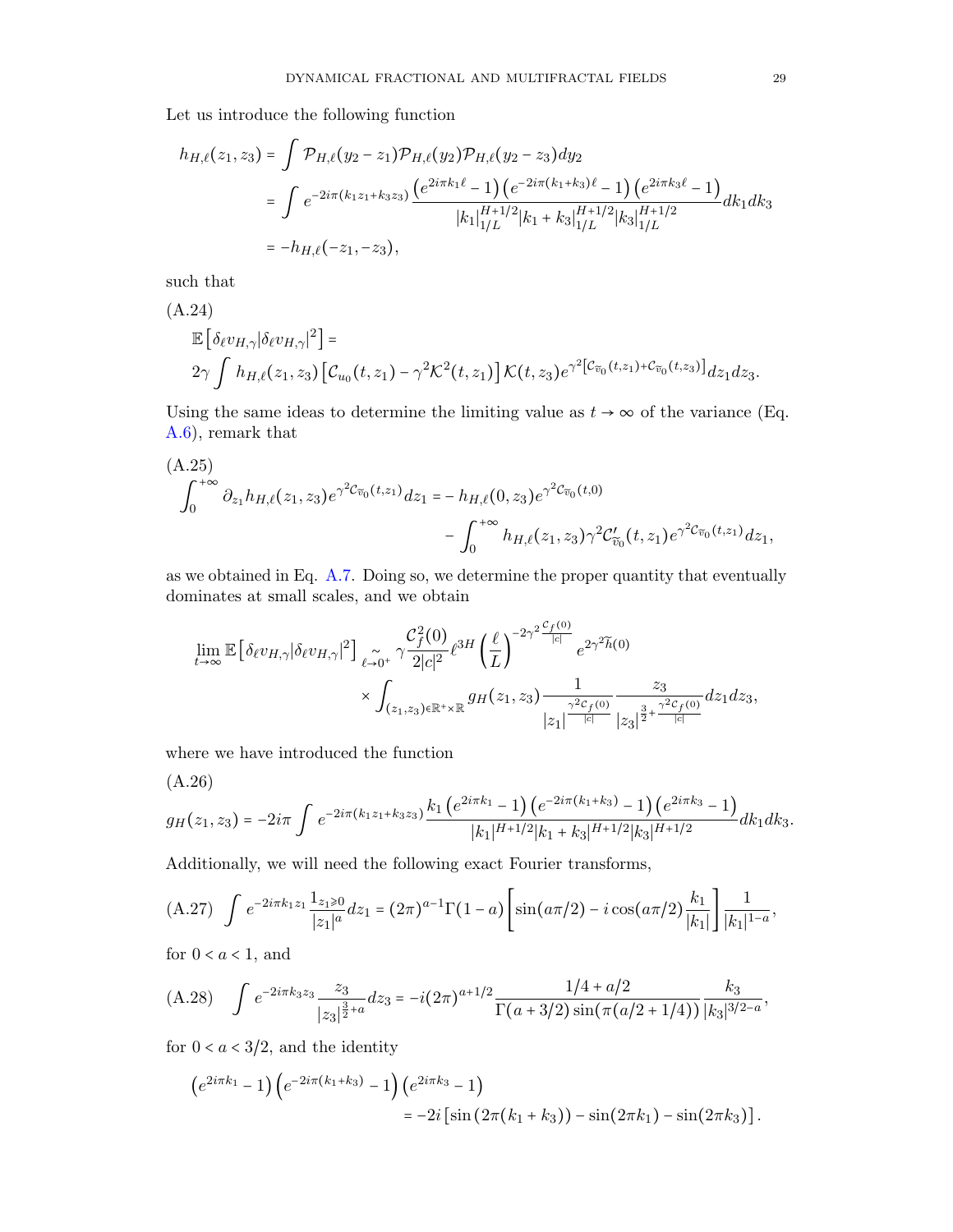Using symmetries, it can be shown that the real part of Eq. [A.27](#page-28-0) does not contribute, only remaining

<span id="page-29-1"></span>
$$
(A.29)
$$
\n
$$
\int_{(z_1,z_3)\in\mathbb{R}^+\times\mathbb{R}} g_H(z_1,z_3) \frac{1}{|z_1|^{\frac{\gamma^2 C_f(0)}{|c|}}} \frac{z_3}{|z_3|^{\frac{3}{2}+\frac{\gamma^2 C_f(0)}{|c|}}} dz_1 dz_3
$$
\n
$$
= 4\pi A_\gamma \int \frac{k_3 \left[\sin\left(2\pi (k_1+k_3)\right) - \sin\left(2\pi k_1\right) - \sin\left(2\pi k_3\right)\right]}{|k_1|^{H+1/2-\frac{\gamma^2 C_f(0)}{|c|}}} |k_1+k_3|^{H+1/2} |k_3|^{H+2-\frac{\gamma^2 C_f(0)}{|c|}} dt_1 ds,
$$

with  $A_{\gamma} \in \mathbb{R}$  a real multiplicative constant that can be obtained from the multiplicative contributions displayed in Eqs. [A.27](#page-28-0) and [A.28.](#page-28-1) The sign of the remaining contribution of the RHS of Eq. [A.29](#page-29-1) expressed as a double integral over the dummy variables  $k_1$  and  $k_3$  is not obvious, neither whether it vanishes or not. Nonetheless, it gives a condition on  $\gamma$ , to ensure its finiteness. Inspecting the integrability properties of this term, we find that the integral exists along the diagonal  $k_1 = k_3$  if

<span id="page-29-2"></span>(A.30) 
$$
\frac{\gamma^2 C_f(0)}{|c|} < \min(1, 3H/2).
$$

Doing so, we have thus shown that, under the condition provided in Eq. [A.30,](#page-29-2) the third-order moment of the increments of the process  $v_{H,\gamma}$ , as it is defined in Eq. [A.24,](#page-28-2) is finite, and does not vanish in an obvious manner. It is furthermore real, and it behaves at small scale as

$$
\lim_{t\to\infty}\mathbb{E}\left[\delta_\ell v_{H,\gamma}\vert \delta_\ell v_{H,\gamma}\vert^2\right] \underset{\ell\to 0^+}{\sim} d_{H,\gamma} \ell^{3H}\left(\frac{\ell}{L}\right)^{-2\gamma^2\frac{\mathcal{C}_f(0)}{\vert c\vert}}
$$

with

<span id="page-29-0"></span>
$$
\text{(A.31)} \quad d_{H,\gamma} = \gamma \frac{\mathcal{C}_f^2(0)}{2|c|^2} e^{2\gamma^2 \widetilde{h}(0)} \int_{(z_1,z_3)\in \mathbb{R}^+\times \mathbb{R}} g_H(z_1,z_3) \frac{1}{|z_1|^{\frac{\gamma^2 \mathcal{C}_f(0)}{|c|}}} \frac{z_3}{|z_3|^{\frac{3}{2}+\frac{\gamma^2 \mathcal{C}_f(0)}{|c|}}} dz_1 dz_3,
$$

where the function  $g_H(z_1, z_3)$  is defined in Eq. [A.26.](#page-28-3)

Let us finally determine the behavior at small scales of the statistics at high-order considering  $q \in \mathbb{N}^*$ ,

<span id="page-29-3"></span>(A.32) 
$$
\mathbb{E}\left[\left|\delta_{\ell}v_{H,\gamma}\right|^{2q}\right] = \int \prod_{i=1}^{q} \mathcal{P}_{H,\ell}(x-y_i)\mathcal{P}_{H,\ell}(x-z_i) \prod_{i=1}^{q} dy_i dz_i
$$

$$
\times \mathbb{E}\left[\prod_{i=1}^{q} u_0(t,y_i)u_0^*(t,z_i)e^{\gamma \sum_{i=1}^{q} \widetilde{P}_0u_0(t,y_i)+\widetilde{P}_0u_0^*(t,z_i)}\right],
$$

where the operator  $\mathcal{P}_{H,\ell}$  is defined in Eq. [A.15.](#page-26-1) The determination of the exact expression of the correlator entering in Eq. [A.32](#page-29-3) can be done using some combinatorial analysis, although it can become cumbersome. Instead, in a first approach, let us evaluate the spectrum of exponents that governs the decrease towards 0 as  $\ell \to 0$ . In particular, intermittent corrections are eventually governed by a term of the form

$$
\mathbb{E}\left[e^{\gamma\sum_{i=1}^q\widetilde{P}_0u_0(t,y_i)+\widetilde{P}_0u_0^*(t,z_i)}\right]=e^{\gamma^2\left[\sum_{i=1}^q\mathcal{C}_{\widetilde{v}_0}(t,y_i-z_i)+\sum_{i
$$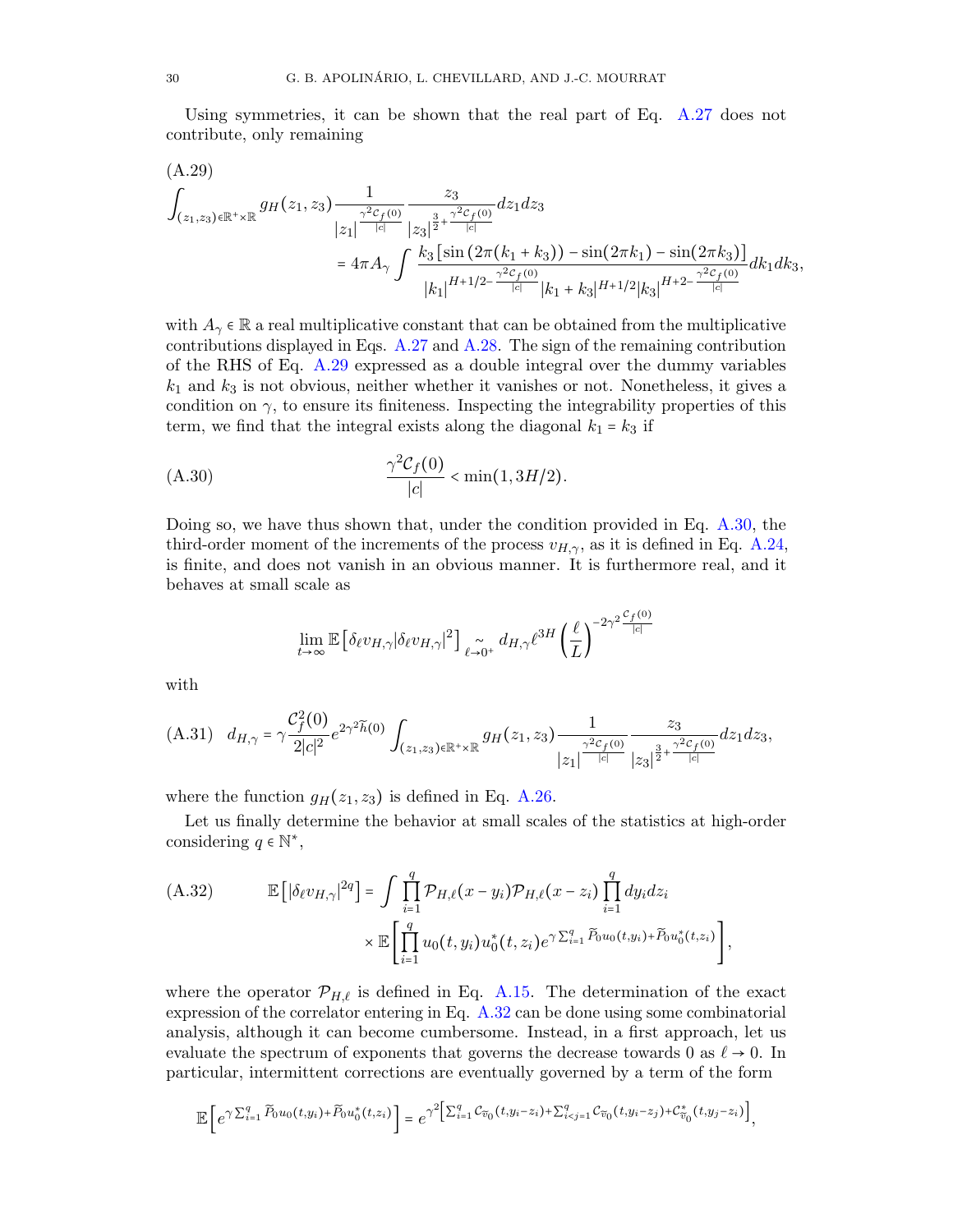contributing at small scales as

$$
\lim_{t \to \infty} \mathbb{E}\left[e^{\gamma \sum_{i=1}^{q} \widetilde{P}_0 u_0(t,\ell y_i) + \widetilde{P}_0 u_0^*(t,\ell z_i)}\right]_{\ell \to 0^+} \left(\frac{\ell}{L}\right)^{-q^2 \gamma^2 \frac{C_f(0)}{|c|}} e^{q^2 \gamma^2 \widetilde{h}(0)}
$$
\n
$$
\times \prod_{i=1}^{q} \frac{1}{|y_i - z_i|^{\gamma^2 \frac{C_f(0)}{|c|}} \prod_{i < j = 1}^{q} \frac{1}{|(y_i - z_j)(y_j - z_i)|^{\gamma^2 \frac{C_f(0)}{|c|}}},
$$

whereas contributions from the fractional part will be of the order of  $\ell^{2qH}$ . Once again, the determination of the appropriate range of values for  $\gamma$  is tricky to get at this stage because we have to compute in an exact fashion the expectation entering in the RHS of Eq. [A.32.](#page-29-3) To do so, we have to generalize the calculations made in Eqs. [A.4](#page-25-7) and [A.23,](#page-27-2) using combinatorial developments such as those proposed in Ref. [\[50\]](#page-32-9) (see their Lemma 2.2). Such a calculation is beyond the scope of the present article. We nonetheless expect the additional condition  $\gamma^2 \frac{\mathcal{C}_f(0)}{|c|}$  $\frac{f(0)}{|c|}$  < 2H/q.

Acknowledgements. We warmly thank Laure Saint-Raymond, with whom this project has started, for many enlightening discussions. Also, we thank Jérémie Bouttier, Grégory Miermont, Rémi Rhodes and Simon Thalabard for several discussions on this subject, and Martin Hairer for additional fruitful discussions and for bringing to our knowledge the important Ref. [\[42\]](#page-31-6). G. B. A. and L. C. are partially supported by the Simons Foundation Award ID: 651475. J.-C. M. is partially supported by the NSF grant DMS-1954357.

#### **REFERENCES**

- <span id="page-30-14"></span>[1] E. Alòs, O. Mazet, and D. Nualart. Stochastic calculus with respect to fractional brownian motion with Hurst parameter lesser than  $1/2$ . Stochastic processes and their applications,  $86(1):121-139$ , 2000.
- <span id="page-30-5"></span>[2] A. Arneodo, E. Bacry, and J.-F. Muzy. Random cascades on wavelet dyadic trees. Journal of Mathematical Physics, 39(8):4142–4164, 1998.
- <span id="page-30-13"></span>[3] E. Bacry, J. Delour, and J.-F. Muzy. Multifractal random walk. Physical Review E, 64(2):026103, 2001.
- <span id="page-30-11"></span>[4] E. Bacry and J.-F. Muzy. Log-infinitely divisible multifractal processes. Comm. Math. Phys., 236(3):449–475, 2003.
- <span id="page-30-6"></span>[5] D. Barbato, L. A. Bianchi, F. Flandoli, and F. Morandin. A dyadic model on a tree. Journal of Mathematical Physics, 54(2):021507, 2013.
- <span id="page-30-2"></span>[6] D. Barbato, F. Morandin, and M. Romito. Smooth solutions for the dyadic model. Nonlinearity, 24(11):3083, 2011.
- <span id="page-30-10"></span>[7] J. Barral and B. B. Mandelbrot. Multifractal products of cylindrical pulses. Prob. Th. Rel. Fields, 124(3):409–430, 2002.
- <span id="page-30-4"></span>[8] R. Benzi, L. Biferale, A. Crisanti, G. Paladin, M. Vergassola, and A. Vulpiani. A random process for the construction of multiaffine fields. Physica D: Nonlinear Phenomena, 65(4):352–358, 1993.
- <span id="page-30-7"></span>[9] L. A. Bianchi and F. Morandin. Structure function and fractal dissipation for an intermittent inviscid dyadic model. Communications in Mathematical Physics, 356(1):231–260, 2017.
- <span id="page-30-1"></span>[10] L. Biferale. Shell models of energy cascade in turbulence. Annual Review of Fluid Mechanics, 35(1):441–468, 2003.
- <span id="page-30-0"></span>[11] T. Bohr, M. H. Jensen, G. Paladin, and A. Vulpiani. Dynamical Systems Approach to Turbulence. Cambridge Nonlinear Science Series. Cambridge University Press, 1998.
- <span id="page-30-8"></span>[12] W. Bos, L. Chevillard, J. Scott, and R. Rubinstein. Reynolds number effect on the velocity increment skewness in isotropic turbulence. Phys. Fluids, 24(1):015108, 2012.
- <span id="page-30-9"></span>[13] C. Brouzet, E. Ermanyuk, S. Joubaud, I. Sibgatullin, and T. Dauxois. Energy cascade in internal-wave attractors. EPL (Europhysics Letters), 113(4):44001, 2016.
- <span id="page-30-3"></span>[14] C. Brun and A. Pumir. Statistics of Fourier modes in a turbulent flow. Physical Review E, 63(5):056313, 2001.
- <span id="page-30-12"></span>[15] P. Chainais, R. Riedi, and P. Abry. On non-scale-invariant infinitely divisible cascades. IEEE transactions on Information Theory, 51(3):1063–1083, 2005.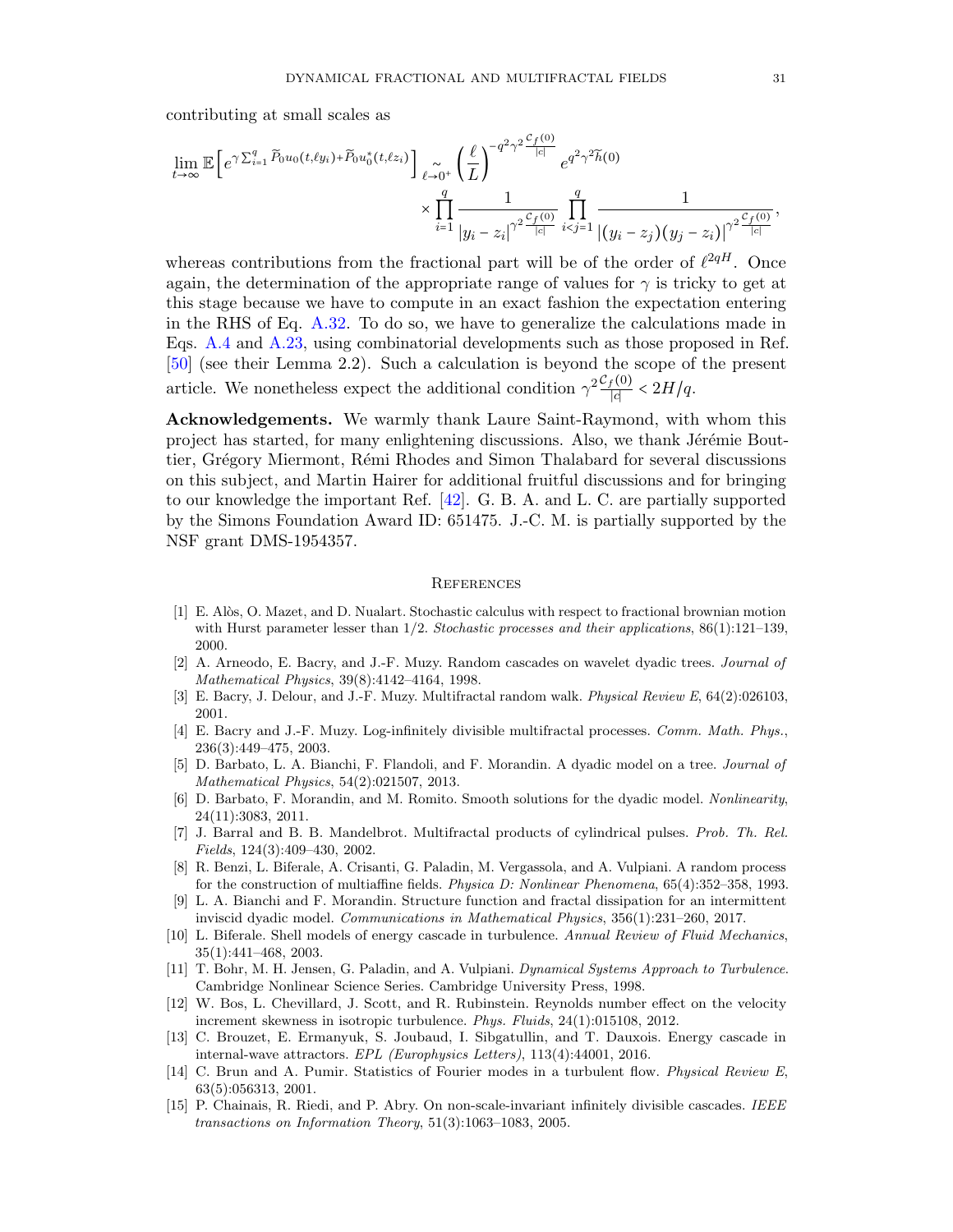- <span id="page-31-5"></span>[16] C. Cheskidov, S. Friedlander, and N. Pavlović. An inviscid dyadic model of turbulence: The global attractor. Discrete and Continuous Dynamical Systems, 26(3):781–794, 2010.
- <span id="page-31-23"></span>[17] L. Chevillard. Regularized fractional Ornstein-Uhlenbeck processes and their relevance to the modeling of fluid turbulence. *Physical review E*, 96(3):033111, 2017.
- <span id="page-31-3"></span>[18] L. Chevillard, B. Castaing, A. Arneodo, E. Lévêque, J.-F. Pinton, and S. Roux. A phenomenological theory of Eulerian and Lagrangian velocity fluctuations in turbulent flows. C.R. Physique, 13:899, 2012.
- <span id="page-31-21"></span>[19] L. Chevillard, C. Garban, R. Rhodes, and V. Vargas. On a skewed and multifractal unidimensional random field, as a probabilistic representation of Kolmogorov's views on turbulence. Annales Henri Poincaré, 20(11):3693-3741, Nov 2019.
- <span id="page-31-24"></span>[20] L. Chevillard, M. Lagoin, and S. G. Roux. Multifractal fractional Ornstein-Uhlenbeck processes. arXiv preprint arXiv:2011.09503, 2020.
- <span id="page-31-7"></span>[21] L. Chevillard, N. Mazellier, C. Poulain, Y. Gagne, and C. Baudet. Statistics of Fourier modes of velocity and vorticity in turbulent flows: Intermittency and long-range correlations. Physical review letters, 95(20):200203, 2005.
- <span id="page-31-20"></span>[22] L. Chevillard, R. Robert, and V. Vargas. A stochastic representation of the local structure of turbulence. EPL (Europhysics Letters), 89(5):54002, 2010.
- <span id="page-31-14"></span>[23] Y. Colin de Verdière. Spectral theory of pseudodifferential operators of degree 0 and an application to forced linear waves. Analysis  $\mathcal B$  PDE, 13(5):1521-1537, 2020.
- <span id="page-31-13"></span>[24] Y. Colin de Verdière and L. Saint-Raymond. Attractors for two-dimensional waves with homogeneous Hamiltonians of degree 0. Communications on Pure and Applied Mathematics, 73(2):421–462, 2020.
- <span id="page-31-4"></span>[25] P. Constantin, B. Levant, and E. S. Titi. Analytic study of shell models of turbulence. Physica D: Nonlinear Phenomena, 219(2):120–141, 2006.
- <span id="page-31-9"></span>[26] I. Daubechies. Ten lectures on wavelets. SIAM, 1992.
- <span id="page-31-26"></span>[27] J. Dubédat and H. Shen. Stochastic Ricci Flow on Compact Surfaces. *International Mathematics* Research Notices, 04 2021. rnab015.
- <span id="page-31-22"></span>[28] B. Duplantier, R. Rhodes, S. Sheffield, and V. Vargas. Log-correlated Gaussian Fields: An Overview, pages 191–216. Springer International Publishing, Cham, 2017.
- <span id="page-31-15"></span>[29] S. Dyatlov and M. Zworski. Microlocal analysis of forced waves. Pure and Applied Analysis, 1(3):359–384, 2019.
- <span id="page-31-0"></span>[30] U. Frisch. Turbulence, The Legacy of A.N. Kolmogorov. Cambridge University Press, Cambridge, 1995.
- <span id="page-31-25"></span>[31] C. Garban. Dynamical Liouville. Journal of Functional Analysis, 278(6):108351, 2020.
- <span id="page-31-27"></span>[32] Y. Gu and J.-C. Mourrat. Scaling limit of fluctuations in stochastic homogenization. Multiscale Modeling & Simulation, 14(1):452–481, 2016.
- <span id="page-31-17"></span>[33] J.-P. Kahane. Sur le chaos multiplicatif. Ann. Sci. Math. Québec, 9:105, 1985.
- <span id="page-31-1"></span>[34] A. N. Kolmogorov. The local structure of turbulence in a incompressible viscous fluid for very large Reynolds number. Dokl. Akad. Nauk SSSR, 30:299, 1941.
- <span id="page-31-18"></span>[35] H. Lacoin, R. Rhodes, and V. Vargas. Complex Gaussian multiplicative chaos. Communications in Mathematical Physics, 337(2):569–632, 2015.
- <span id="page-31-10"></span>[36] C. E. Leith. Diffusion approximation to inertial energy transfer in isotropic turbulence. Phys. Fluids, 10:1409, 1967.
- <span id="page-31-12"></span>[37] L. R. Maas, D. Benielli, J. Sommeria, and F.-P. A. Lam. Observation of an internal wave attractor in a confined, stably stratified fluid. Nature, 388(6642):557–561, 1997.
- <span id="page-31-11"></span>[38] L. R. Maas and F.-P. A. Lam. Geometric focusing of internal waves. Journal of Fluid Mechanics, 300:1–42, 1995.
- <span id="page-31-8"></span>[39] A. A. Mailybaev. Continuous representation for shell models of turbulence. Nonlinearity, 28(7):2497, 2015.
- <span id="page-31-16"></span>[40] B. B. Mandelbrot. Possible refinement of the lognormal hypothesis concerning the distribution of energy dissipation in intermittent turbulence. In M. Rosenblatt and C. Van Atta, editors, Statistical Models and Turbulence, volume 12 of Lecture Notes in Physics, pages 333–351. Springer Berlin Heidelberg, 1972.
- <span id="page-31-2"></span>[41] B. B. Mandelbrot and J. W. Van Ness. Fractional Brownian motion, fractional noises and applications. SIAM Reviews, 10:422, 1968.
- <span id="page-31-6"></span>[42] J. C. Mattingly, T. Suidan, and E. Vanden-Eijnden. Simple systems with anomalous dissipation and energy cascade. Communications in mathematical physics, 276(1):189–220, 2007.
- <span id="page-31-19"></span>[43] N. Mordant, J. Delour, E. Léveque, A. Arnéodo, and J.-F. Pinton. Long time correlations in Lagrangian dynamics: a key to intermittency in turbulence. Physical review letters, 89(25):254502, 2002.